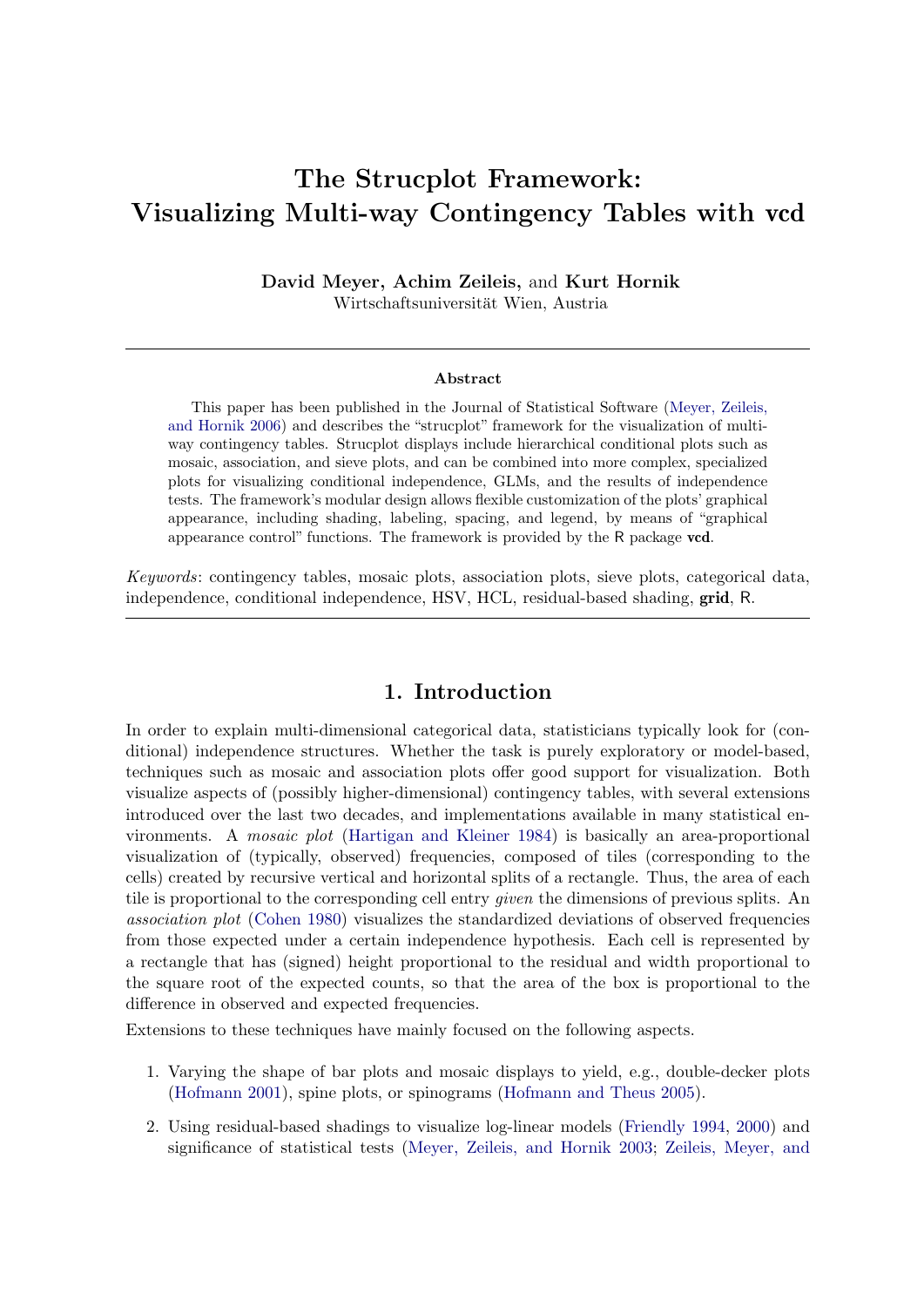#### 2 [The Strucplot Framework](#page-46-0)

[Hornik](#page-46-0) [2007\)](#page-46-0).

- 3. Using pairs plots and trellis-like layouts for marginal, conditional and partial views [\(Friendly](#page-43-3) [1999\)](#page-43-3).
- 4. Adding direct user interaction, allowing quick exploration and modification of the visualized models [\(Unwin, Hawkins, Hofmann, and Siegl](#page-46-1) [1996;](#page-46-1) [Theus](#page-45-5) [2003\)](#page-45-5).
- 5. Providing a modular and flexible implementation to easily allow user extensions [\(Meyer](#page-45-4) [et al.](#page-45-4) [2003,](#page-45-4) [2006\)](#page-45-0).

Current implementations of mosaic displays can be found, e.g., for SAS (SAS [Institute Inc.](#page-45-6) [2005\)](#page-45-6), ViSta [\(Young](#page-46-2) [1996\)](#page-46-2), MANET [\(Unwin](#page-46-1) et al. [1996\)](#page-46-1), Mondrian [\(Theus](#page-45-5) [2003\)](#page-45-5), R ([R](#page-45-7) [Development Core Team](#page-45-7) [2006\)](#page-45-7), and **S-PLUS** [\(Insightful Inc.](#page-45-8) [2005\)](#page-45-8). For R, currently three implementations do exist in the packages **graphics** (in base R), ved [\(Meyer](#page-45-0) *et al.* [2006\)](#page-45-0), and iplots [\(Urbanek and Wichtrey](#page-46-3) [2006\)](#page-46-3), respectively. Table [1](#page-1-0) gives an overview of the available functionality in these systems. Most environments are available on Windows, MacOS, and Linux/Unix variants, except **MANET** which is only available for the Macinthosh platforms.

|                     | SAS      | S-PLUS   |          | R        |            | <b>ViSta</b> | <b>MANET</b> | Mondrian   |
|---------------------|----------|----------|----------|----------|------------|--------------|--------------|------------|
|                     |          |          | base     | vcd      | iplots     |              |              |            |
| Basic functionality | $\times$ | $\times$ | $\times$ | $\times$ | $\times$   | $\times$     | $\times$     | $\times$   |
| <b>Shape</b>        |          |          |          | $\times$ |            | $\times$     | $\times$     |            |
| Res.-based shadings | $\times$ |          | $\times$ | $\times$ | $(\times)$ |              | $(\times)$   | $(\times)$ |
| Highlighting        |          |          |          | $\times$ | $\times$   | $\times$     | $\times$     | $\times$   |
| Conditional views   | $\times$ |          |          | $\times$ |            | $\times$     | $\times$     |            |
| Interaction         |          |          |          |          | $\times$   | $\times$     | $\times$     | $\times$   |
| Linking             |          |          |          |          | $\times$   | $\times$     | $\times$     | $\times$   |
| Extensible design   |          |          |          | $\times$ |            |              |              |            |
| Language            | SAS      |          | R        | R        | $R/J$ ava  | <b>XLisp</b> |              | Java       |

<span id="page-1-0"></span>Table 1: Comparison of current software environments.

Figures [1](#page-3-0) to [4](#page-4-0) illustrate some of these extensions. Figure [1](#page-3-0) shows the results from a doubleblind clinical trial investigating a new treatment for rheumatoid arthritis, using an extended mosaic plot with residual-based shading based on the maximum statistic: clearly, the new treatment is effective. The dark blue cell indicates that the rate of treated patients showing marked improvement is significant at the 1% level. Figure [2](#page-3-1) visualizes the well-known UCB admissions data by means of a conditional association plot. The panels show the residuals from a conditional independence model (independence of gender and admission, given department), stratified by department. Clearly, the situation in department A (more women/less men accepted than would be expected under the null hypothesis) causes the rejection of the hypothesis of conditional independence. Figure [3](#page-4-1) illustrates the conditional independence of premarital and extramarital sex, given gender and marital status. The  $\chi^2$  test of independence, based on the permutation distribution, rejects the null hypothesis: possibly, because the tendency of people to have extramarital sex when they had premarital sex is particularly marked among married people? The rate of such women and men ist significant at the 0.01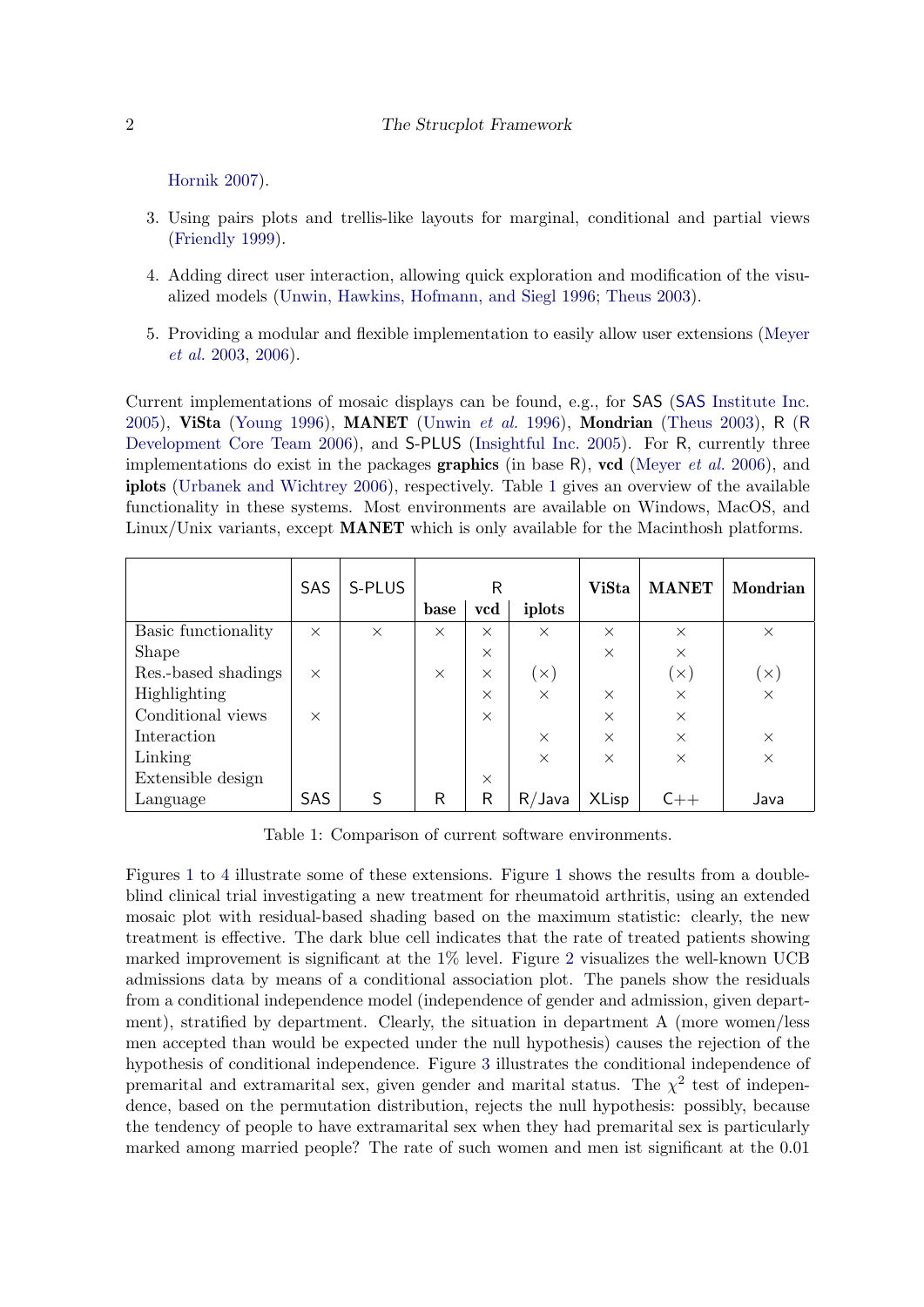and 0.1 level, respectively. Finally, Figure [4](#page-4-0) visualizes the "Survival on the Titanic" data using a double-decker plot. Here, a binary response (survival of the disaster) is to be explained by other factors (class, gender, and age). The gray boxes represent the proportion of survived passengers in a particular stratum. The proportions of saved women and children are indeed higher than those of men, but they clearly decrease from the 1st to the 3rd class. In addition, the proportion of saved men in the 1st class is higher than in the others.

This paper describes the strucplot framework provided by the **vcd** package for the R environment for statistical computing and graphics, available from the Comprehensive R Archive Network (<http://CRAN.R-project.org/>). The framework integrates displays such as mosaic, association, and sieve plots by their unifying property of being flat representations of contingency tables. These basic plots, as well as specialized displays for conditional independence, can be used both for exploratory visualization and model-based analysis. Exploratory techniques include specialized displays for the bivariate case, as well as pairs and trellis-type displays for higher-dimensional tables. Model-based tools include methods suitable for the visualization of conditional independence tests (including permutation tests), as well as for the visualization of particular GLMs (logistic regression, log-linear models). Additionally, two of the framework's further strengths are its flexibility and extensibility: graphical appearance aspects such as shading, labeling, and spacing are modularized by means of "graphical appearance control" (grapcon) functions, allowing fine-granular customization and user-level extensions.

The remainder of the paper is organized as follows. In Section [2,](#page-2-0) we give an overview of the strucplot framework, describing the hierarchy of the main components and the basic functionality. In Section [3,](#page-20-0) we demonstrate how (residual-based) shadings support the visualization of log-linear models and the results of independence tests. Also, we explain step-by-step how the concepts of generating and grapcon functions can be combined to provide a flexible customization of complex graphical displays as created by the strucplot framework. Sections [4](#page-31-0) and [5](#page-35-0) discuss in detail the labeling and spacing features, respectively. Section [6](#page-39-0) exemplifies the framework in the analysis of a four-way data set. Section [7](#page-43-4) concludes the work.

## 2. The strucplot framework

<span id="page-2-0"></span>The strucplot framework in the R package **vcd**, used for visualizing multi-way contingency tables, integrates techniques such as mosaic displays, association plots, and sieve plots. The main idea is to visualize the tables' cells arranged in rectangular form. For multi-way tables, the variables are nested into rows and columns using recursive conditional splits, given the margins. The result is a "flat" representation that can be visualized in ways similar to a two-dimensional table. This principle defines a class of conditional displays which allows for granular control of graphical appearance aspects, including:

- $\bullet\,$  the content of the tiles
- the split direction for each dimension
- the graphical parameters of the tiles' content
- the spacing between the tiles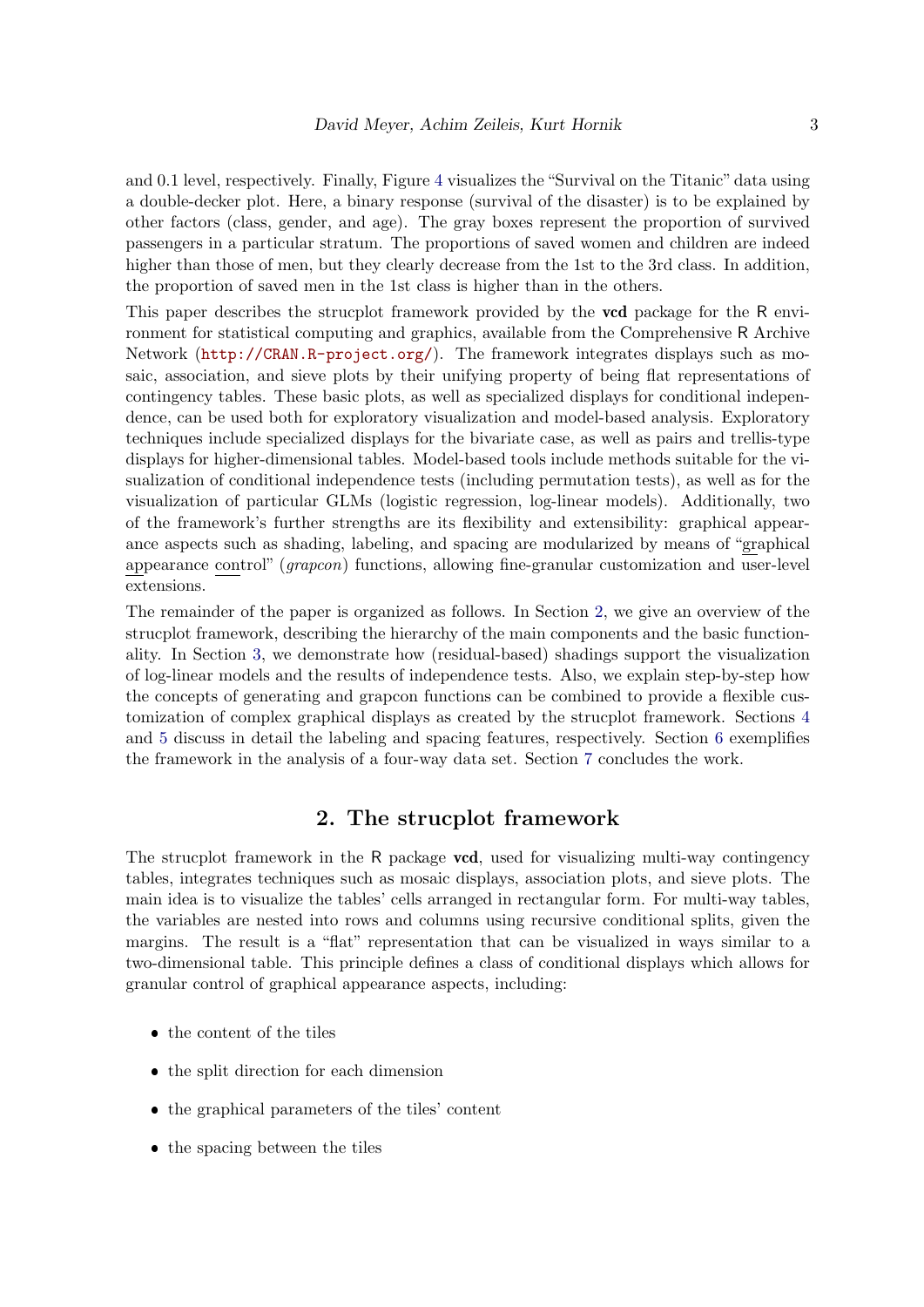

<span id="page-3-0"></span>Figure 1: Mosaic plot for the Arthritis data.



<span id="page-3-1"></span>Figure 2: Conditional association plot for the UCBAdmissions data.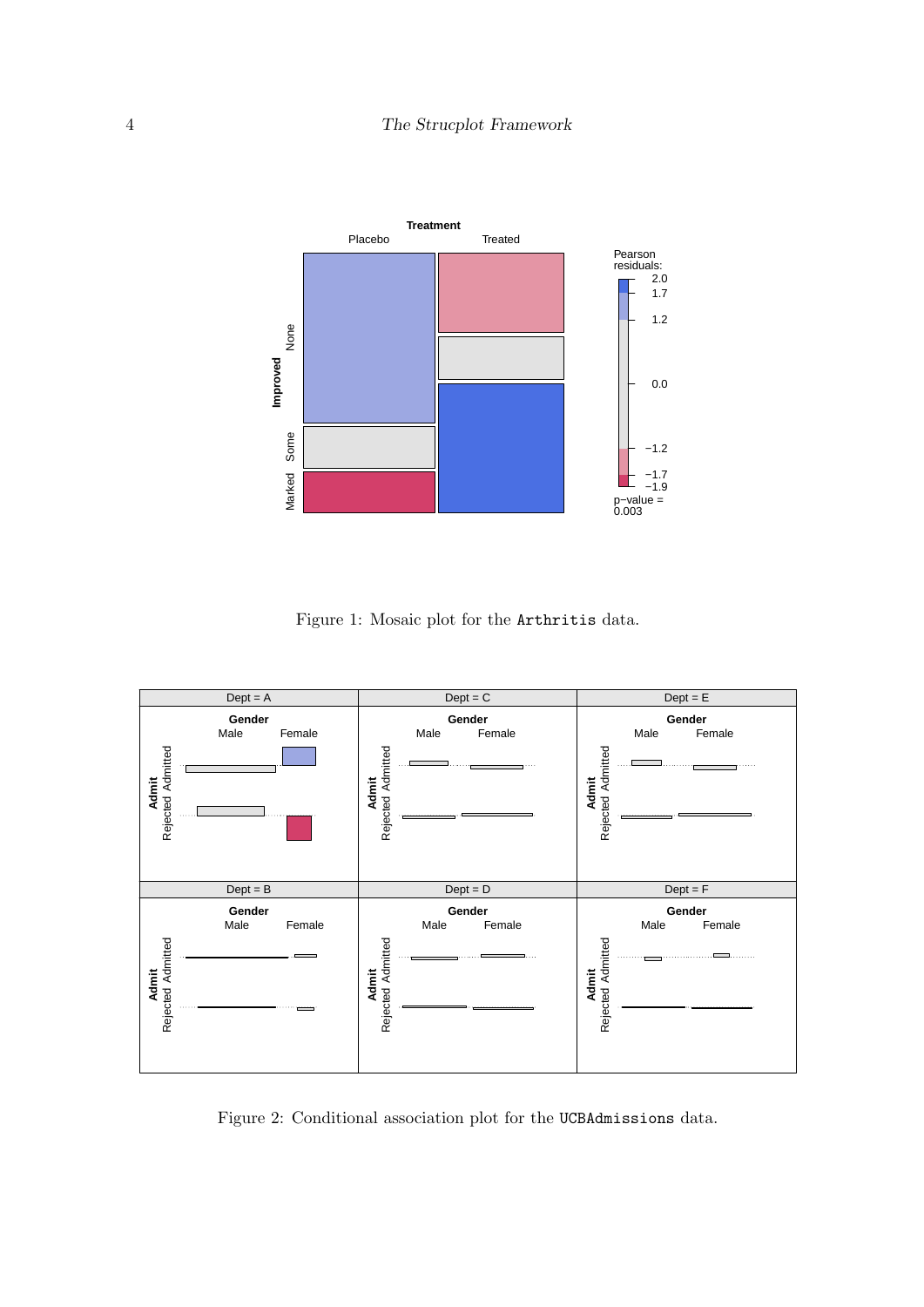

<span id="page-4-1"></span>Figure 3: Mosaic plot for the PreSex data.



<span id="page-4-0"></span>Figure 4: Double-decker plot for the Titanic data.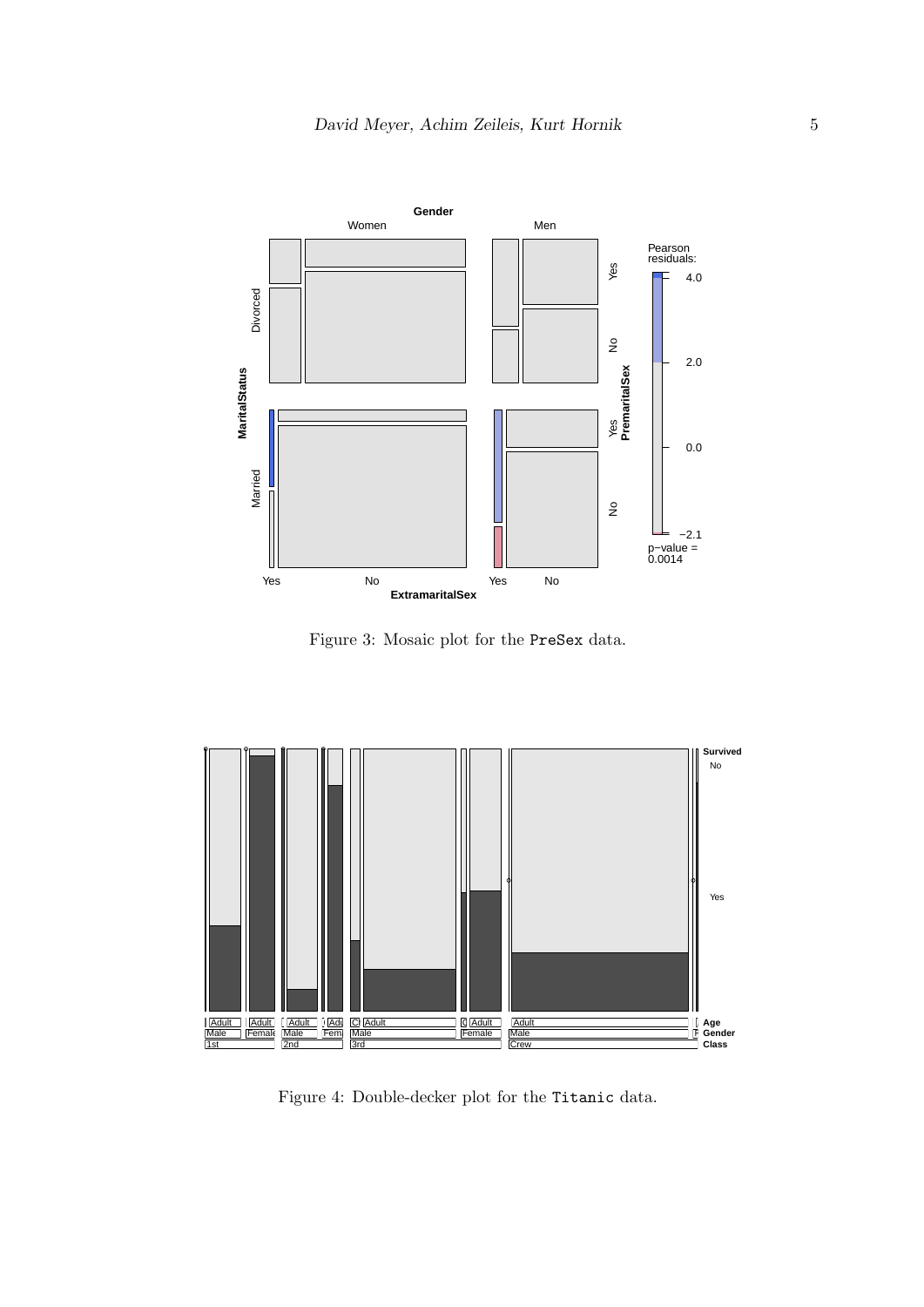• the labeling of the tiles

The strucplot framework is highly modularized: Figure [5](#page-7-0) shows the hierarchical relationship between the various components. On the lowest level, there are several groups of workhorse and parameter functions that directly or indirectly influence the final appearance of the plot (see Table [2](#page-6-0) for an overview). These are examples of grapcon functions. They are created by generating functions (*grapcon generators*), allowing flexible parameterization and extensibility (Figure [5](#page-7-0) only shows the generators). The generator names follow the naming convention  $group\_foo$ , where group reflects the group the generators belong to (strucplot core, labeling, legend, shading, or spacing). The workhorse functions (created by struc\_foo (), labeling\_foo (), and legend\_foo ()) directly produce graphical output (i.e., "add ink to the canvas"), whereas the parameter functions (created by spacing\_foo () and shading  $foo()$  compute graphical parameters used by the others. The grapcon functions returned by struc\_foo () implement the core functionality, creating the tiles and their content. On the second level of the framework, a suitable combination of the low-level grapcon functions (or, alternatively, corresponding generating functions) is passed as "hyperparameters" to strucplot(). This central function sets up the graphical layout using grid viewports (see Figure [6\)](#page-8-0), and coordinates the specified core, labeling, shading, and spacing functions to produce the plot. On the third level, we provide several convenience functions such as mosaic(), sieve(), assoc(), and doubledecker() which interface strucplot() through sensible parameter defaults and support for model formulae. Finally, on the fourth level, there are "related" vcd functions (such as cotabplot() and the pairs() methods for table objects) arranging collections of plots of the strucplot framework into more complex displays (e.g., by means of panel functions).

#### 2.1. Mosaic, association, and sieve plots

As an example, consider the HairEyeColor data containing two polytomous variables (hair and eye color), as well as one (artificial) dichotomous gender variable (Sex). The "flattened" contingency table can be obtained using the structable() function (quite similar to ftable() in base R, but allowing the specification of split directions):

```
> (HEC <- structable(Eye ~ Sex + Hair, data = HairEyeColor))
```

|              |              | Eye Brown Blue Hazel Green |    |    |                |
|--------------|--------------|----------------------------|----|----|----------------|
| Sex          | Hair         |                            |    |    |                |
| Male         | <b>Black</b> | 32                         | 11 | 10 | З              |
|              | Brown        | 53                         | 50 | 25 | 15             |
|              | Red          | 10                         | 10 | 7  | 7              |
|              | <b>Blond</b> | 3                          | 30 | 5  | 8              |
| Female Black |              | 36                         | 9  | 5  | $\overline{2}$ |
|              | Brown        | 66                         | 34 | 29 | 14             |
|              | Red          | 16                         |    |    |                |
|              | Blond        | 4                          | 64 | 5  | 8              |

Let us first visualize the contingency table by means of a mosaic plot. The effect of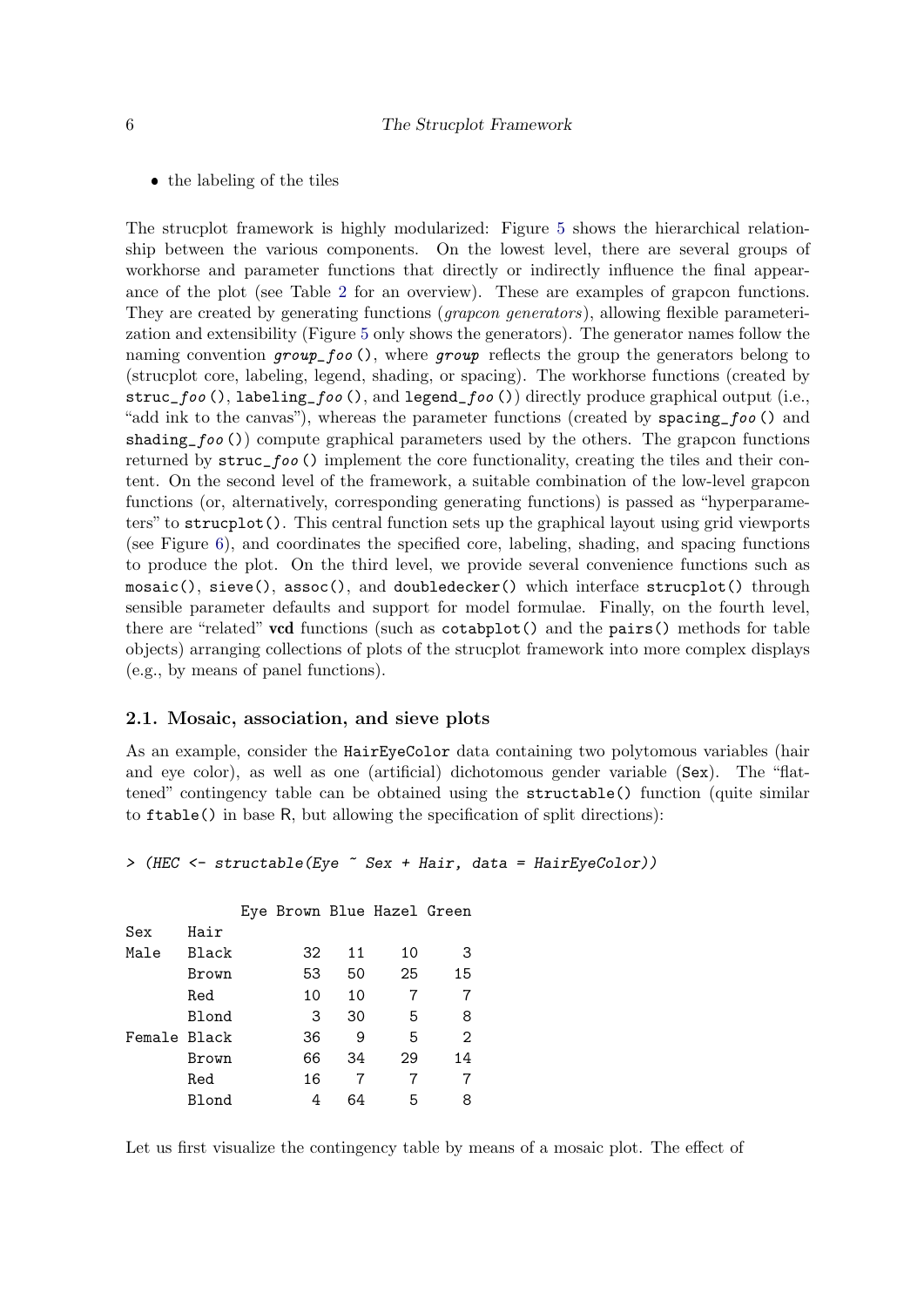| Group     | Grapcon generator       | Description                                                   |
|-----------|-------------------------|---------------------------------------------------------------|
| strucplot | struc_assoc()           | core function for association plots                           |
| core      | struc_mosaic()          | core function for mosaic plots                                |
|           | struc_sieve()           | core function for sieve plots                                 |
| labeling  | labeling_border()       | border labels                                                 |
|           | labeling_cboxed()       | centered labels with boxes, all labels clipped,               |
|           |                         | and on top and left border                                    |
|           | labeling_cells()        | cell labels                                                   |
|           | labeling_conditional()  | border labels for conditioning variables                      |
|           |                         | and cell labels for conditioned variables                     |
|           | labeling_doubledecker() | draws labels for doubledecker plot                            |
|           | labeling_lboxed()       | left-aligned labels with boxes                                |
|           | labeling_left()         | left-aligned border labels                                    |
|           | labeling_left2()        | left-aligned border labels, all labels on top and left border |
|           | labeling_list()         | draws a list of labels under the plot                         |
| shading   | shading_binary()        | visualizes the sign of the residuals                          |
|           | shading_Friendly()      | implements Friendly shading (based on HSV colors)             |
|           | shading_hcl()           | shading based on HCL colors                                   |
|           | shading_hsv()           | shading based on HSV colors                                   |
|           | $shading_max()$         | shading visualizing the maximum test statistic                |
|           |                         | (based on HCL colors)                                         |
|           | shading_sieve()         | implements Friendly shading customized for sieve plots        |
|           |                         | (based on HCL colors)                                         |
| spacing   | spacing_conditional()   | increasing spacing for conditioning variables,                |
|           |                         | equal spacing for conditioned variables                       |
|           | spacing_dimequal()      | equal spacing for each dimension                              |
|           | spacing_equal()         | equal spacing for all dimensions                              |
|           | spacing_highlighting()  | increasing spacing, last dimension set to zero                |
|           | spacing_increase()      | increasing spacing                                            |
| legend    | legend_fixed()          | creates a fixed number of bins (similar to mosaicplot())      |
|           | legend_resbased()       | suitable for an arbitrary number of bins                      |
|           |                         | (also for continuous shadings)                                |

<span id="page-6-0"></span>Table 2: Available grapcon generators in the strucplot framework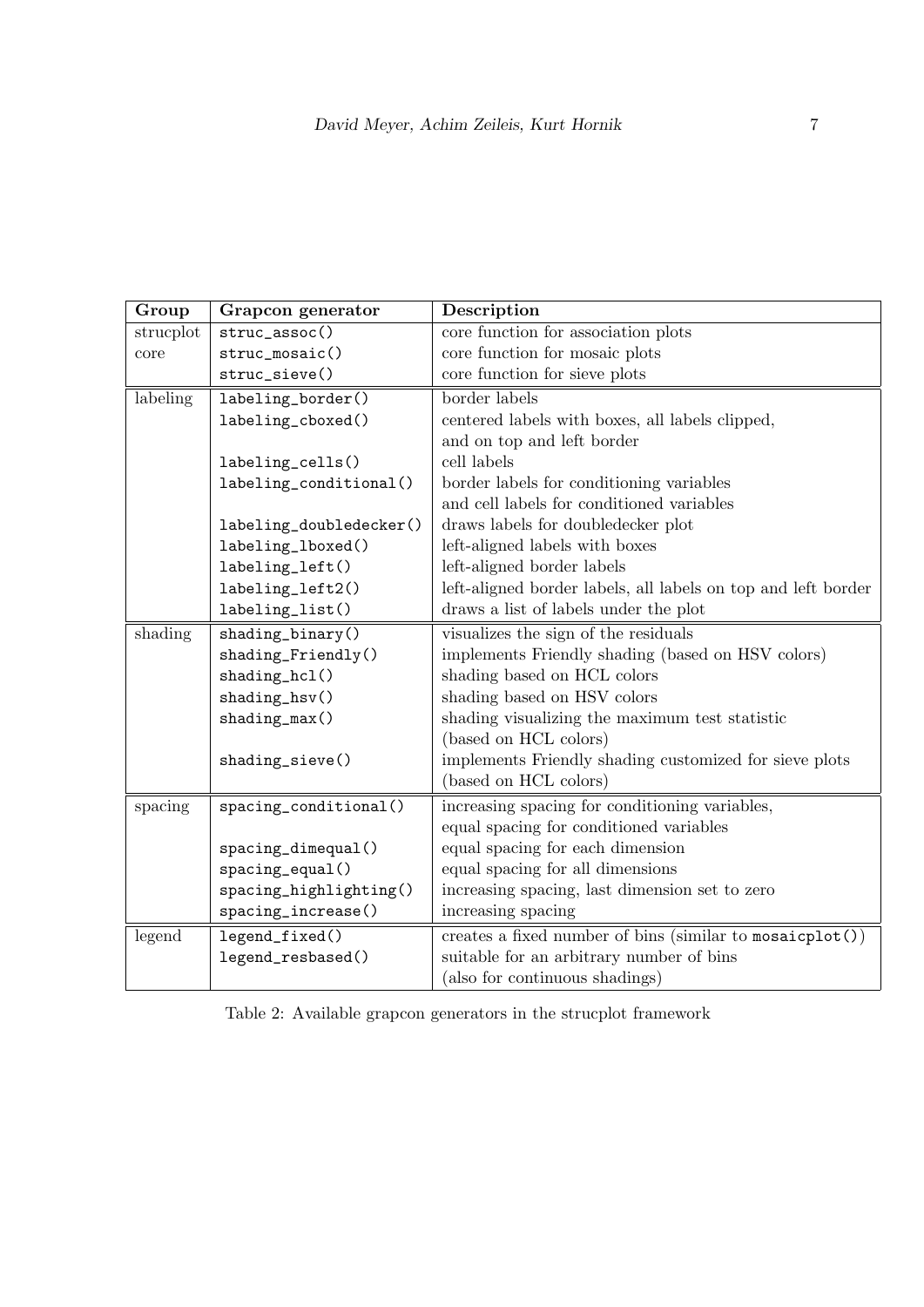

<span id="page-7-0"></span>Figure 5: Components of the strucplot framework.

#### > mosaic(HEC)

equivalent to

> mosaic(~ Sex + Eye + Hair, data = HairEyeColor)

depicts the observed frequencies of the HairEyeColor data. If there are zero entries, tiles have zero area and are, additionally, marked by small bullets (see, e.g, Figure [4\)](#page-4-0). By default, these cells are not split further. The bullets help distinguishing very small cells from zero entries, and are particularly useful when color shadings come into play (see the example using the Bundesliga data in Section [3.3\)](#page-25-0). Note that in contrast to, e.g., mosaicplot() in base R, the default split direction and level ordering in all strucplot displays correspond to the textual representation produced by the print methods. It is also possible to visualize the expected values instead of the observed values (see Figure [8\)](#page-9-0):

```
> mosaic(HEC, type = "expected")
```
In order to compare observed and expected values, a sieve plot (Riedwyl and Schüpbach [1994\)](#page-45-9) could be used (see Figure [9\)](#page-10-0):

> sieve( $\degree$  Sex + Eye + Hair, data = HEC, spacing = spacing\_dimequal( $c(2,0,0)$ ))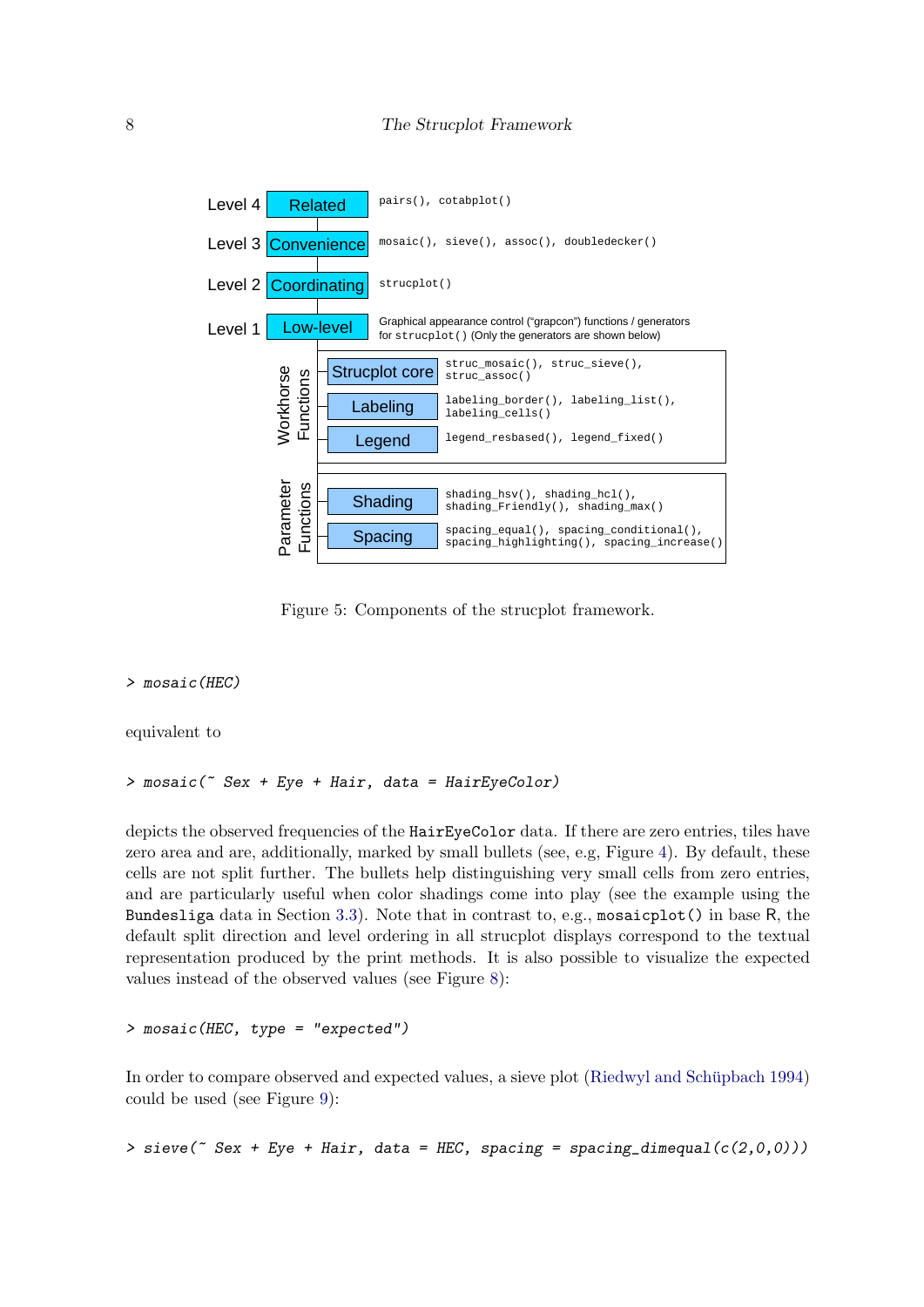|             | main          |              |        |
|-------------|---------------|--------------|--------|
| [A]         | margin_top    | [B]          | [E]    |
| margin_left | plot          | margin_right | legend |
| [C]         | margin_bottom | [D]          | [F]    |
|             | sub           |              |        |

<span id="page-8-0"></span>Figure 6: Viewport layout for strucplot displays with their names.  $[A] = \text{``corner-top-left''},$  $[B] = "corner\_top\_right", [C] = "corner\_bottom\_left", [D] = "corner\_bottom\_right", [E] = "leg$ end\_top",  $[F] = "legend\_sub".$ 

where spacing\_dimequal is used to set the spacing of the second and third dimension to zero. Alternatively, we can directly inspect the residuals. The Pearson residuals (standardized deviations of observed from expected values) are conveniently visualized using association plots [\(Cohen](#page-43-0) [1980\)](#page-43-0). In contrast to assocplot() in base R, vcd's assoc() function scales to more than two variables (see Figure [10\)](#page-11-0):

#### > assoc(HEC, compress = FALSE)

where the compress argument keeps distances between tiles equal.

For both mosaic plots and association plots, the splitting of the tiles can be controlled using the split\_vertical argument. The default is to alternate splits starting with a horizontal one (see Figure [11\)](#page-12-0):

```
> mosaic(HEC, split_vertical = c(TRUE, FALSE, TRUE),
+ labeling_args = list(abbreviate_labs = c(Eye = 3)))
```
(Note that HEC, a structable object, already includes a splitting information which simply gets overloaded in this example.) For compatibility with mosaicplot() in base R, the mosaic() function also allows the use of a direction argument taking a vector of "h" and "v" characters: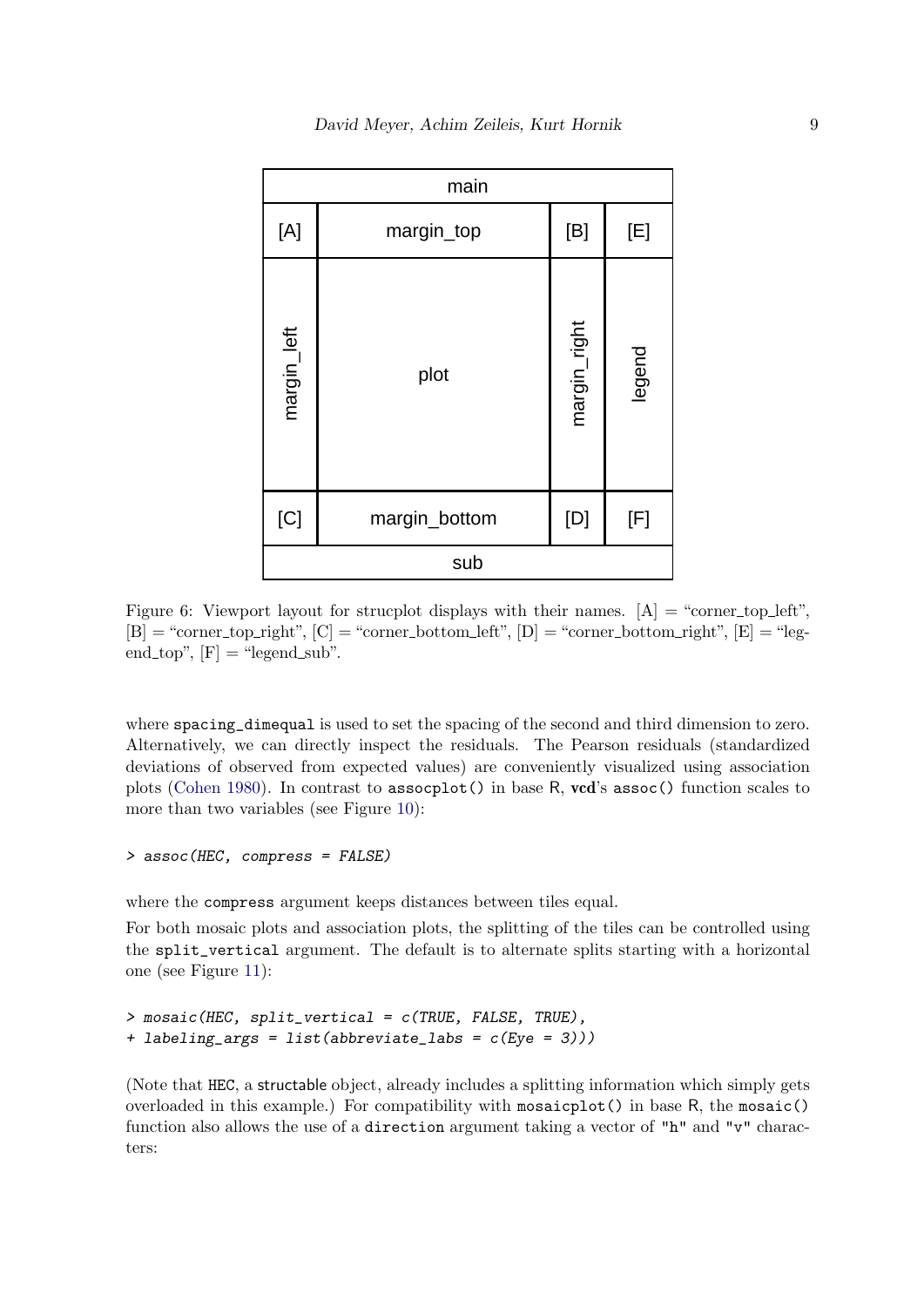

Figure 7: Mosaic plot for the HairEyeColor data.



<span id="page-9-0"></span>Figure 8: Mosaic plot for the HairEyeColor data (expected values).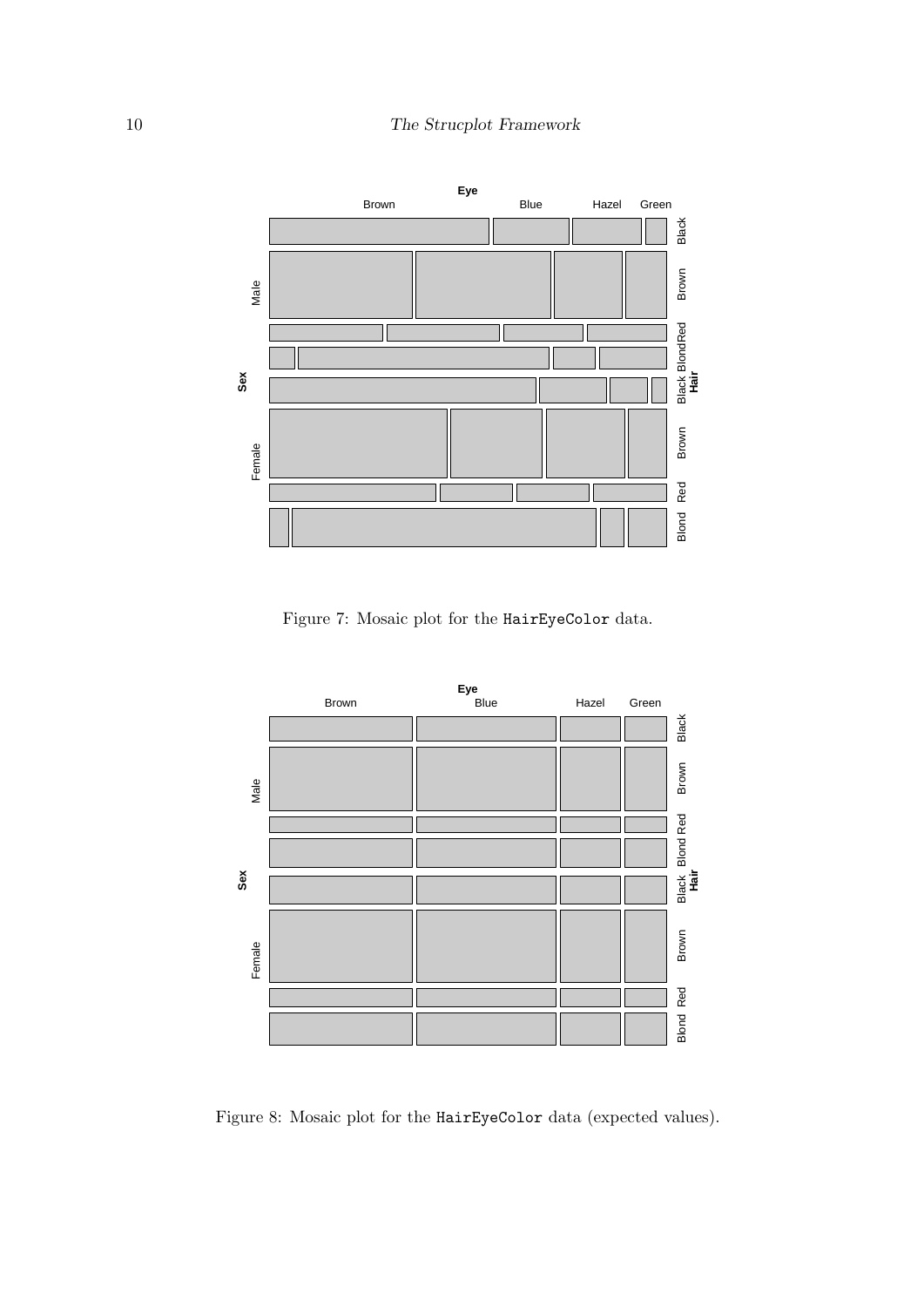

<span id="page-10-0"></span>Figure 9: Sieve plot for the HairEyeColor data visualizing simultaneously observed and expected values.

#### $>$  mosaic(HEC, direction = c("v","h","v"))

By a suitable combination of splitting, spacing, and labeling settings, the functions provided by the strucplot framework can be customized in a quite flexible way. For example, the default method for doubledecker() is simply a wrapper for strucplot(), setting the right defaults. Most default settings such as colors, spacing, and labeling are specified via the parameters and passed through to strucplot(). The additional code just handles the dependent variable information, and in particular permutes the table to have the dependent variable as the last dimension as required for the doubledecker plot. Figure [4](#page-4-0) shows a doubledecker plot of the Titanic data, explaining the probability of survival ("survived") by age, given sex, given class. It is created by:

```
> doubledecker(Titanic)
```
equivalent to:

> doubledecker(Survived ~ Class + Sex + Age, data = Titanic)

### 2.2. Conditional and partial views

So far, we have visualized either full or collapsed tables, as suggested by the analysis task at hand. Subtables can be selected in a similar way as for objects of class table using indexing.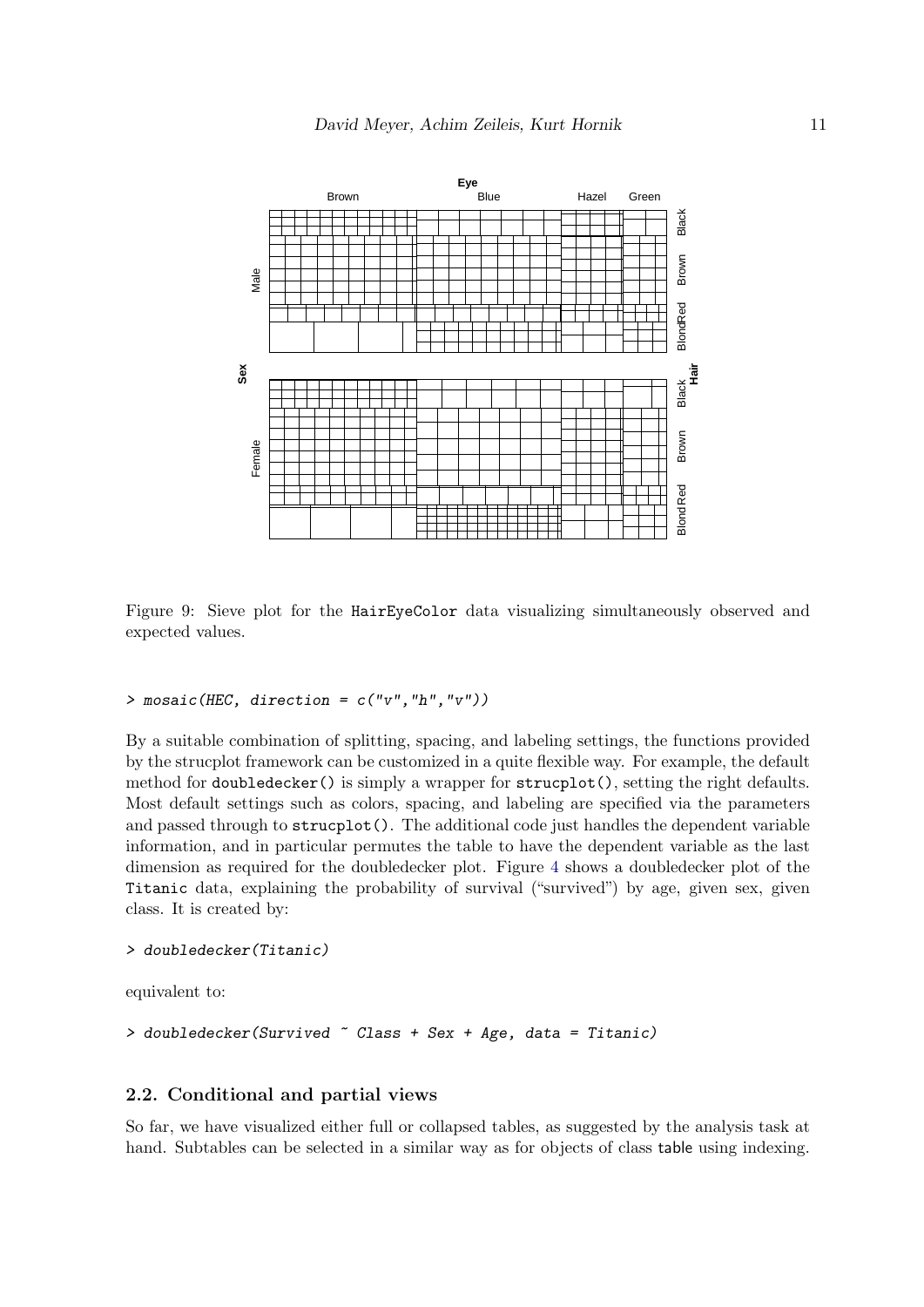

<span id="page-11-0"></span>Figure 10: Association plot for the HairEyeColor data.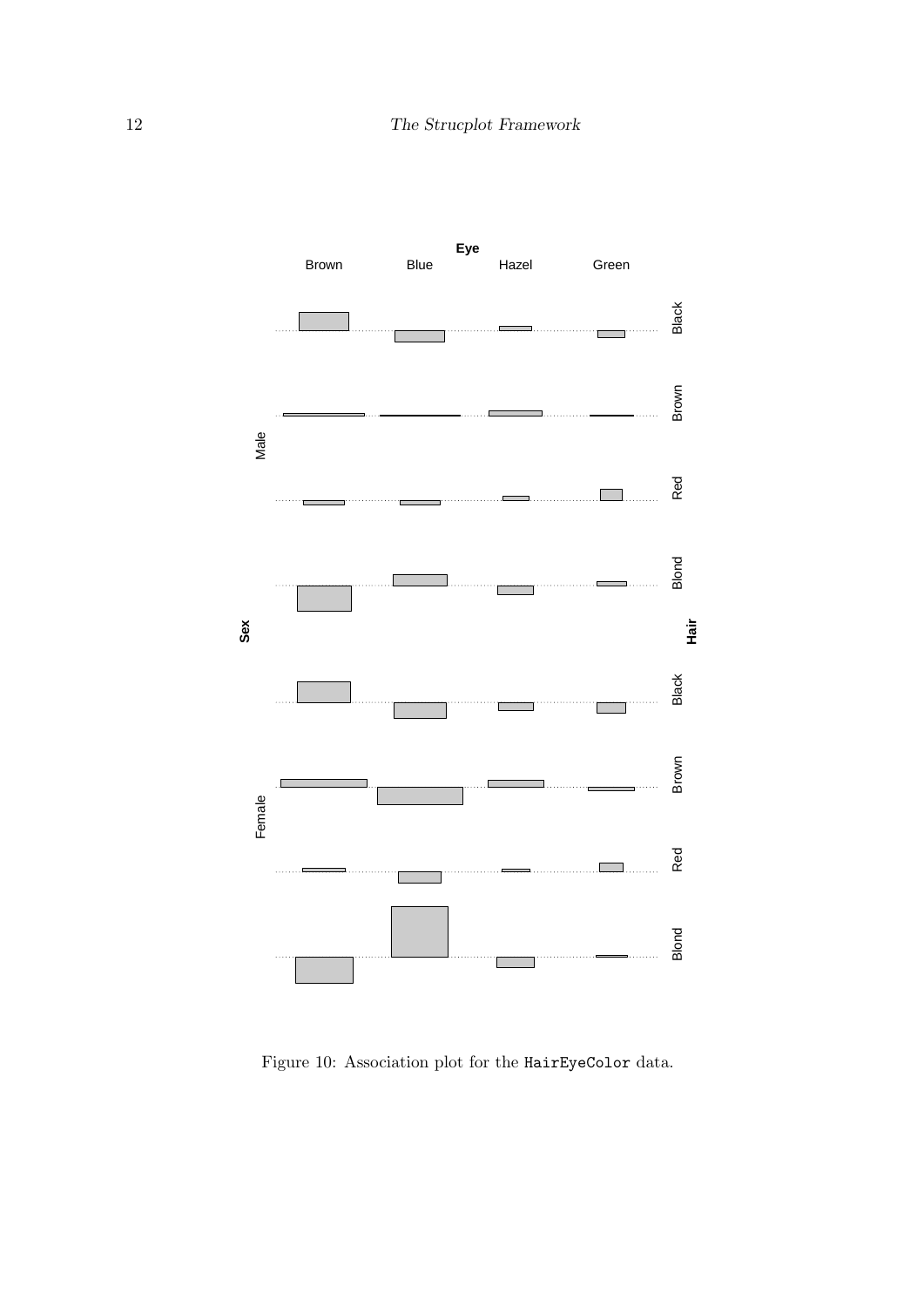

<span id="page-12-0"></span>Figure 11: Mosaic plot for the HairEyeColor data—alternative splitting.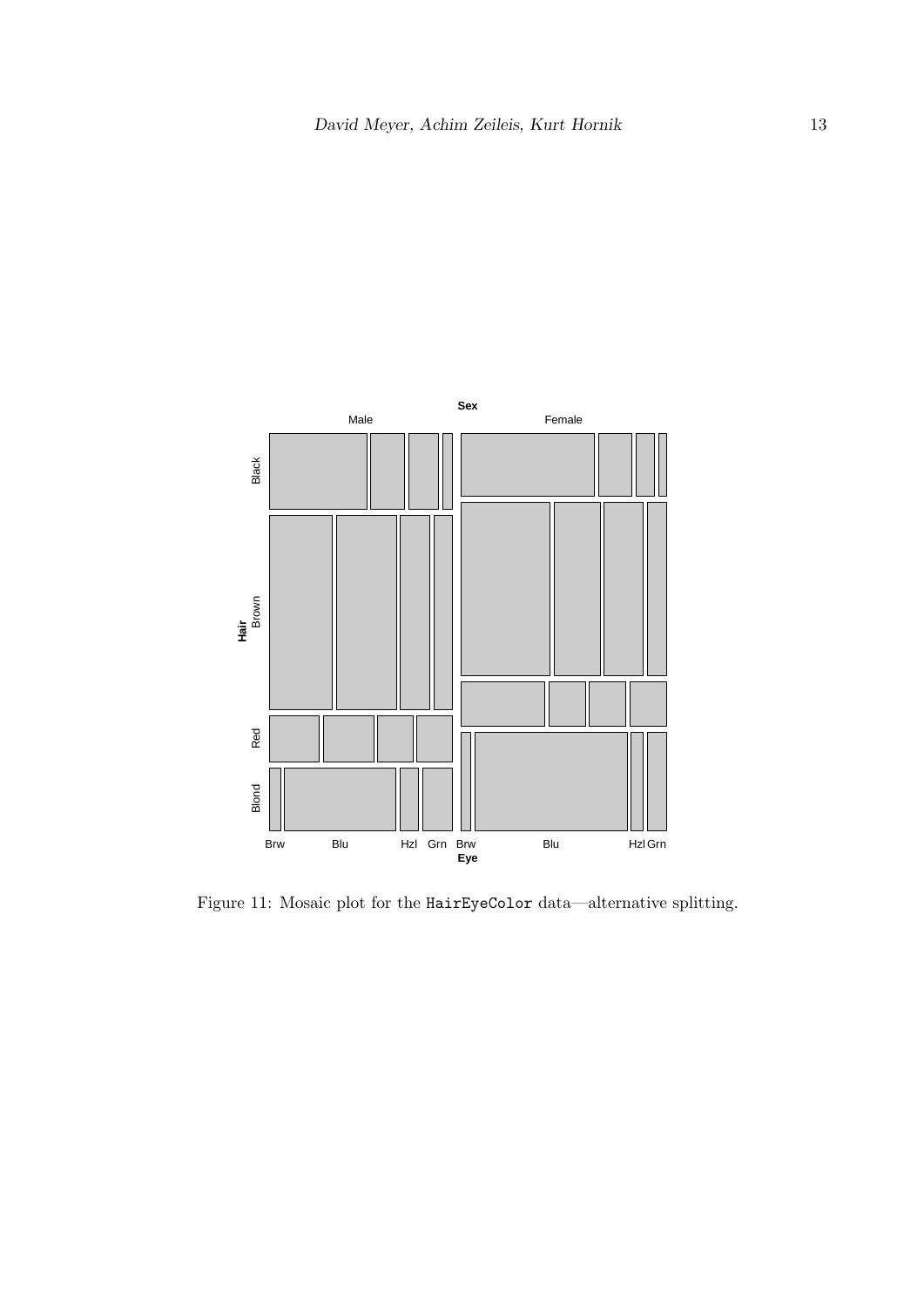Note, however, that subsetting of structable objects is more restrictive because of their inherent conditional structure. Since the variables on both the row and the columns side are nested, subsetting is only possible "outside-in", that is, indexing operates on blocks defined by the variable levels. In the following, we use the Titanic data again, this time collapsed over Survived to investigate the structure of crew and passengers (and having the Child and Age labels of the Age variable swapped for optical clarity):

> (STD <- structable(~ Sex + Class + Age, data = Titanic[,,2:1,]))

|                                   |       | Class 1st 2nd 3rd Crew        |  |             |  |          |
|-----------------------------------|-------|-------------------------------|--|-------------|--|----------|
| Sex                               | Age   |                               |  |             |  |          |
| Male Adult                        |       |                               |  | 175 168 462 |  | 862      |
|                                   | Child |                               |  | 5 11 48     |  | $\Omega$ |
| Female Adult                      |       |                               |  | 144 93 165  |  | 23       |
|                                   | Child |                               |  | 1 13 31     |  | 0        |
| $>$ STD $\lceil$ "Male". $\rceil$ |       |                               |  |             |  |          |
|                                   |       | $C1_{222}$ $1_{21}$ $C2_{22}$ |  |             |  |          |

|         |            | GTASS IST ZNO 3rd Grew                  |         |                 |  |
|---------|------------|-----------------------------------------|---------|-----------------|--|
| Sex Age |            |                                         |         |                 |  |
|         | Male Adult |                                         |         | 175 168 462 862 |  |
|         | Child      |                                         | 5 11 48 | - 0             |  |
|         |            |                                         |         |                 |  |
|         |            | > $STD["Male", c("1st", "2nd", "3rd")]$ |         |                 |  |

Class 1st 2nd 3rd  $\Delta$ 

| рех нде |            |             |         |  |
|---------|------------|-------------|---------|--|
|         | Male Adult | 175 168 462 |         |  |
|         | Child      |             | 5 11 48 |  |

Conditioning on levels (i.e., choosing a table subset for fixed levels of the conditioning variable(s)) is done using the [[ operator. Here again, the sequence of conditioning levels is restricted by the hierarchical structure of the structable object. In the following examples, note that compared to subsetting, the first dimension(s) are dropped:

> STD[["Male",]]

Class 1st 2nd 3rd Crew Age Adult 175 168 462 862 Child 5 11 48 0 > STD[[c("Male", "Adult"),]] Class 1st 2nd 3rd Crew 175 168 462 862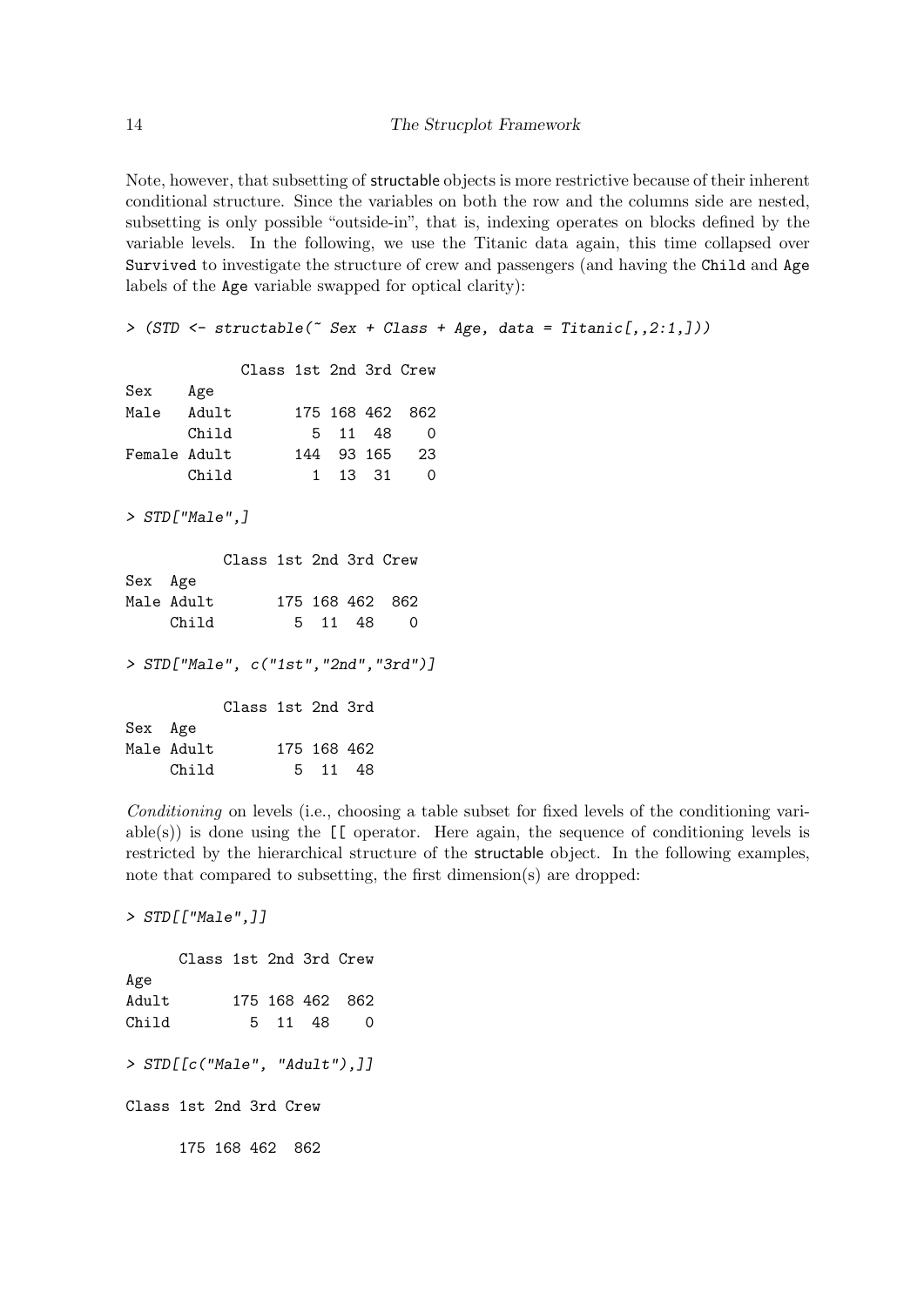```
> STD[["Male","1st"]]
Age
Adult 175
Child 5
```
Now, there are several ways for visualizing conditional independence structures. The "brute force" method is to draw separate plots for the strata. The following example compares the association between hair and eye color, given gender, by using subsetting on the flat table and grid's viewport framework to visualize the two groups besides each other:

```
> pushViewport(viewport(layout = grid.layout(ncol = 2)))
> pushViewport(viewport(layout.pos.col = 1))
> mosaic(STD[["Male"]], margins = c(left = 2.5, top = 2.5, 0), sub = "Male", newpage = FAL
> popViewport()
> pushViewport(viewport(layout.pos.col = 2))
```

```
> mosaic(STD[["Female"]], margins = c(top = 2.5, 0), sub = "Female", newpage = FALSE)
> popViewport(2)
```
Note the use of the margins argument: it takes a vector with up to four values whose unnamed components are recycled, but "overruled" by the named arguments. Thus, in the second example, only the top margin is set to 2.5 lines, and all other to 0. This idea applies to almost all vectorized arguments in the strucplot framework (with split\_vertical as a prominent exception).

The cotabplot() function does a much better job on this task: it arranges stratified strucplot displays in a lattice-like layout, conditioning on variable *levels*. The plot in Figure [13](#page-15-0) shows class and age group, given sex:

```
> cotabplot(~ Class + Age | Sex, data = STD, split_vertical = TRUE)
```
Visualizing the strata separately "hides" the distribution of the conditioning variable(s) which may or may not be appropriate or sensible in a particular analysis step. If we wish to keep the information on the marginal distribution(s), we can use one single mosaic for the stratified plot since mosaic displays are "conditional plots" by definition. We just need to make sure that conditioning variables are used first for splitting. Both the default and the formula interface of mosaic() allow the specification of conditioning variables (see Figure [14\)](#page-16-0):

```
> mosaic(STD, condvars = "Sex", split_vertical = c(TRUE, TRUE, FALSE))
> mosaic(~ Class + Age | Sex, data = STD, split_vertical = c(TRUE, TRUE, FALSE))
```
The effect of using this is that conditioning variables are permuted ahead of the the conditioned variables in the table, and that spacing\_conditional() is used as default to better distinguish conditioning from conditioned dimensions. This spacing uses equal space between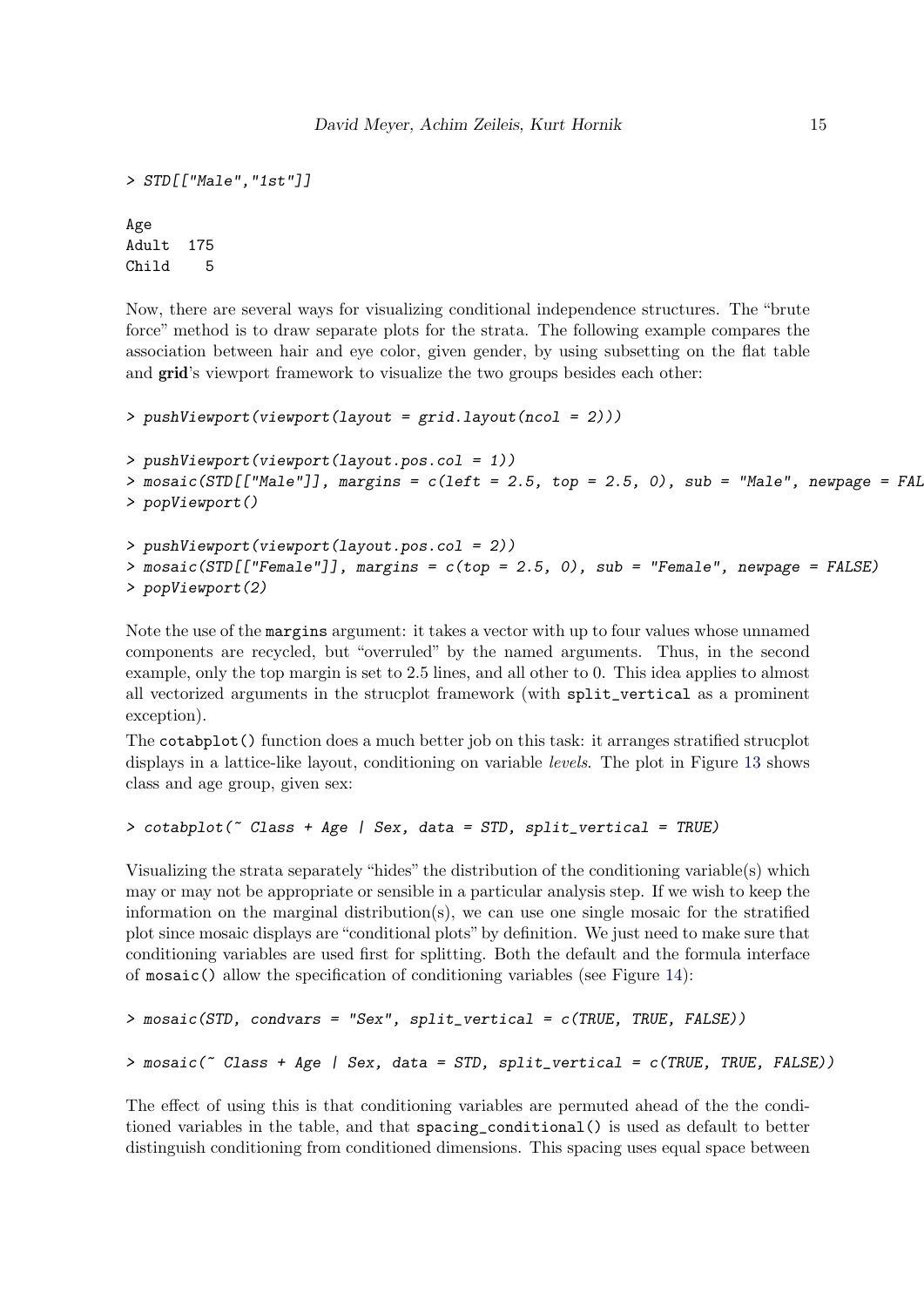

<span id="page-15-1"></span>Figure 12: Two mosaic displays put side-by-side, visualizing the distribution of class and age, given gender. The marginal distribution of gender cannot be seen.



<span id="page-15-0"></span>Figure 13: Conditional table plot for the Titanic data, again visualizing the distribution of age and class, given gender, using separate mosaic displays like the "manual" plot in Figure [12.](#page-15-1)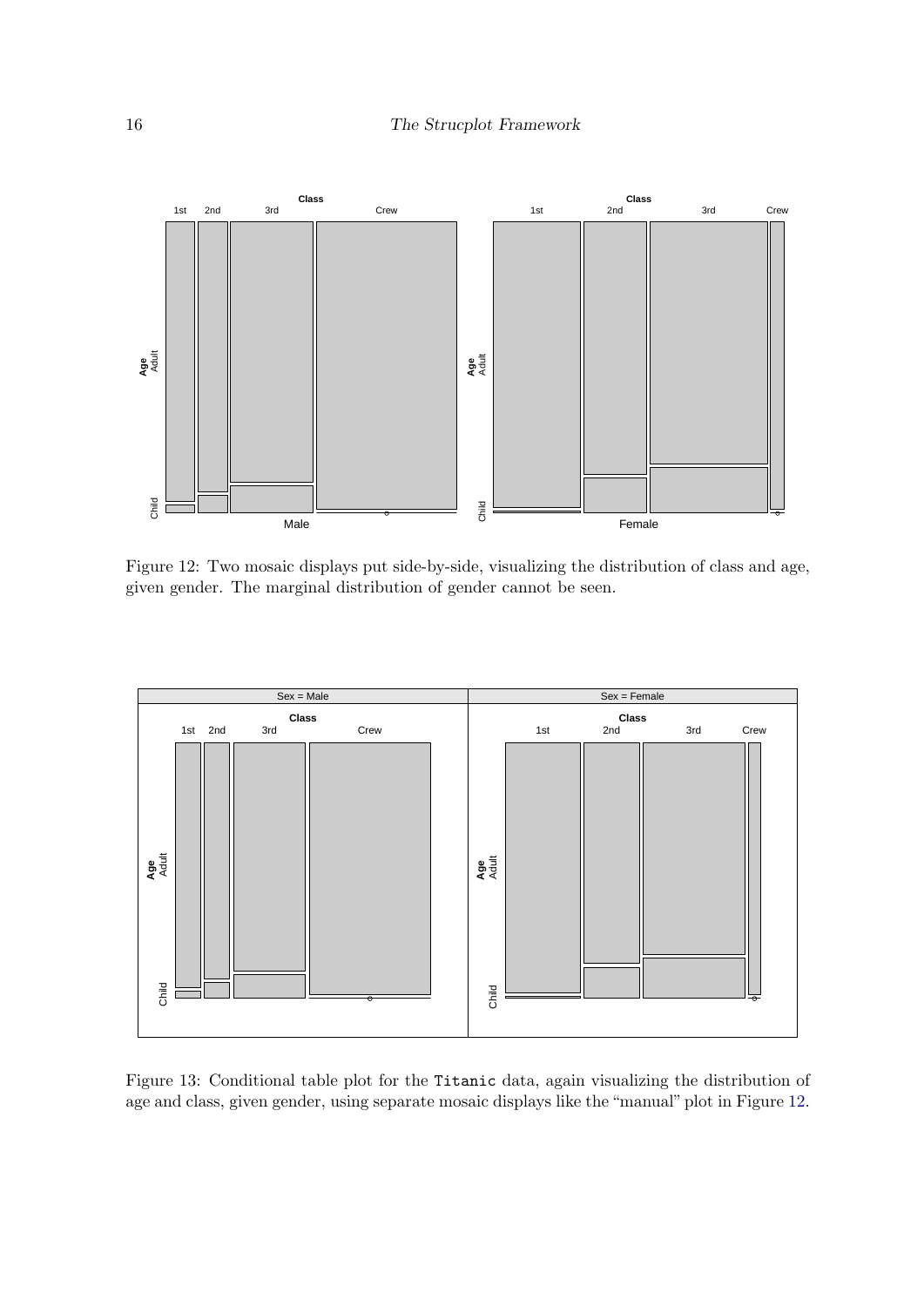

<span id="page-16-0"></span>Figure 14: Mosaic plot again visualizing the distribution of class and age, given gender, this time using a single mosaic plot. In contrast to Figures [12](#page-15-1) and [13,](#page-15-0) this plot also visualizes the marginal distribution of gender.

tiles of conditioned variables, and increasing space between tiles of conditioning variables (See Section [5\)](#page-35-0).

Another set of high-level functions for visualizing conditional independence models are the pairs() methods for table and structable objects. In contrast to cotabplot() which conditions on variables, the pairs() methods create pairwise views of the table. They produce, by default, a plot matrix having strucplot displays in the off-diagonal panels, and the variable names (optionally, with univariate displays) in the diagonal cells. Figure [15](#page-17-0) shows a pairs display for the Titanic data with univariate mosaics in the diagonal, and mosaic plots visualizing the corresponding bivariate mosaics in the upper and lower triangles. Due to the inherent asymmetry of mosaic displays, the corresponding plots in the upper and lower triangle differ depending on which variable is used first for splitting—inspecting both views might help detecting patterns in a data set. Additionally, we are using a special spacing and shading normally used to 'highlight' the second variable in the first (as will be discussed in Section [5\)](#page-35-0): here, the intention of the spacing is to emphasize the conditional distributions of the second variable, given the first one, and the shading helps identifying the factor levels in the second variable.

```
> pairs(STD, highlighting = 2, diag_panel = pairs_diagonal_mosaic,
        diag\_panel\_args = list(fill = grey-colors)
```
The labels of the variables are to be read from left to right and from top to bottom. In addition, the levels can be matched by position within the columns and by shading within the rows. In plots produced by pairs(), each panel's row and column define two variables X and Y used for the specification of four different types of independence: pairwise, total,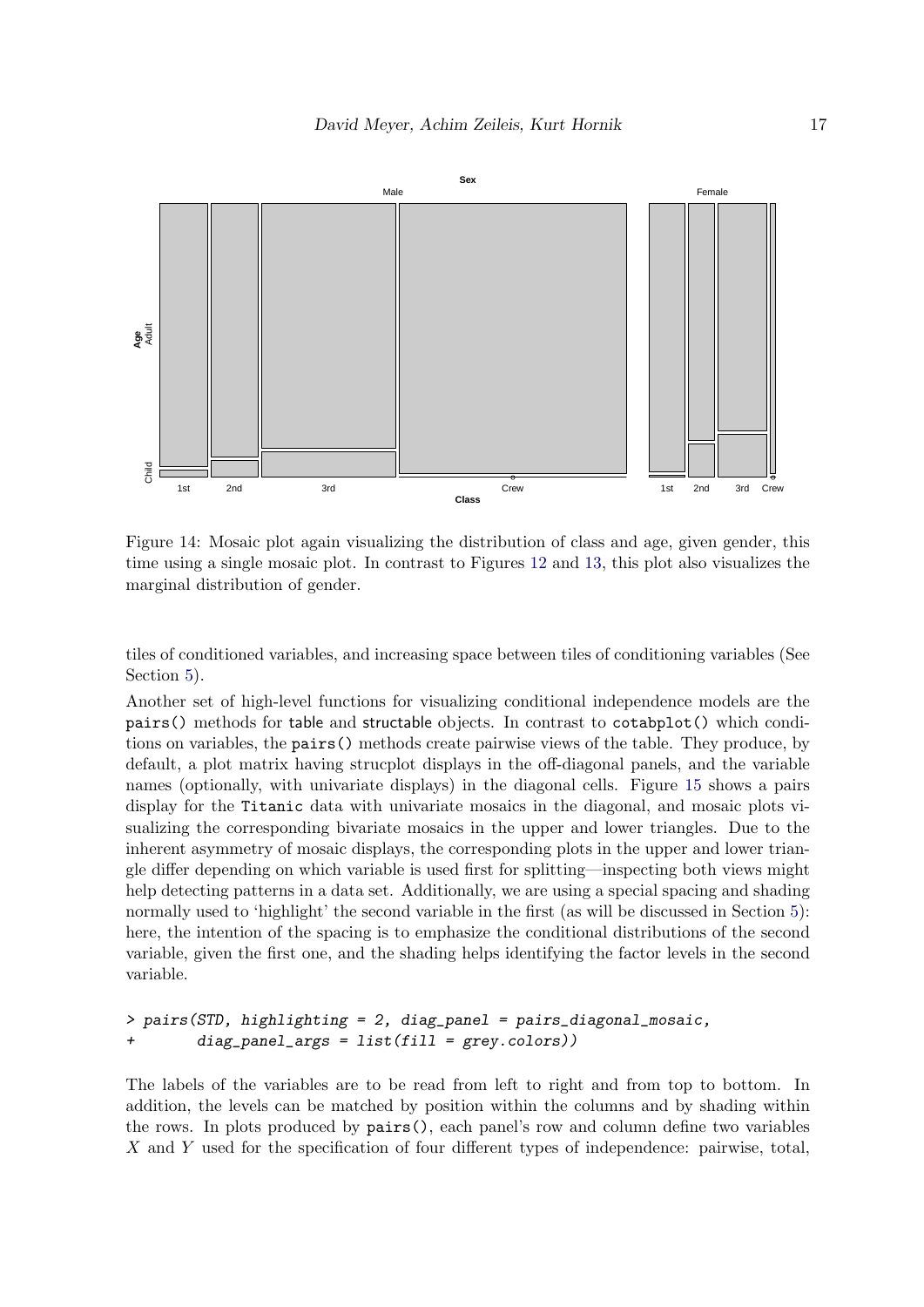

<span id="page-17-0"></span>Figure 15: Pairs plot for the Titanic data.

conditional, and joint. The pairwise mosaic matrix shows bivariate marginal relations between X and Y, collapsed over all other variables. The total independence mosaic matrix shows mosaic plots for mutual independence, i.e., for marginal and conditional independence among all pairs of variables. The conditional independence mosaic matrix shows mosaic plots for marginal independence of  $X$  and  $Y$ , given all other variables. The joint independence mosaic matrix shows mosaic plots for joint independence of all pairs  $(X, Y)$  of variables from the others.

Upper and lower parts can independently be used to display different types of independence models, or different strucplot displays (mosaic, association, or sieve plots). The available panel functions (pairs\_assoc(), pairs\_mosaic(), and pairs\_sieve()) are simple wrappers to assoc(), mosaic(), and sieve(), respectively. Obviously, seeing patterns in strucplot matrices becomes increasingly difficult with higher dimensionality. Therefore, this plot is typically used with a suitable residual-based shading (see Section [3\)](#page-20-0).

#### 2.3. Interactive plot modifications

All strucplot core functions are supposed to produce conditional hierarchical plots by the means of nested viewports, corresponding to the provided splitting information. Thus, at the end of the plotting, each tile is associated with a particular viewport. Each of those viewports has to be conventionally named, enabling other strucplot modules, in particular the labeling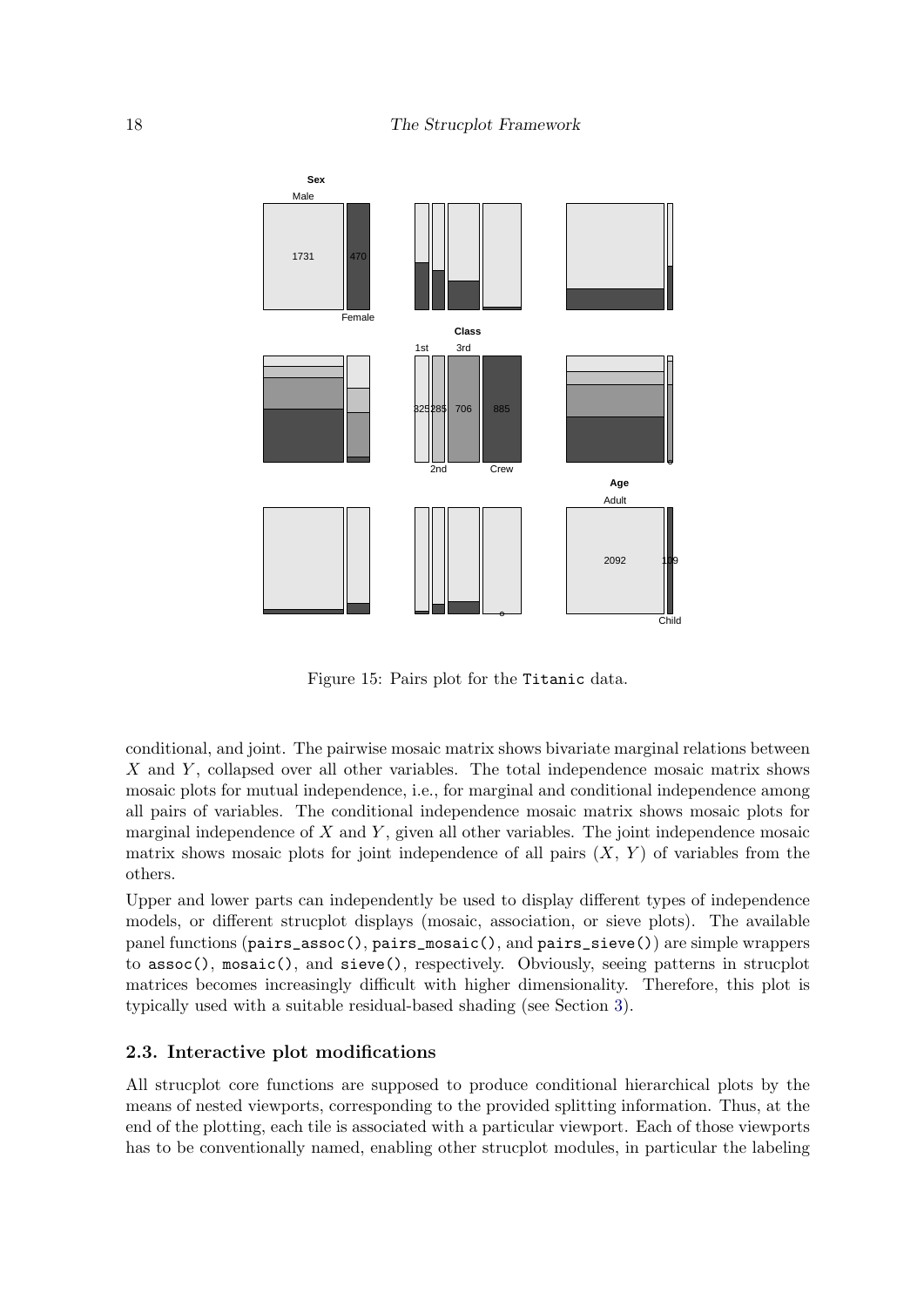functions, to access specific tiles after they have been plotted. The naming convention for the viewports is:

```
[Optional\ prefix]cell: Variable1=Level1, Variable2=Level2 ...
```
Clearly, these names depend on the splitting. The following example shows how to access parts of the plot after it has been drawn (see Figure [16\)](#page-18-0):

```
> mosaic(* Hair + Eye, data = HEC, pop = FALSE)
> seekViewport("cell:Hair=Blond")
> grid. rect(pp = gpar(col = "red", lwd = 4))> seekViewport("cell:Hair=Blond,Eye=Blue")
> grid.circle(r = 0.2, gp = gapar(fill = "cyan"))
```
Note that the viewport tree is removed by default. Therefore, the pop argument has to be set to FALSE when viewports shall be accessed.



<span id="page-18-0"></span>Figure 16: Adding elements to a mosaic plot after drawing.

In addition to the viewports, the main graphical elements get names following a similar construction method. This allows to change graphical parameters of plot elements after the plotting (see Figure [17\)](#page-19-0):

```
> assoc(Eye \tilde{ } Hair, data = HEC, pop = FALSE)
> getNames()[1:6]
[1] "GRID.lines.1363" "rect:Hair=Black,Eye=Brown"
[3] "GRID.lines.1364" "rect:Hair=Black,Eye=Blue"
[5] "GRID.lines.1365" "rect:Hair=Black,Eye=Hazel"
```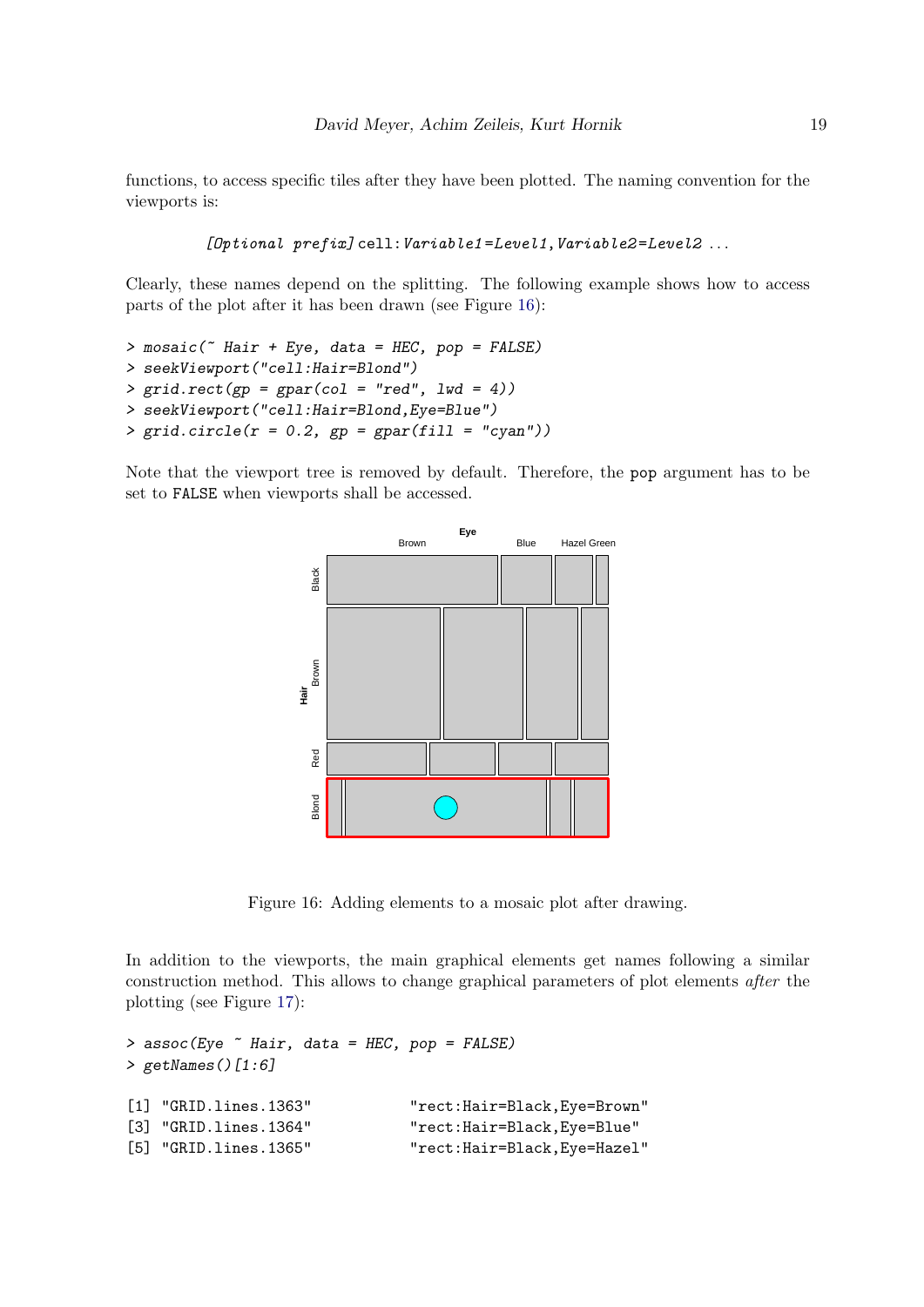> grid.edit("rect:Hair=Blond,Eye=Blue", gp = gpar(fill = "red"))

![](_page_19_Figure_2.jpeg)

<span id="page-19-0"></span>Figure 17: Changing graphical parameters of elements after drawing.

#### 2.4. Performance issues

As stated above, the implementation of strucplot displays is based on creating and nesting grid viewports. The main time-consuming steps performed by the core functions are the following:

- 1. recursively, split the table until the individual cells are reached
- 2. during the splits, add viewports to the plot
- 3. for the individual cells, add plot-specific content (rectangles for mosaics, bars for association plots, etc.)

All these operations scale linearly with the amount of created viewports. For a d-dimensional table with  $k_i$  levels,  $i = 1...d$ , the total number of needed viewports  $T_d$  can roughly be estimated as

$$
T_d = k_1 + k_1 k_2 + \dots + k_1 \dots k_d = \sum_{i=1}^d \prod_{j \leq i} k_j \tag{1}
$$

since we first push the  $k_1$  viewports for the levels of the first dimension, then, for each of these, the  $k_2$  levels of the second dimension, etc. If the number of levels is equal  $(k)$  for all dimensions,  $T_d$  simplifies to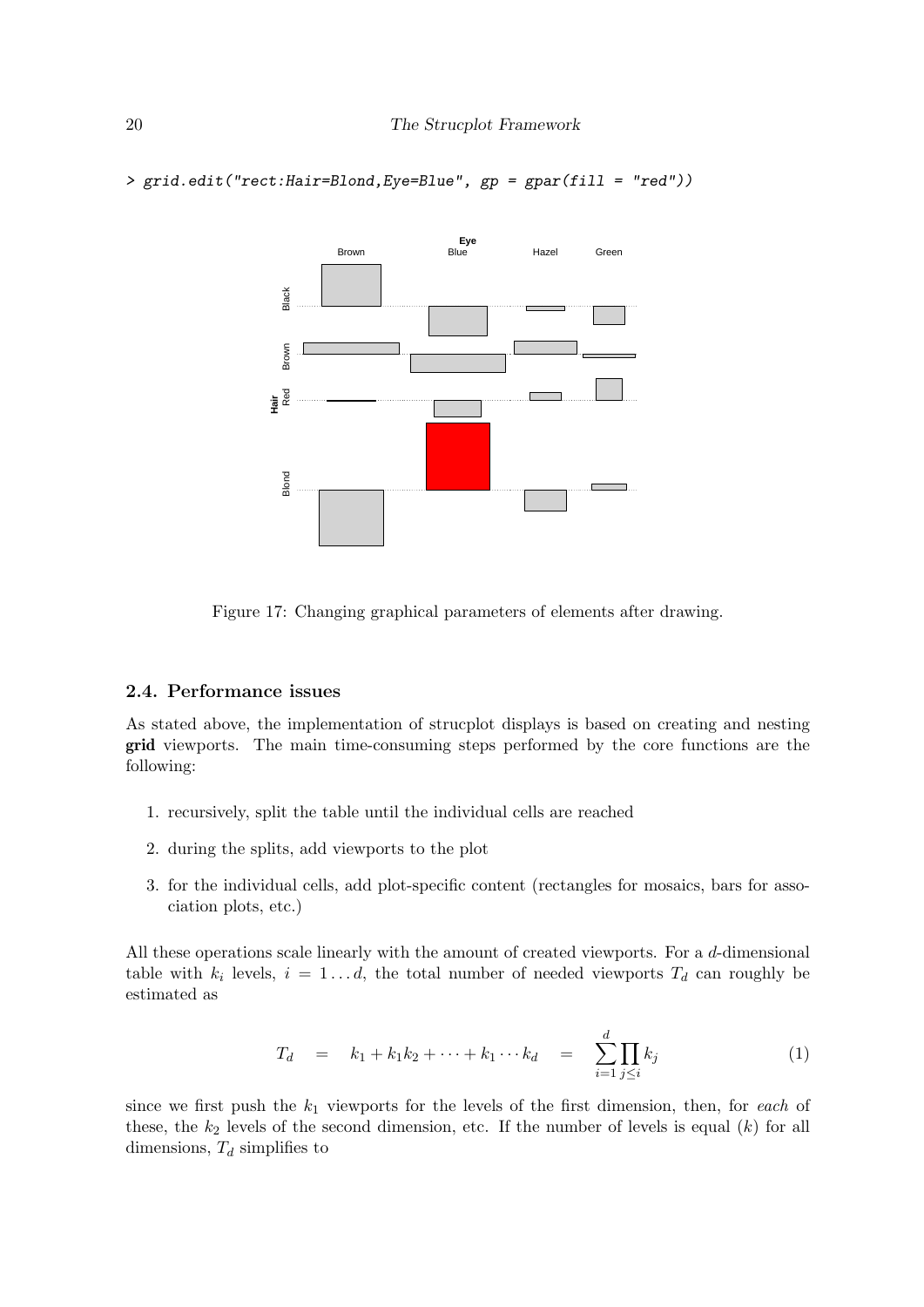$$
T_d = \sum_{i=1}^d k^i = \frac{k(k^d - 1)}{k - 1} \tag{2}
$$

and so the time complexity for drawing a strucplot display is of order  $k^d$ .

## 3. Shadings

<span id="page-20-0"></span>Unlike other graphics functions in base R, the strucplot framework allows almost full control over the graphical parameters of all plot elements. In particular, in association plots, mosaic plots, and sieve plots, the user can modify the graphical appearance of each tile individually. Built on top of this functionality, the framework supplies a set of shading functions choosing colors appropriate for the visualization of log-linear models. The tiles' graphical parameters are set using the gp argument of the functions of the strucplot framework. This argument basically expects an object of class gpar whose components are arrays of the same shape (length and dimensionality) as the data table (see Section [3.1\)](#page-20-1). For convenience, however, the user can also supply a grapcon function that computes such an object given a vector of residuals, or, alternatively, a generating function that takes certain arguments and returns such a grapcon function (see Section [3.2\)](#page-21-0). We provide several shading functions, including support for both HSV and HCL colors, and the visualization of significance tests (see Section [3.3\)](#page-25-0).

#### <span id="page-20-1"></span>3.1. Specifying graphical parameters of strucplot displays

As an example, consider the UCBAdmissions data. In the table aggregated over departments, we would like to highlight the (incidentally wrong) impression that there were too many male students accepted compared to the presumably discriminated female students (see Figure [18\)](#page-21-1):

```
> (ucb <- margin.table(UCBAdmissions, 1:2))
         Gender
Admit Male Female
 Admitted 1198 557
 Rejected 1493 1278
> (fill_colors <- matrix(c("dark cyan","gray","gray","dark magenta"), ncol = 2))
    [,1] [,2][1,] "dark cyan" "gray"
[2,] "gray" "dark magenta"
> mosaic(ucb, gp = gpar(fill = fill_colors, col = 0))
```
As the example shows, we create a fourfold table with appropriate colors (dark cyan for admitted male students and dark magenta for rejected female students) and supply them to the fill component of the gpar object passed to the gp argument of mosaic(). For visual clarity, we additionally hide the tiles' borders by setting the col component to 0 (transparent).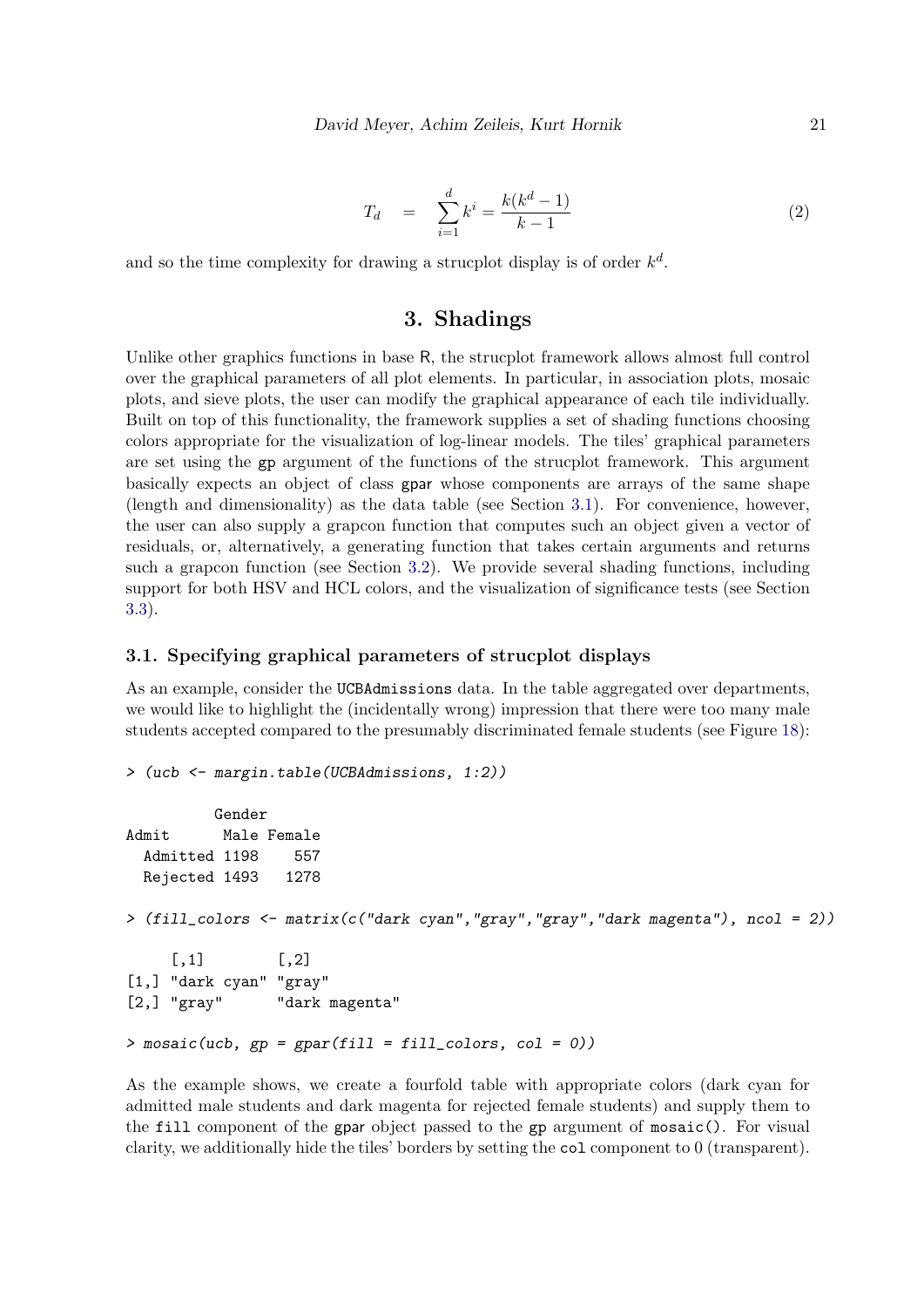### 22 The Strucplot Framework

![](_page_21_Figure_1.jpeg)

<span id="page-21-1"></span>Figure 18: Mosaic plot for the UCBAdmissions data with highlighted cells.

If the parameters specified in the gpar object are "incomplete", they will be recycled along the last splitting dimension. In the following example based on the Titanic data, we will highlight all cells corresponding to survived passengers (see Figure [19\)](#page-22-0):

```
> mosaic(Titanic, gp = gpar(fill = c("gray", "dark magenta")),
+ spacing = spacing_highlighting,
+ labeling_args = list(abbreviate_labs = c(Age = 3), rep = c(Survived = FA
+ )
```
Note that spacing\_highlighting() sets the spaces between tiles in the last dimension to 0. The labeling\_args argument ensures that labels do not overlap (see Section [4\)](#page-31-0).

#### <span id="page-21-0"></span>3.2. Customizing residual-based shadings

This flexible way of specifying graphical parameters is the basis for a suite of shading functions that modify the tiles' appearance with respect to a vector of residuals, resulting from deviations of observed from expected frequencies under a given log-linear model. The idea is to visualize at least sign and absolute size of the residuals, but some shadings, additionally, indicate overall significance. One particular shading, the maximum shading [\(Meyer](#page-45-4) *et al.*) [2003;](#page-45-4) [Zeileis](#page-46-0) et al. [2007\)](#page-46-0), even allows to identify the cells that cause the rejection of the null hypothesis.

Conceptually, the strucplot framework offers three alternatives to add residual-based shading to plots:

1. Precomputing the graphical parameters (e.g., fill colors), encapsulating them into an object of class gpar as demonstrated in the previous section, and passing this object to the gp argument.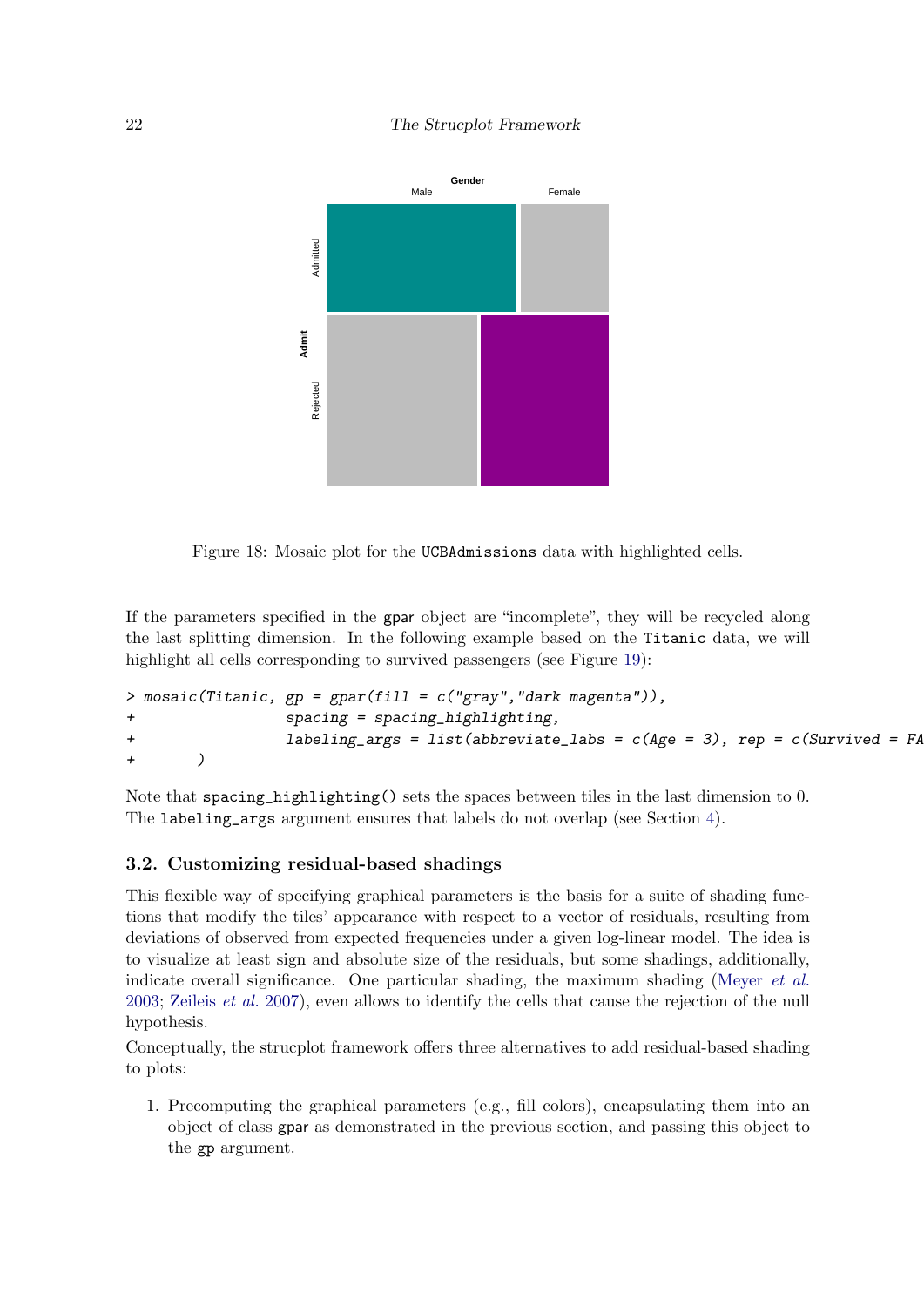![](_page_22_Figure_1.jpeg)

<span id="page-22-0"></span>Figure 19: Recycling of parameters, used for highlighting the survived passengers in the Titanic data.

- 2. Providing a grapcon function to the gp argument that takes residuals as input and returns an object as described in alternative 1.
- 3. Providing a grapcon generator taking parameters and returning a function as described in alternative 2.

For each of these approaches, we will demonstrate the necessary steps to obtain a binary shading that visualizes the sign of the residuals by a corresponding fill color (for simplicity, we will treat 0 as positive).

## Alternative 1: Precomputed gpar object

The first method is precomputing the graphical parameters"by hand". We will use royalblue4 color for positive and mediumorchid4 color for negative residuals (see Figure [20\)](#page-23-0):

```
> expected <- independence_table(ucb)
> (x <- (ucb - expected) / sqrt(expected))
         Gender
Admit Male Female
 Admitted 4.784093 -5.793466
 Rejected -3.807325 4.610614
> (shading1_obj <- ifelse(x > 0, "royalblue4", "mediumorchid4"))
```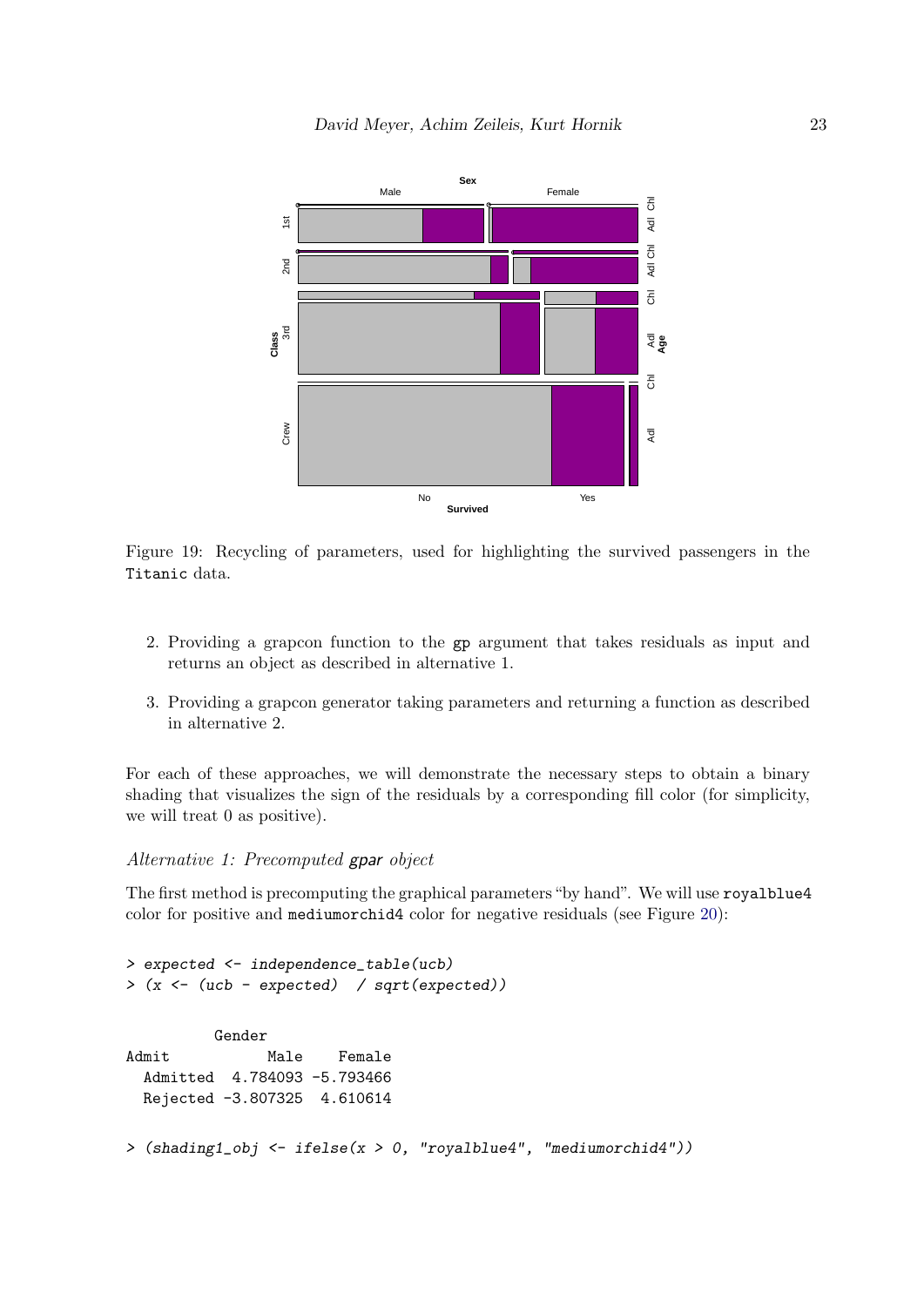Gender Admit Male Female Admitted "royalblue4" "mediumorchid4" Rejected "mediumorchid4" "royalblue4"

```
> mosaic(ucb, gp = gpar(fill = shading1_obj))
```
![](_page_23_Figure_3.jpeg)

<span id="page-23-0"></span>Figure 20: Binary shading visualizing the sign of the residuals.

#### Alternative 2: Grapcon function

For implementing alternative 2, we need to create a "shading function" that computes gpar objects from residuals. For that, we can just reuse the code from the previous step:

```
> shading2_fun <- function(x) gpar(fill = ifelse(x > 0, "royalblue4", "mediumorchid4"))
```
To create a mosaic display with binary shading, it now suffices to specify the data table along with shading2\_fun():

```
> mosaic(ucb, gp = shading2_fun)
```
mosaic() internally calls strucplot() which computes the residuals from the specified independence model (total independence by default), passes them to shading2\_fun(), and uses the gpar object returned to finally create the plot.

Our shading2\_fun() function might be useful, but can still be improved: the hard-wired colors should be customizable. We cannot simply extend the argument list to include, e.g., a fill = c("royalblue4", "mediumorchid4") argument because strucplot() will neither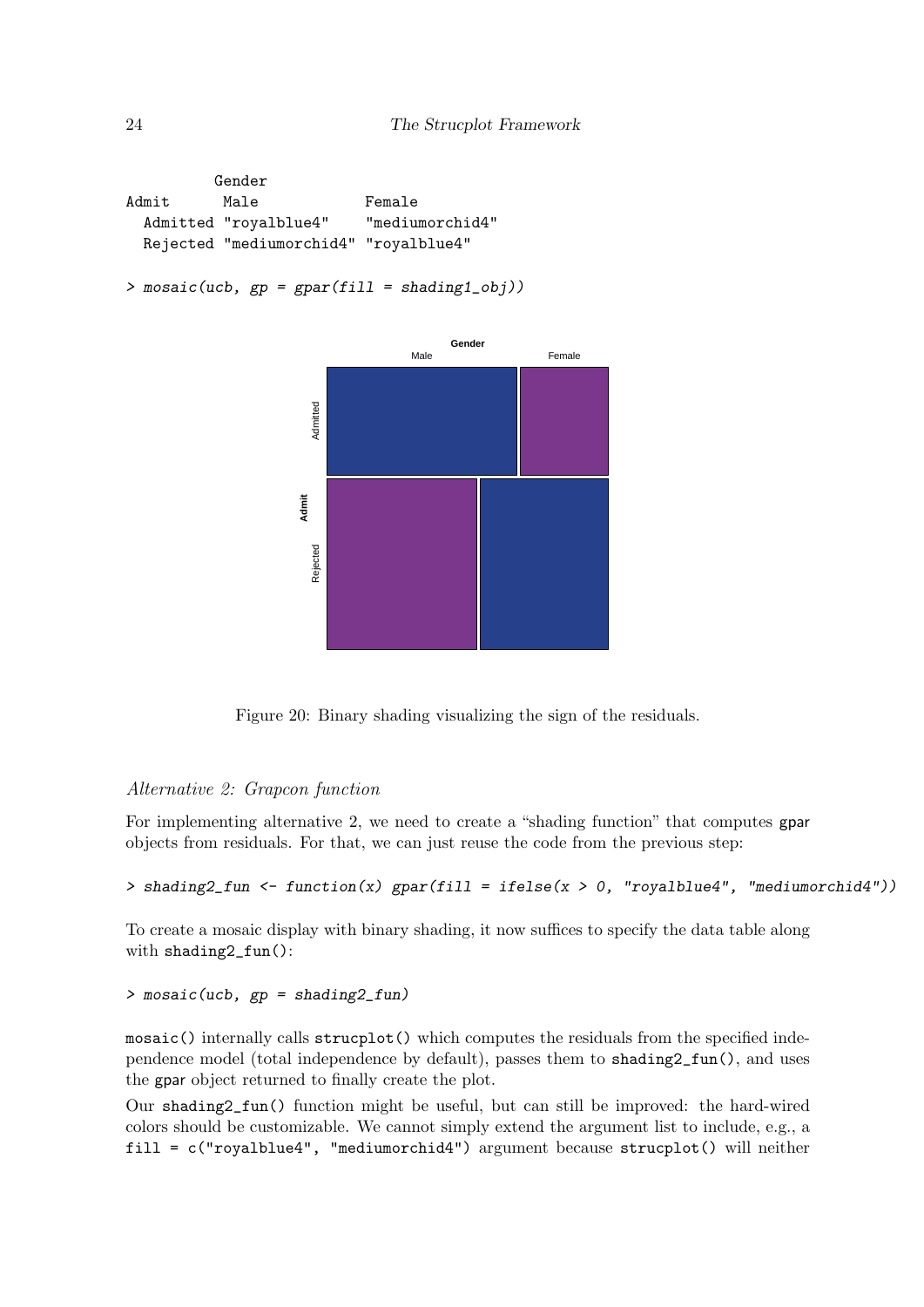know how to handle it, nor let us change the defaults. In fact, the interface of shading functions is fixed, they are expected to take exactly one argument: a table of residuals. This is where generating functions (alternative 3) come into play.

#### Alternative 3: Grapcon generator

We simply wrap our grapcon shading function in another function that takes all additional arguments it needs to use, possibly preprocesses them, and returns the actual shading function. This returned function will have access to the parameters since in R, nested functions are lexically scoped. Thus, the grapcon generator returns ("creates") a "parameterized" shading function with the minimal standard interface strucplot() requires. The following example shows the necessary extensions for our running example:

```
> shading3a_fun \le function(col = c("royalblue4", "mediumorchid4")) {
    col \leftarrow rep(col, length.out = 2)+ function(x) gpar(fill = ifelse(x > 0, col[1], col[2]))+ }
```
The first statement just makes sure that exactly two colors are specified. In the call to mosaic(), using the new shading3a\_fun() function, we can now simply change the colors:

```
> mosaic(ucb, gp = shading3a_fun(c("royalblue4","mediumorchid4")))
```
(figure not shown). The procedure described so far is a rather general concept, applicable to a wide family of user-level grid graphics. Indeed, the customization of other components of the strucplot framework (labeling, spacing, legend, and core functions) follows the same idea. Now for the shading functions, more customization is needed. Note that shading3a\_fun() needs to be evaluated by the user, even if the defaults are to be used. It is a better idea to let strucplot() call the generating function, which, in particular, allows the passing of arguments that are computed by strucplot(). Since shading functions can be used for visualizing significance (see Section [3.3\)](#page-25-0), it makes sense for generating functions to have access to the model, i.e., observed and expected values, residuals, and degrees of freedom. For example, the shading\_max() generating function computes a permutation distribution of the maximum statistic and  $p$  values for specified significance levels based on the observed table to create data-driven cut-off points. If this was done in the shading function itself, the permutation statistic would be recomputed every time the shading function is called, resulting in possibly severe performance loss and numerical inconsistencies. Therefore, generating functions for shadings are required to take at least the parameters observed, expected, residuals, and df (these are provided by the strucplot framework), followed by other parameters controlling the shading appearance (to be specified by the user):

```
> shading3b_fun <- function(observed = NULL, residuals = NULL, expected = NULL,
+ df = NULL, col = c("royalblue4", "mediumorchid4")) {
+ col <- rep(col, length.out = 2)
+ function(x) gpar(fill = ifelse(x > 0, col[1], col[2]))+ }
> class(shading3b_fun) <- "grapcon_generator"
```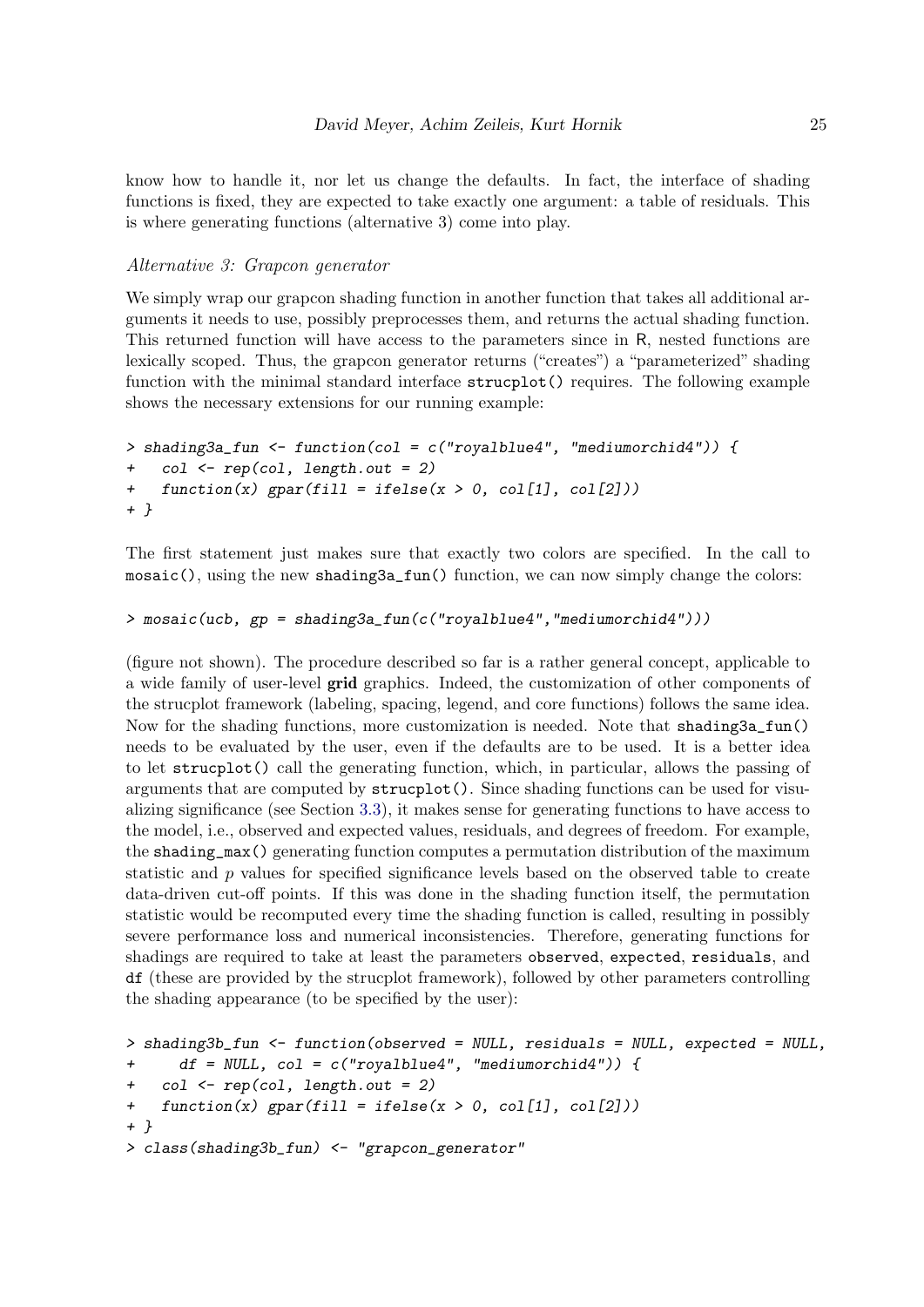Note that in this simple binary shading example, the first four parameters are not used. In some sense, generating functions for shadings are parameterized both by the user and the strucplot framework. For shading functions that require model information, the userspecified parameters are to be passed to the  $gp\text{-args}$  argument instead, and for this to work, the generating function needs a class attribute to be distinguishable from the "normal" shading functions. For others (like our simple shading3b\_fun()) this is optional, but recommended for consistency:

#### > mosaic(ucb, gp = shading3b\_fun, gp\_args = list(col = c("red","blue")))

The final shading3b\_fun() pretty much resembles shading\_binary(), one of the standard shading functions provided by the **vcd** package.

#### <span id="page-25-0"></span>3.3. An overview of the shading functions in vcd

[Friendly](#page-43-1) [\(1994\)](#page-43-1) suggested a residual-based shading for the mosaic tiles that can also be applied to the rectangles in association plots [\(Meyer](#page-45-4) *et al.* [2003\)](#page-45-4). Apart from shading\_binary(), there are currently two basic shadings available in  $\text{vcd}$ : shading\_hcl() and shading\_hsv(), as well as two derived functions: shading\_Friendly() building upon shading\_hsv(), and shading\_max() building upon shading\_hcl(). shading\_hsv() and shading\_hcl() provide the same conceptual tools, but use different color spaces: the Hue-Saturation-Value (HSV) and the Hue-Chroma-Luminance (HCL) scheme, respectively. We will first expose the basic concept of these shading functions using HSV space, and then briefly explain the differences to HCL space (a detailed discussion can be found in [Zeileis](#page-46-0) et al. [2007\)](#page-46-0). Color palettes in HCL space are preferable to palettes derived from HSV space from a perceptual point of view. Functions for creating palettes (see, e.g.,  $diverge_hcl()$ ) are provided with the **vcd** package.

In HSV space, colors are specified in three dimensions: Hue, Saturation ("colorfulness"), and Value ("lightness", amount of gray). These three dimensions are used by shading\_hsv() to visualize information about the residuals and the underlying independence model. The hue indicates the residuals' sign: by default, blue for positive, and red for negative residuals. The saturation of a residual is set according to its size: high saturation for large, and low saturation for small residuals. Finally, the overall lightness is used to indicate the significance of a test statistic: light colors for significant, and dark colors for non-significant results.

As an example, we will visualize the association of hair and eye color in the HairEyeColor data set (see Figure [21,](#page-26-0) top):

```
> haireye <- margin.table(HairEyeColor, 1:2)
> mosaic(haireye, gp = shading_hsv)
```
As introduced before, the default shading scheme is not shading\_hsv() but shading\_hcl() due to the better perceptual characteristics of HCL color space. The following example again illustrates the HairEyeColor data, this time with HCL colors:

```
> mosaic(haireye, gp = shading_hcl)
> mosaic(haireye, gp = shading_hcl, gp_args = list(h = c(130, 43), c = 100, l = c(90, 70))
```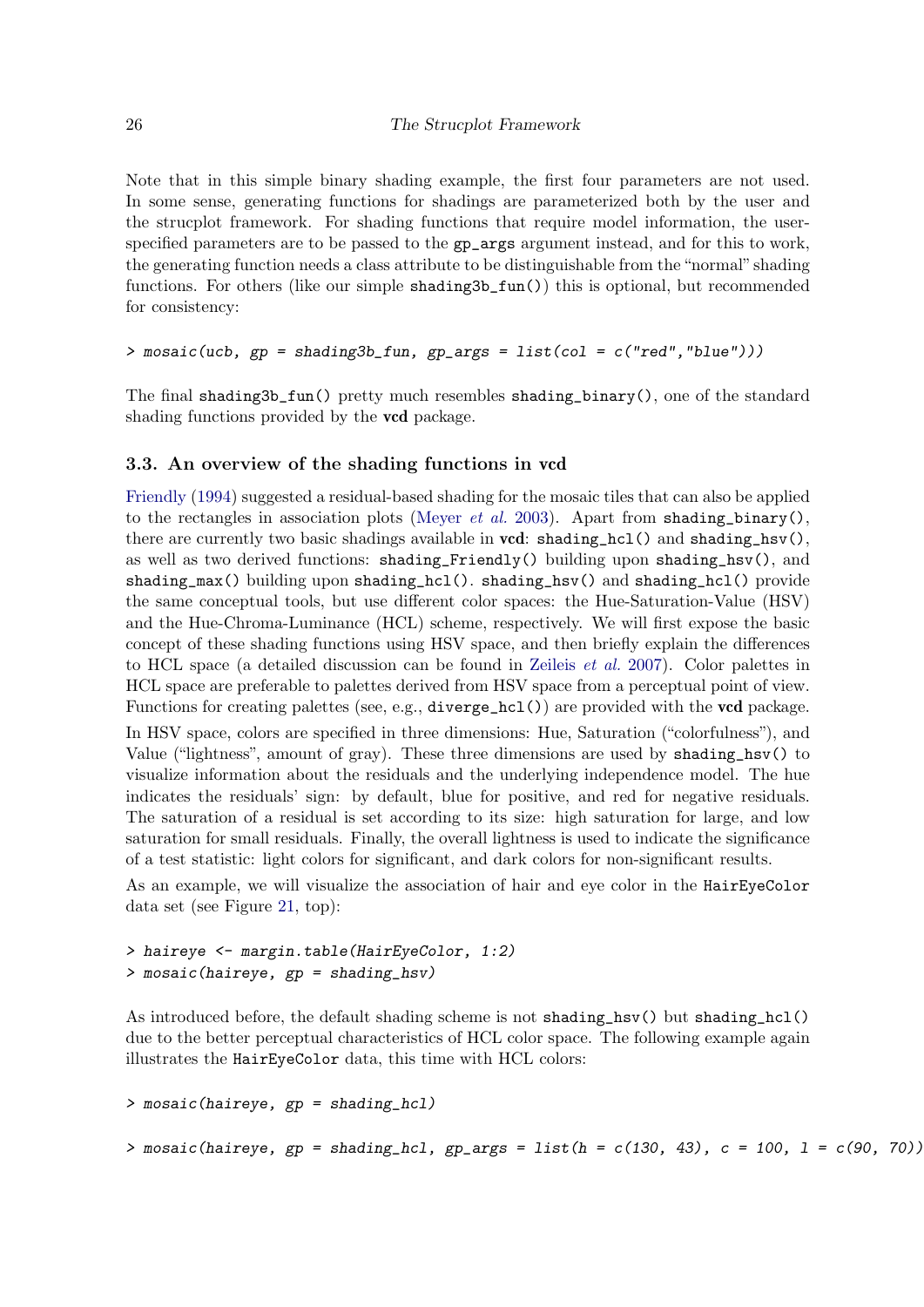![](_page_26_Figure_1.jpeg)

<span id="page-26-0"></span>Figure 21: Three mosaic plots for the HairEyeColor data using different color palettes. Top: default HSV color palette. Middle: default HCL color palette. Bottom: a custom HCL color palette.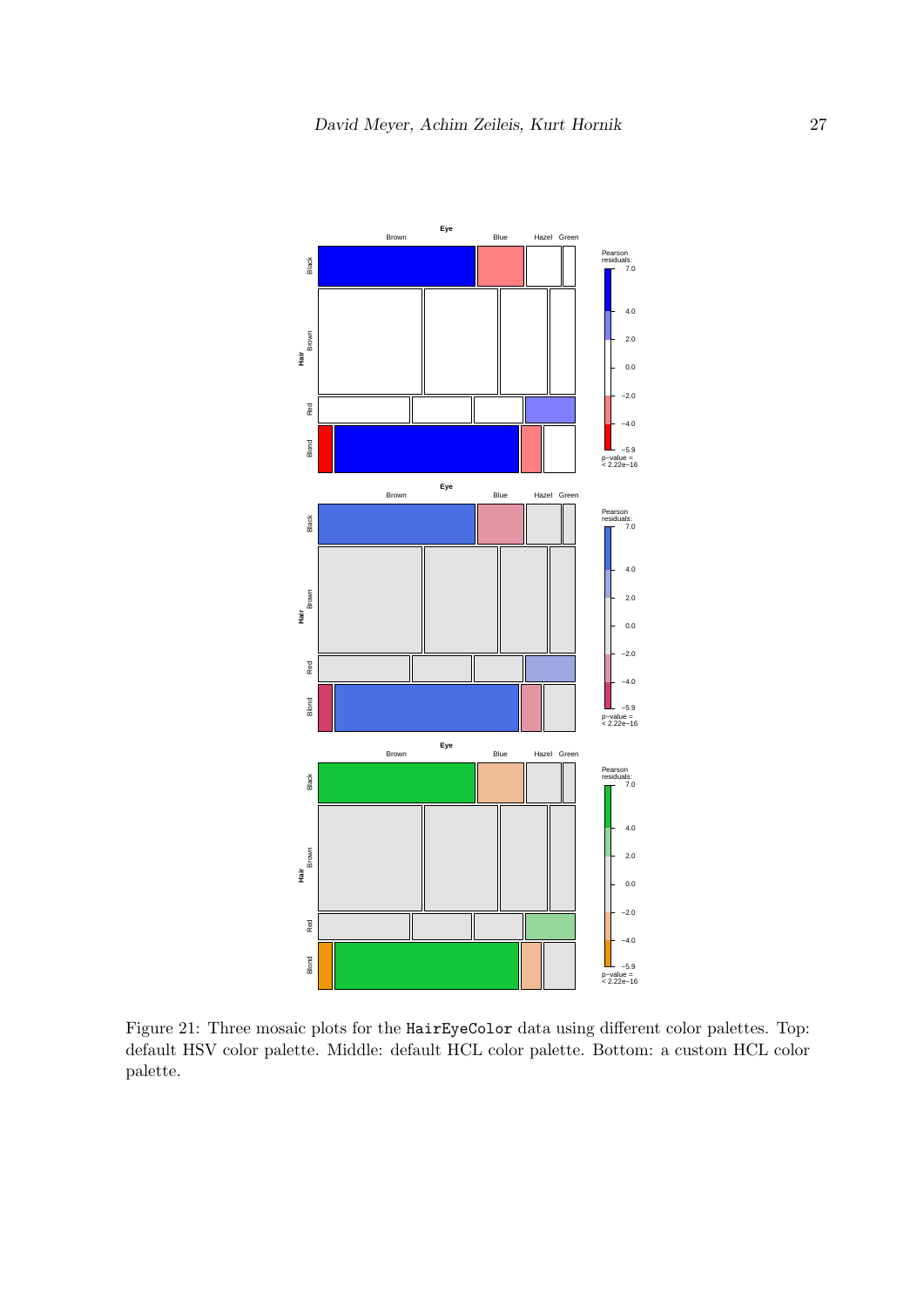In Figure [21,](#page-26-0) the plot in the middle depicts the default palette, and the bottom plot an alternative setting for Hue  $(h)$ , Chroma  $(c)$ , and Luminance  $(1)$ .

Large positive residuals (greater than 4) can be found for brown eyes/black hair and blue eyes/blond hair, and are colored in deep blue. On the other hand, there is a large negative residual (less than −4) for brown eyes/blond hair, colored deep red. There are also three medium-sized positive (negative) residuals between 2 and 4 ( $-2$  and  $-4$ ): the colors for them are less saturated. Residuals between −2 and 2 are shaded in white (gray for HCL-shading). The heuristic for choosing the cut-off points 2 and 4 is that the Pearson residuals are approximately standard normal which implies that the highlighted cells are those with residuals *individually* significant at approximately the  $\alpha = 0.05$  and  $\alpha = 0.0001$  levels, respectively. These default cut-off points can be changed to alternative values using the interpolate argument (see Figure [22\)](#page-28-0):

#### > mosaic(haireye, shade = TRUE, gp\_args = list(interpolate = 1:4))

The elements of the numeric vector passed to interpolate define the knots of an interpolating step function used to map the absolute residuals to saturation levels. The interpolate argument also accepts a user-defined function, which then is called with the absolute residuals to get a vector of cut-off points. Thus, it is possible to automatically choose the cut-off points in a data-driven way. For example, one might think that the extension from four cut-off points to a continuous shading—visualizing the whole range of residuals—could be useful. We simply need a one-to-one mapping from the residuals to the saturation values:

 $>$  ipol  $\le$  function(x) pmin(x/4, 1)

Note that this ipol() function maps residuals greater than 4 to a saturation level of 1. However, the resulting plot (Figure [22,](#page-28-0) right) is deceiving:

```
> mosaic(haireye, shade = TRUE, gp_args = list(interpolate = ipol),
+ labeling_args = list(abbreviate_labs = c(Sex = TRUE)))
```
Too much color makes it difficult to interpret the image, and the subtle color differences are hard to catch. Therefore, we only included shadings with discrete cut-off points.

The third remaining dimension, the value, is used for visualizing the significance of a test statistic. The user can either directly specify the  $p$  value, or, alternatively, a function that computes it, to the p.value argument. Such a function must take observed and expected values, residuals, and degrees of freedom (used by the independence model) as arguments. If nothing is specified, the p value is computed from a  $\chi^2$  distribution with df degrees of freedom. The level argument is used to specify the confidence level: if  $p$  value is smaller than  $1$ level, light colors are used, otherwise dark colors are employed. The following example using the Bundesliga data shows the relationship of home goals and away goals of Germany's premier soccer league in 1995: although there are two "larger" residuals (one greater than 2, one less then  $-2$ ), the  $\chi^2$  test does not reject the null hypothesis of independence. Consequently, the colors appear dark (see Figure [23,](#page-29-0) left):

```
> BL \lt- xtabs(\degree HomeGoals + AwayGoals, data = Bundesliga, subset = Year == 1995)
> mosaic(BL, shade = TRUE)
```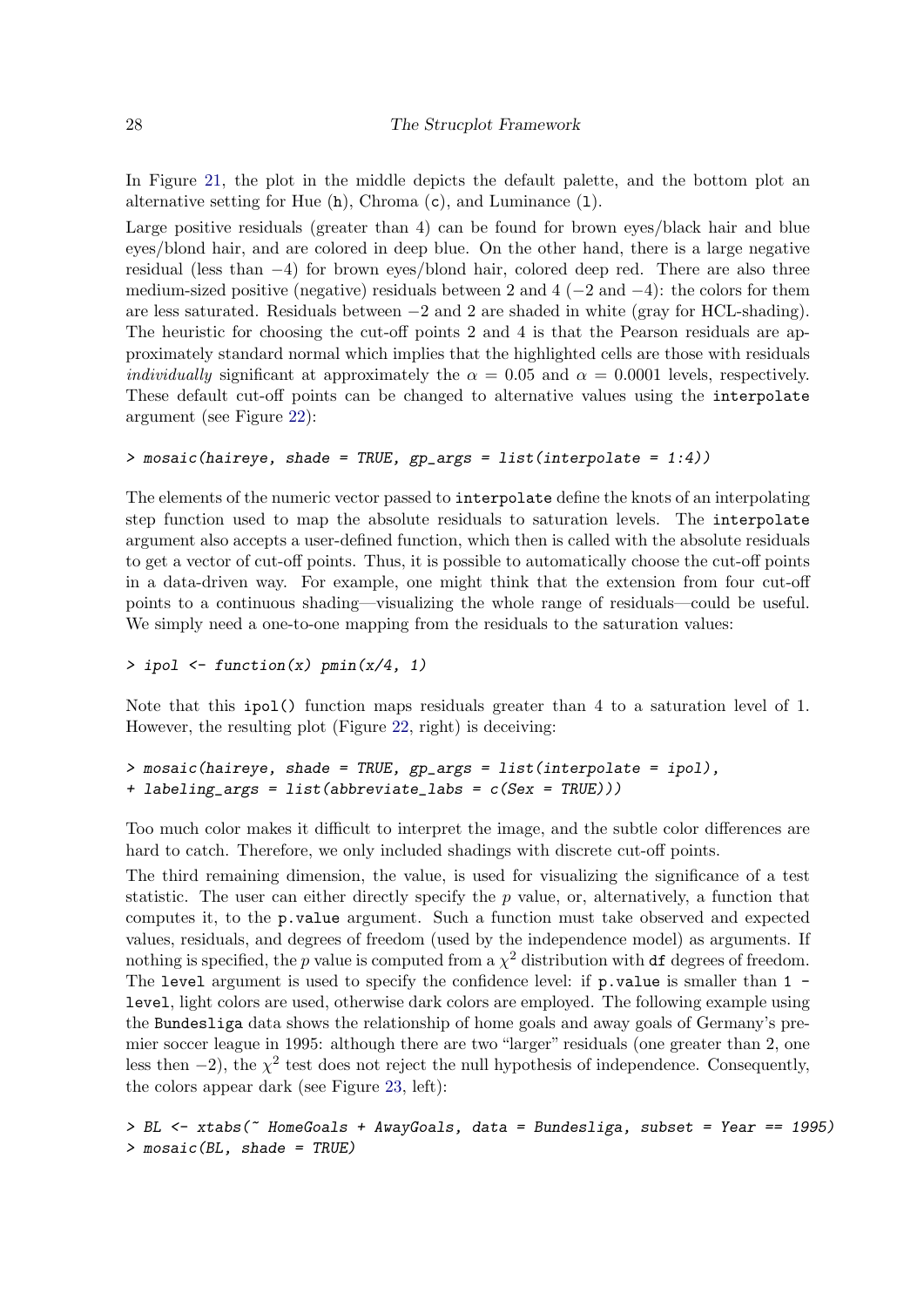![](_page_28_Figure_1.jpeg)

<span id="page-28-0"></span>Figure 22: The HairEyeColor data. Left: shading with 4 cut-off points. Right: continuous shading.

Note that in extended mosaic plots, bullets drawn for zero cells are shaded, too, bringing out non-zero residuals, if any.

A shading function building upon shading\_hsv() is shading\_Friendly(), implementing the shading introduced by [Friendly](#page-43-1) [\(1994\)](#page-43-1). In addition to the defaults of the HSV shading, it uses the border color and line type to redundantly code the residuals' sign. The following example again uses the Bundesliga data from above, this time using the Friendly scheme and, in addition, an alternative legend (see Figure [23,](#page-29-0) right):

```
> mosaic(BL, gp = shading_Friendly, legend = legend_fixed, zero_size = 0)
```
(The zero\_size = 0 argument removes the bullets indicating zero observed values. This feature is not provided in the original SAS implementation of the Friendly mosaic plots.)

A more "advanced" function building upon shading\_hcl() is shading\_max(), using the maximum statistic both to conduct the independence test and to visualize significant cells causing the rejection of the independence hypothesis [\(Meyer](#page-45-4) *et al.* [2003;](#page-45-4) [Zeileis](#page-46-0) *et al.* [2007\)](#page-46-0). The level argument of shading\_max() then can be used to specify several confidence levels from which the corresponding cut-off points are computed. By default, two cut-off points are computed corresponding to confidence levels of 90% and 99%, respectively. In the following example, we investigate the effect of a new treatment for rheumatoid arthritis on a group of female patients using the maximum shading (see Figure [24\)](#page-30-0):

```
> set.seed(4711)
> mosaic(\tilde{ } Treatment + Improved, data = Arthritis, subset = Sex == "Female",
+ gp = shading_max)
```
The maximum test is significant although the residuals are all in the  $[-2, 2]$  interval. The shading\_hcl() function with default cut-off points would not have shown any color. In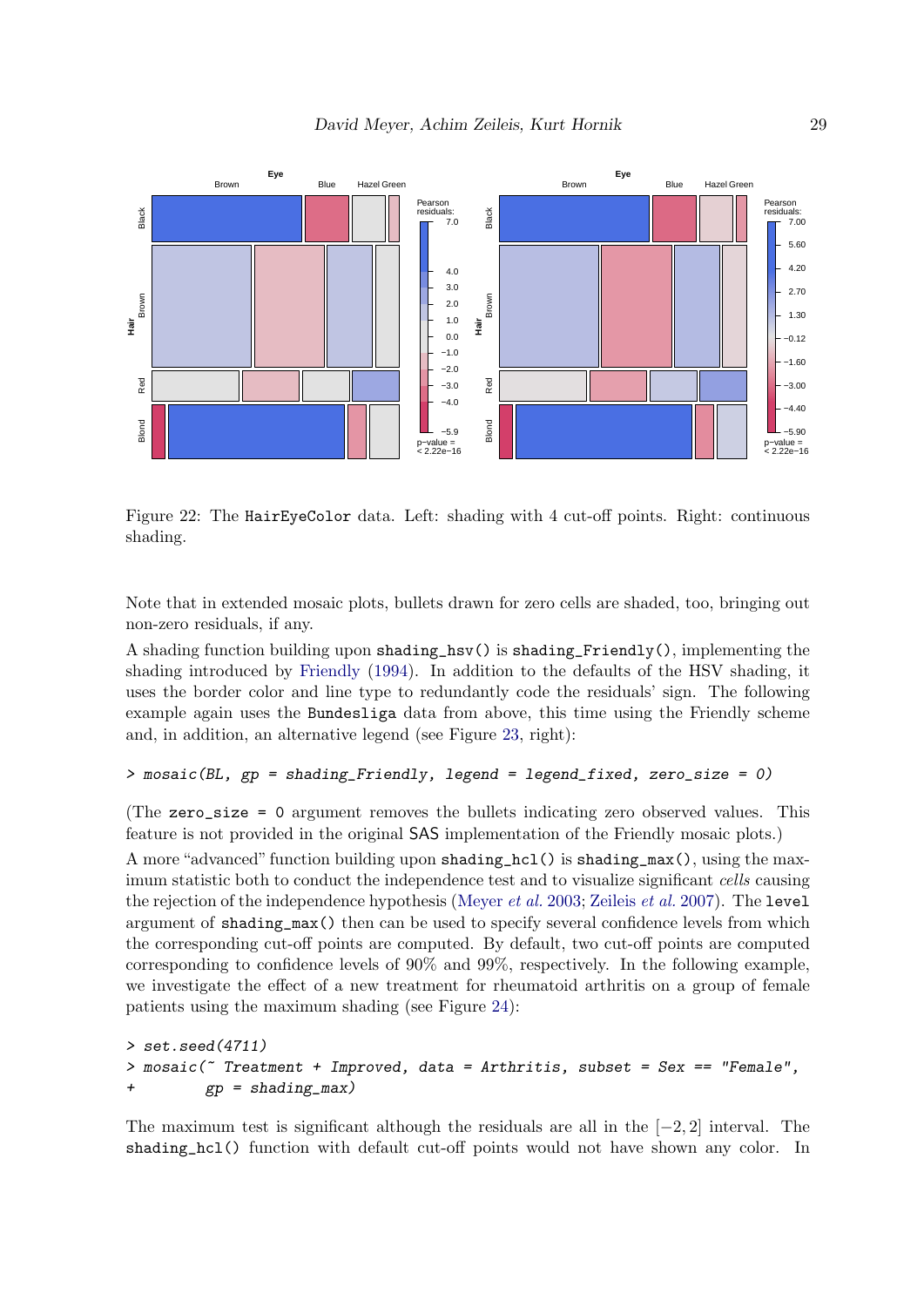![](_page_29_Figure_1.jpeg)

<span id="page-29-0"></span>Figure 23: The Bundesliga data for 1995. Left: Non-significant  $\chi^2$  test. Right: using the Friendly shading and a legend with fixed bins.

addition, since the test statistic is the maximum of the absolute Pearson residuals, each colored residual violates the null hypotheses of independence, and thus, the "culprits" can immediately be identified.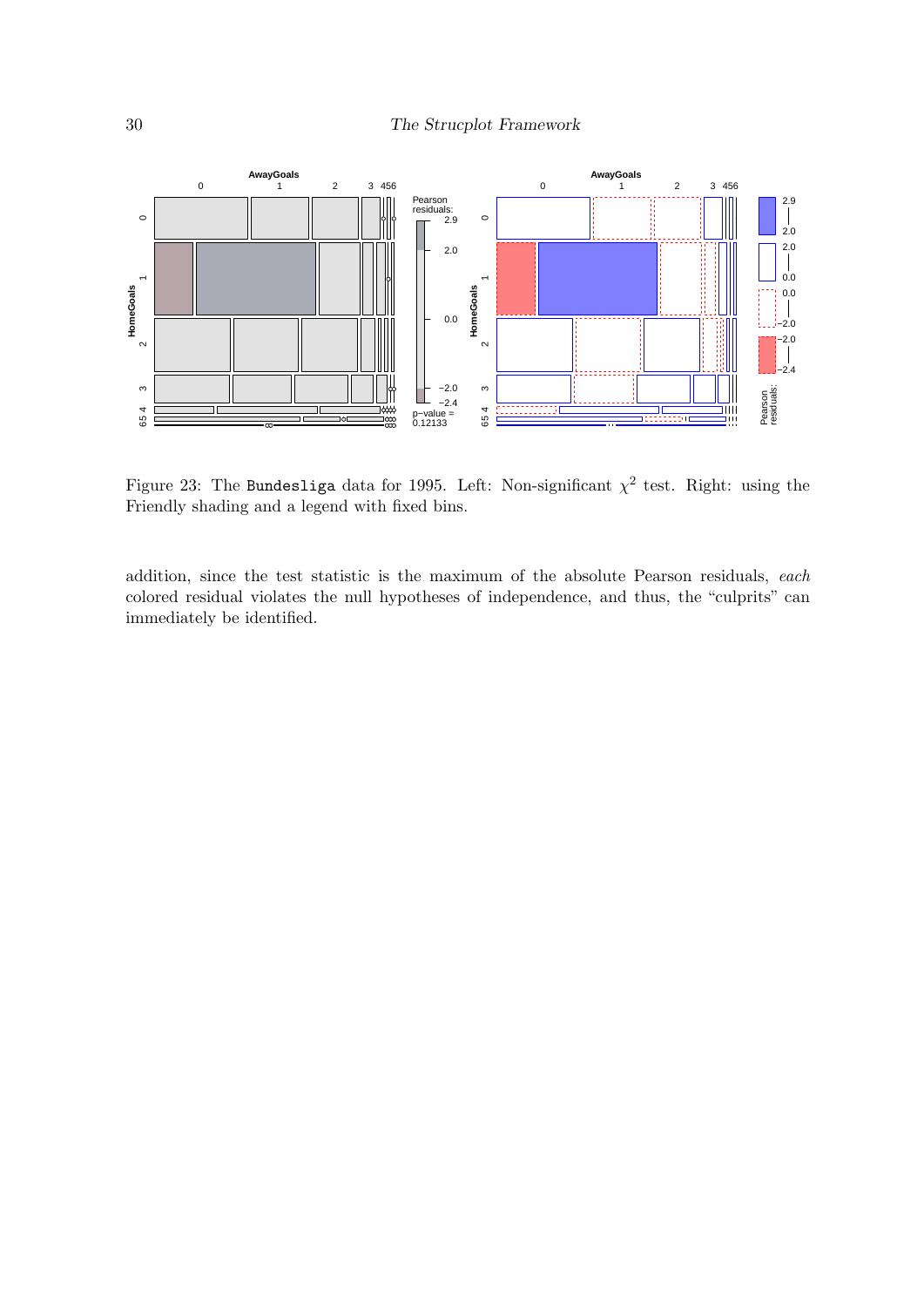![](_page_30_Figure_1.jpeg)

<span id="page-30-0"></span>Figure 24: The Arthritis data (female patients) with significant maximum test.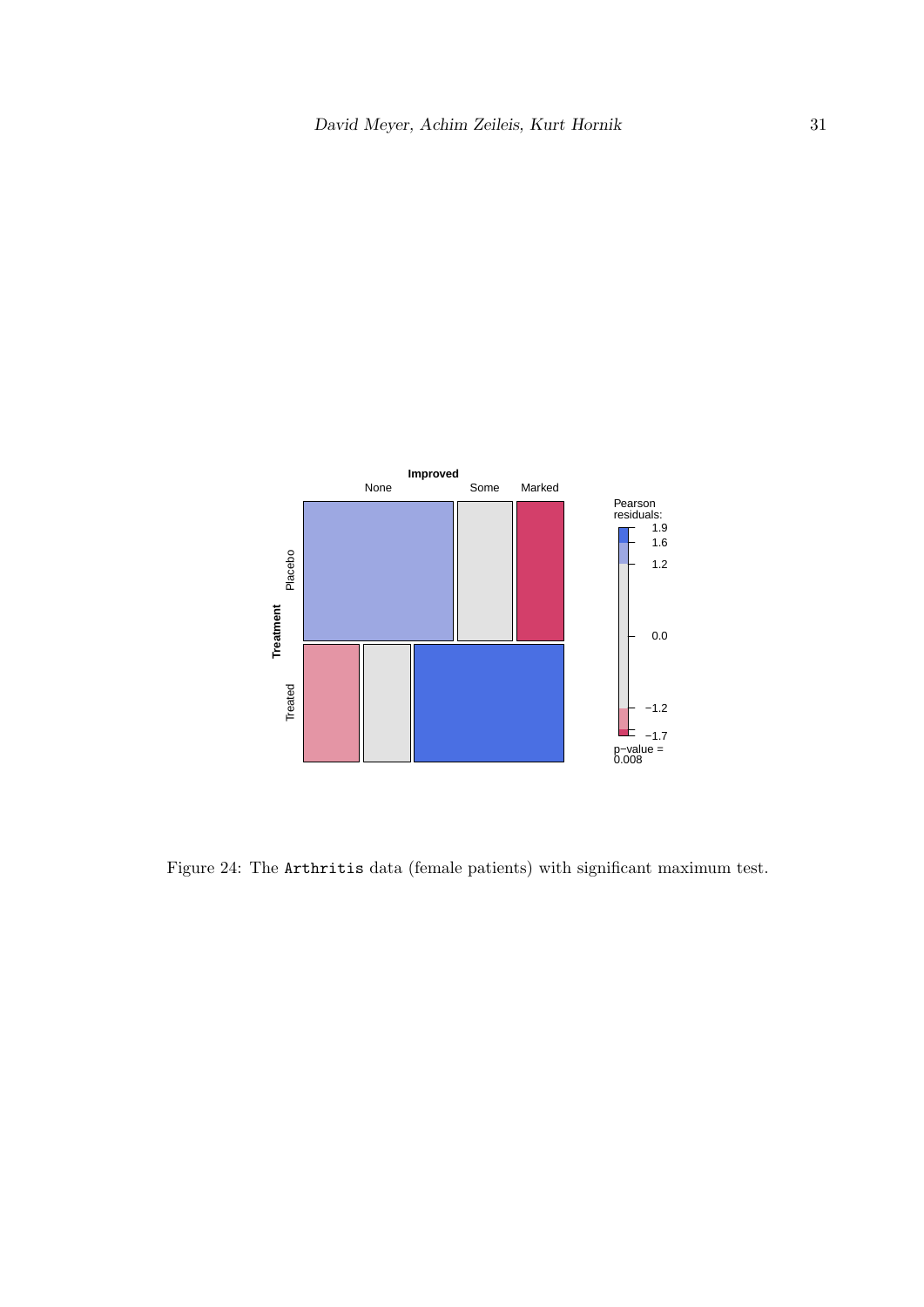## 4. Labeling

<span id="page-31-0"></span>One of the major enhancements in package vcd compared to mosaicplot() and assocplot() in base R is the labeling in the strucplot framework which offers more features and greater flexibility. Like shading, spacing, and drawing of legend and core plot, labeling is now carried out by grapcon functions, rendering labeling completely modular. The user supplies either a labeling function, or, alternatively, a generating function that parameterizes a labeling function, to strucplot() which then draws the labels. Labeling is well-separated from the actual plotting that occurs in the low-level core functions. It only relies on the viewport tree produced by them, and the dimnames attribute of the visualized table. Labeling functions are grapcons that "add ink to the canvas": the drawing of the labels happens after the actual plot has been drawn by the core function. Thus, it is possible to supply one's own labeling function, or to combine some of the basic functions to produce a more complex labeling. In the following, we describe the three basic modules (labeling\_text(), labeling\_list(), and labeling\_cells()) and derived functions that build upon them.

#### 4.1. Labels in the borders: labeling\_text()

labeling\_text() is the default for all strucplot displays. It plots labels in the borders similar to the mosaic plot() function in base R, but is much more flexible: it is not limited to 4 dimensions, and the positioning and graphical parameters of levels and variable names are customizable. In addition, the problem of overlapping labels can be handled in several ways.

As an example, again consider the Titanic data: by default, the variable names and levels are plotted "around" the plot in a counter-clockwise way (see Figure [25,](#page-33-0) top left):

#### > mosaic(Titanic)

Note that the last two levels of the survived variable do overlap, as well as some adult and child labels of the age Variable. This issue can be addressed in several ways. The "brute force" method is to enable clipping for these dimensions (see Figure [25,](#page-33-0) top right):

#### $>$  mosaic(Titanic, labeling\_args = list(clip = c(Survived = TRUE, Age = TRUE)))

The clip parameter is passed to the labeling function via the labeling\_args argument which takes a list of parameters. clip itself takes a vector of logicals (one for each dimension). Almost all vectorized arguments in the strucplot framework can be abbreviated in the following way: unnamed components (or the defaults, if there are none) are recycled as needed, but overridden by the named components. Here, the default is FALSE, and therefore clipping is enabled only for the survived and age variables. A more sensible solution to the overlap problem is to abbreviate the levels (see Figure [25,](#page-33-0) middle left):

#### > mosaic(Titanic, labeling\_args = list(abbreviate\_labs = c(Survived = TRUE, Age = 3)))

The abbreviate argument takes a vector of integers indicating the number of significant characters the levels should be abbreviated to (TRUE is interpreted as 1, obviously). Abbreviation is performed using the abbreviate() function in base R. Another possibility is to rotate the levels (see Figure [25,](#page-33-0) bottom):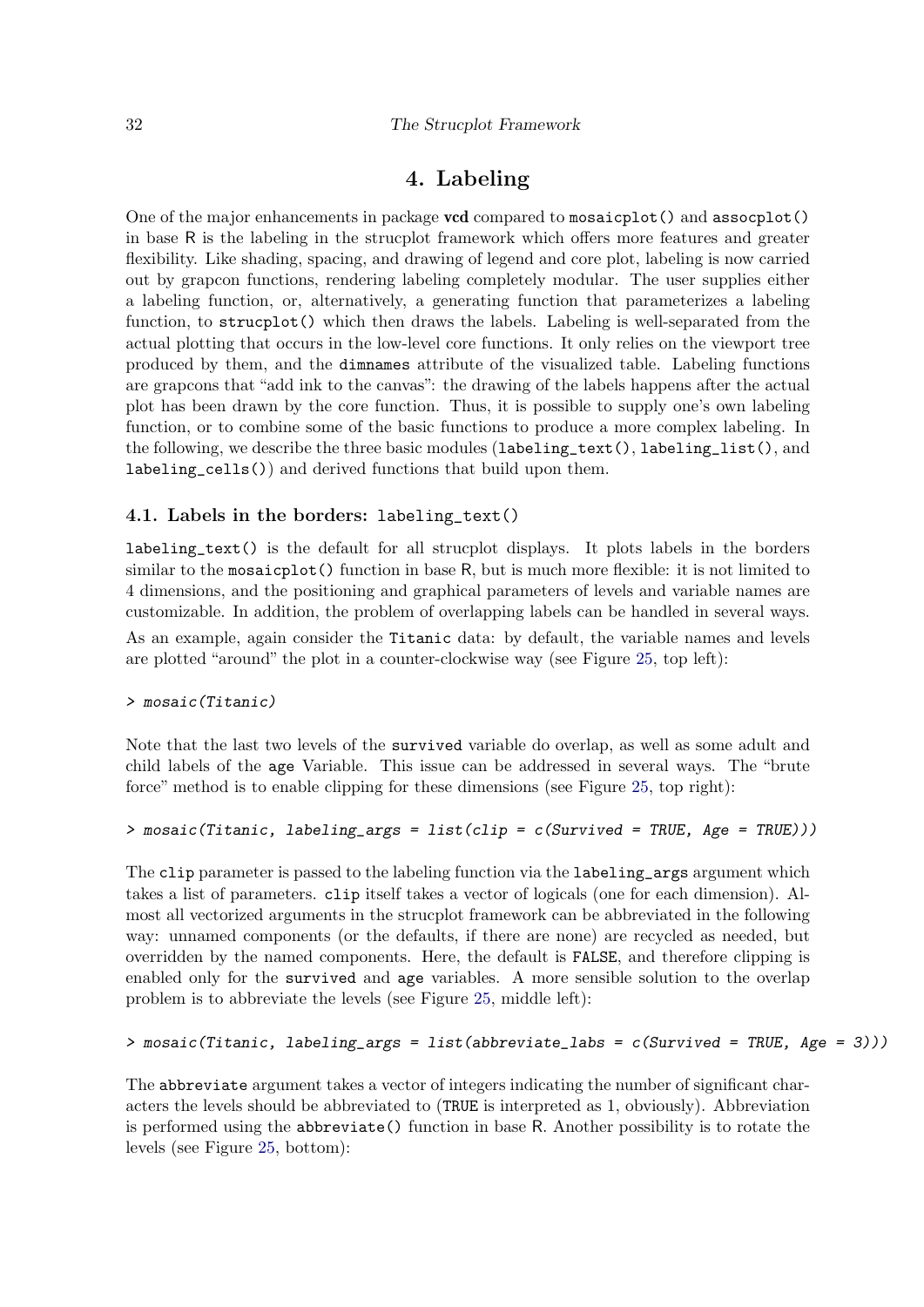```
> mosaic(Titanic, labeling_args = list(rot_labels = c(bottom = 90, right = 0),
+ offset_varnames = c(right = 1), offset_labels = c(right = 0.3)),
+ margins = c(right = 4, bottom = 3))
```
Finally, we could also inhibit the output of repeated levels (see Figure [25,](#page-33-0) middle right):

```
> mosaic(Titanic, labeling_args = list(rep = c(Survived = FALSE, Age = FALSE)))
```
We now proceed with a few more "cosmetic" features (which do not all produce satisfactory results for our sample data). A first simple, but effectful modification is to position all labels and variables left-aligned (see Figure [26,](#page-34-0) top left):

```
> mosaic(Titanic, labeling_args = list(pos_varnames = "left", pos_labels = "left",
        just_labels = "left", rep = FALSE))
```
Note that obviously we need to change the justification to "left" as well. We can achieve the same effect by using the convenience function labeling\_left():

> mosaic(Titanic, labeling = labeling\_left)

Next, we show how to put all levels to the bottom and right margins, and all variable names to the top and left margins (see Figure [26,](#page-34-0) top right):

```
> mosaic(Titanic, labeling_args = list(tl_labels = FALSE, tl_varnames = TRUE, abbreviate_1
```
The tl foo ("top left") arguments are TRUE by default. Now, we will add boxes to the labels and additionally enable clipping (see Figure [26,](#page-34-0) bottom left):

> mosaic(Titanic, labeling\_args = list(tl\_labels = FALSE, tl\_varnames = TRUE, + boxes = TRUE, clip = TRUE))

The values to boxes and clip are recycled for all dimensions. The result is pretty close to what calling mosaic() with the labeling\_cboxed() wrapper does, except that variables and levels, by default, are put to the top and to the left of the plot:

> mosaic(Titanic, labeling = labeling\_cboxed)

Another variant is to put the variable names into the same line as the levels (see Figure [26,](#page-34-0) bottom right—clipping for Survived and Age is, additionally, disabled, and Age abbreviated):

```
> mosaic(Titanic, labeling_args = list(tl_labels = TRUE, boxes = TRUE,
+ clip = c(Survived = FALSE, Age = FALSE, TRUE), abbreviate_labs = c(Age = 4),
+ labbl_varnames = TRUE), margins = c(\text{left} = 4, \text{right} = 1, 3)
```
labbl\_varnames ("variable names to the bottom/left of the labels") is a vector of logicals indicating the side for the variable names. The resulting layout is close to what labeling\_lboxed() produces, except that variables and levels, by default, are left-aligned and put to the bottom and to the right of the plot: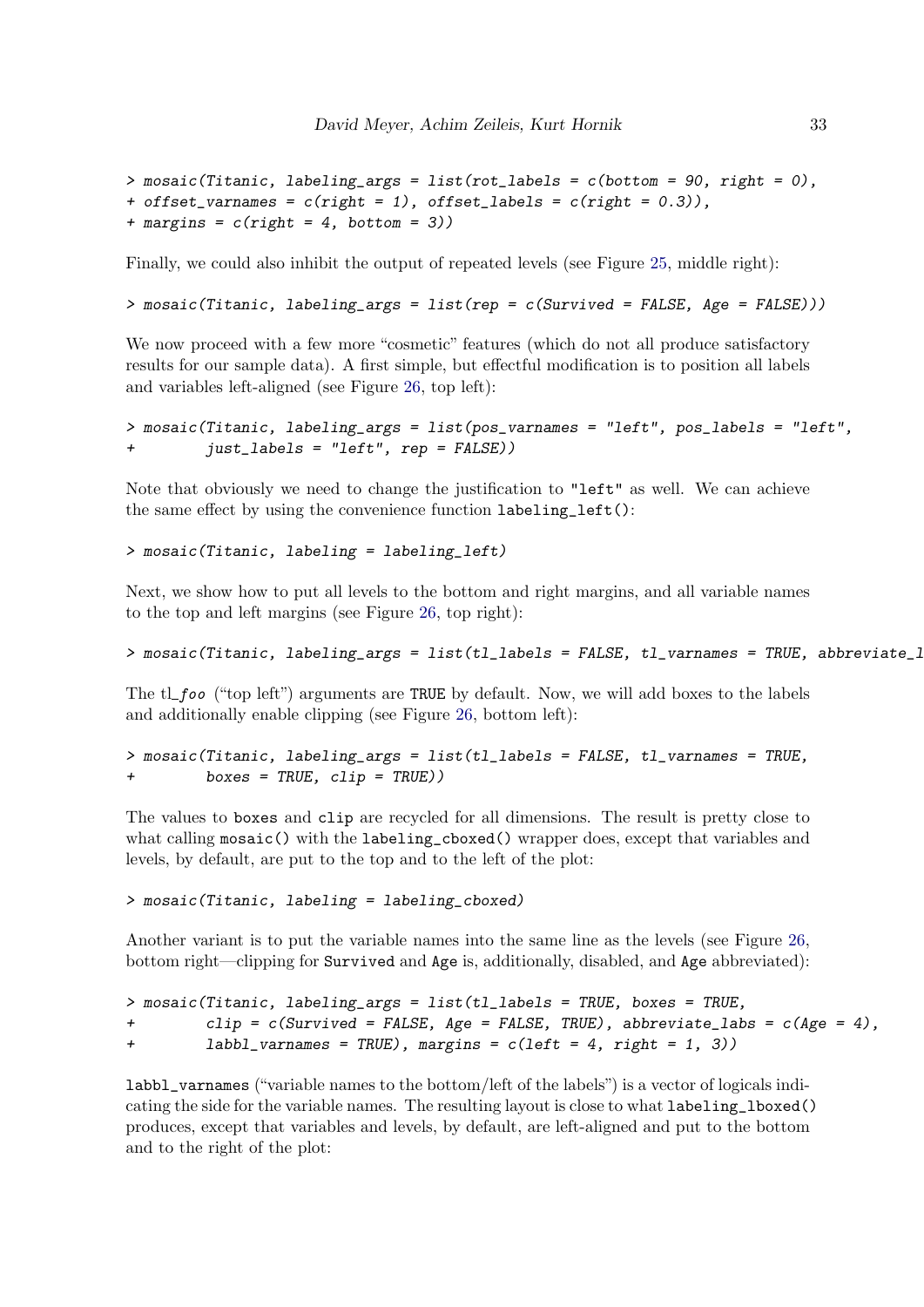![](_page_33_Figure_1.jpeg)

<span id="page-33-0"></span>Figure 25: Examples for possible labeling strategies for the Titanic data mosaic. Top left: default labeling (many labels overlap). Top right: with clipping turned on. Middle left: Age and Survived labels abbreviated. Middle right: Age labels not repeated. Bottom: Age and Survived labels rotated.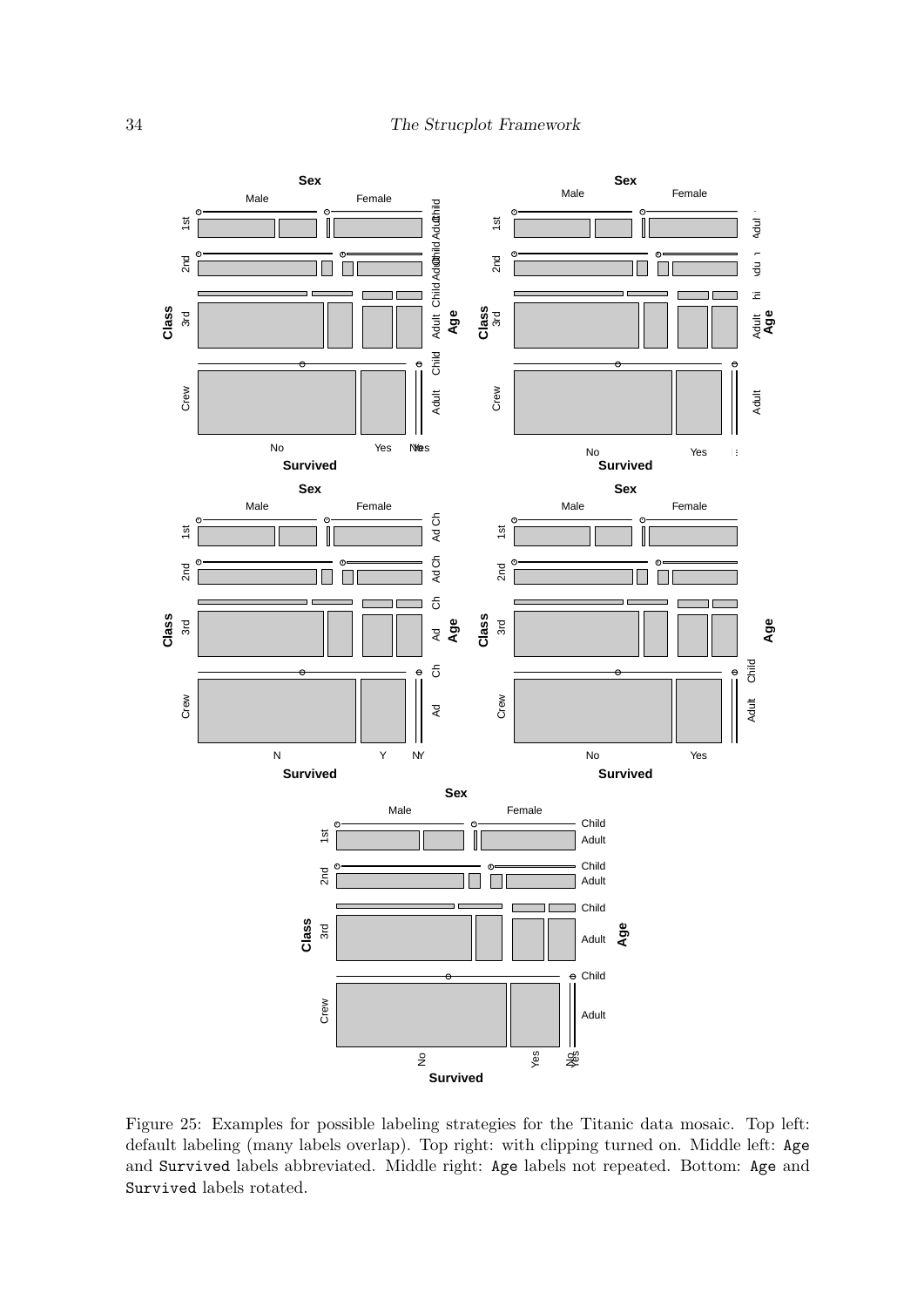![](_page_34_Figure_1.jpeg)

<span id="page-34-0"></span>Figure 26: Advanced strategies for labeling of the Titanic data. Top left: left aligning of both variable names and labels. Top right: changes in the margins (all variable names are in the top and left margins, and all labels in the bottom and right margins). Bottom left: clipping turned on, and boxes used. Bottom right: variable names beneath levels, clipping disabled for the survival and age variables, and Age abbreviated.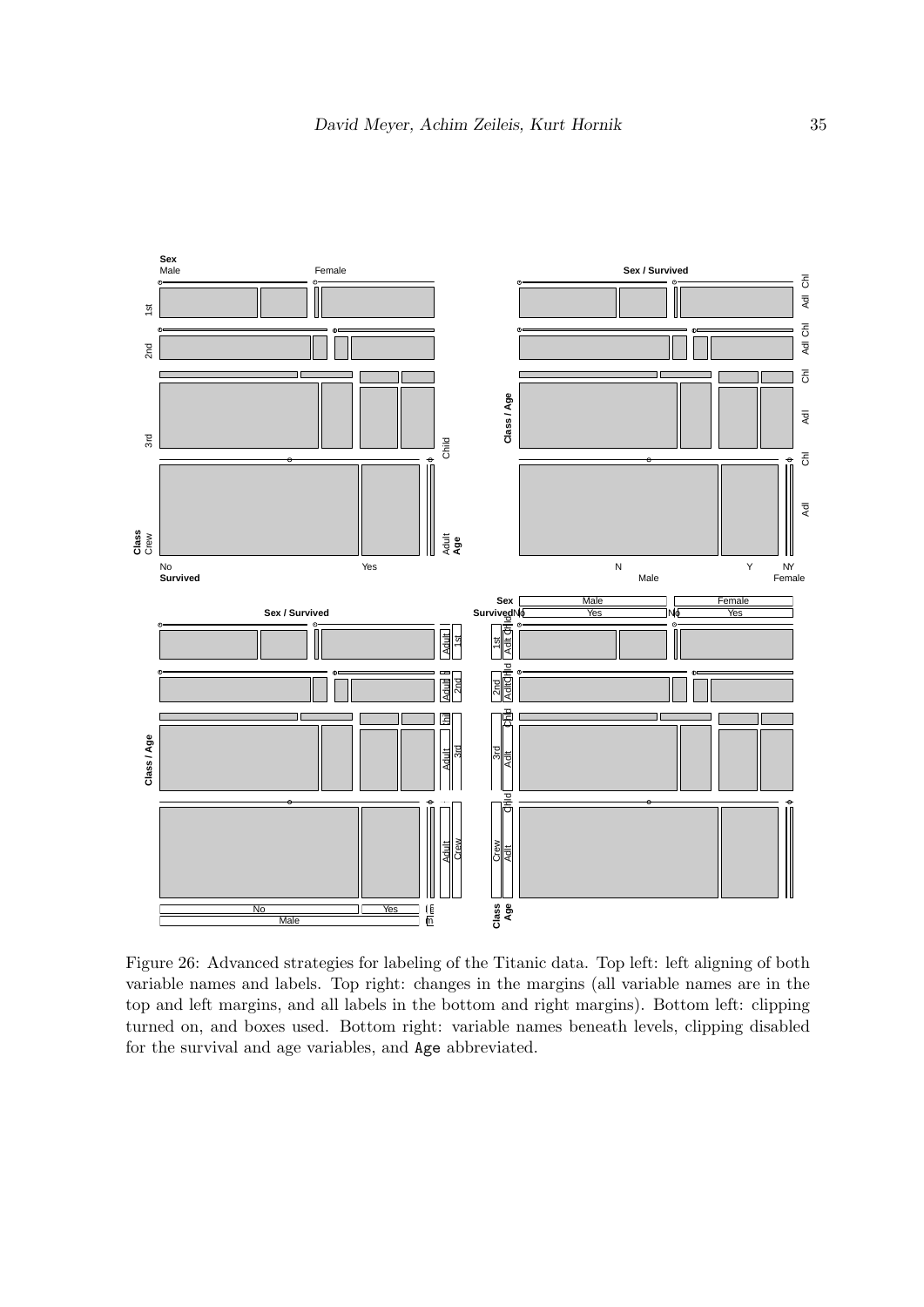```
> mosaic(Titanic, labeling = labeling_lboxed, margins = c(right = 4, left = 1, 3))
```
A similar design is used by the doubledecker() function.

#### 4.2. Labels in the cells: labeling\_cells()

This labeling draws both variable names and levels in the cells. As an example, we use the PreSex data on pre- and extramarital sex and divorce (see Figure [27,](#page-36-0) top left):

#### > mosaic(" MaritalStatus + Gender, data = PreSex, labeling = labeling\_cells)

In the case of narrow cells, it might be useful to abbreviate labels and/or variable names and turn off clipping (see Figure [27,](#page-36-0) top right):

```
> mosaic(~ PremaritalSex + ExtramaritalSex, data = PreSex,
+ labeling = labeling_cells(abbreviate_labels = TRUE, abbreviate_varnames = TRUE, clip = F
```
For some data, it might be convenient to combine cell labeling with border labeling as done by labels\_conditional() (see Figure [27,](#page-36-0) bottom left):

```
> mosaic(~ PremaritalSex + ExtramaritalSex | MaritalStatus + Gender, data = PreSex, labeli
```
Additionally, the cell labeling allows the user to add arbitrary text to the cells by supplying a character array in the same shape as the data array to the text argument (cells with missing values are ignored). In the following example using the Titanic data, this is used to add all observed values greater than 5 to the cells after the mosaic has been plotted (see Figure [27,](#page-36-0) bottom right):

```
> mosaic(Titanic, labeling_args = list(abbreviate_labs = c(Survived = 1, Age = 4)), pop =
> tab <- ifelse(Titanic < 6, NA, Titanic)
> labeling_cells(text = tab, clip = FALSE)(Titanic)
```
#### 4.3. A simple list of labels: labeling\_list()

If problems with overlapping labels cannot satisfactorily resolved, the last remedy could be to simply list the levels below the plot (see Figure [28\)](#page-38-0):

```
> mosaic(Titanic, labeling = labeling_list, margins = c(bottom = 5))
```
The number of columns can be specified.

## 5. Spacing

<span id="page-35-0"></span>Spacing of strucplot displays is customizable in a similar way than shading. The spacing argument of the strucplot() function takes a list of unit vectors, one for each dimension,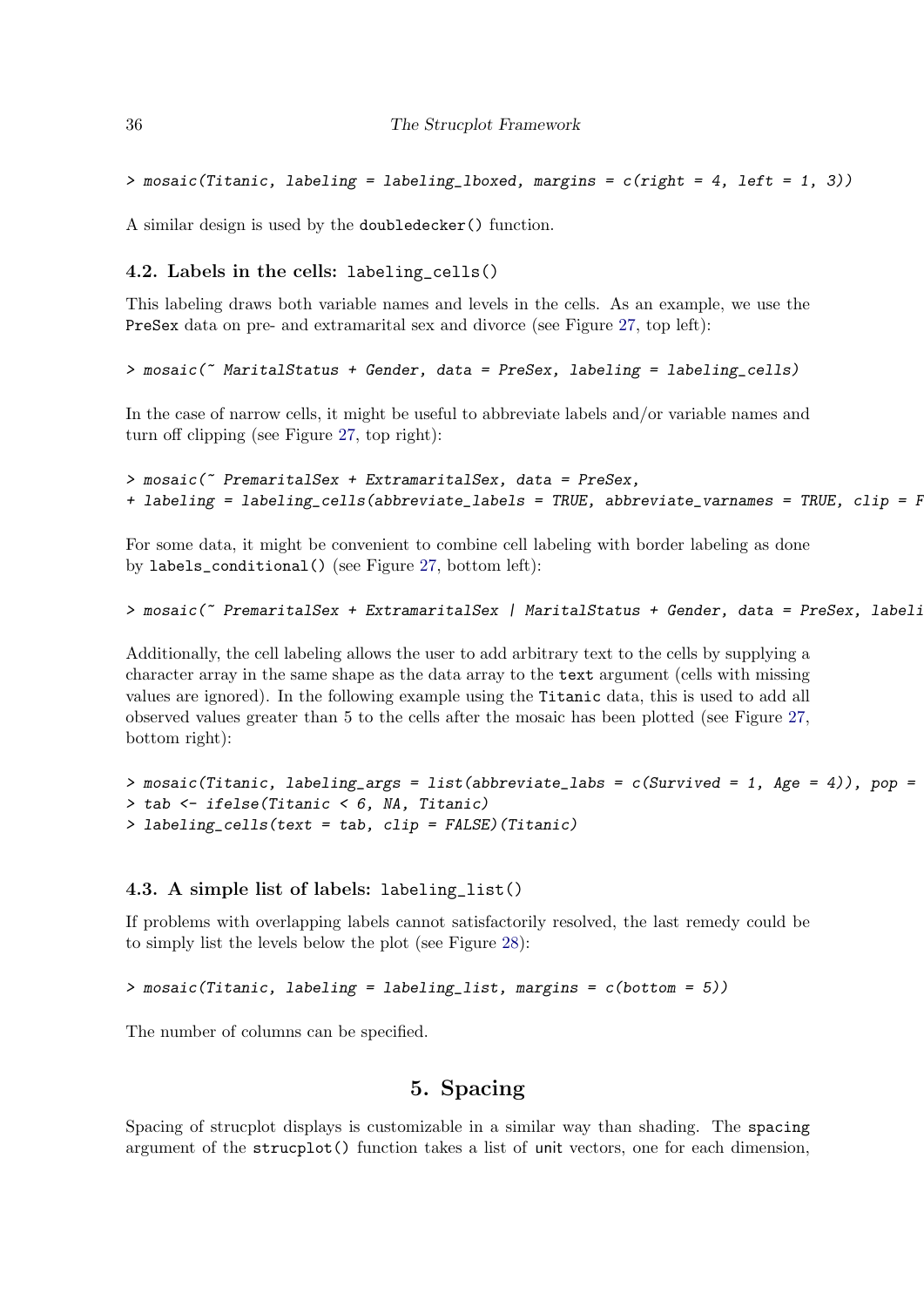| <b><i>AaritalStatus: Divorcer</i></b><br>Gender: Women | <b>IStatus: Div.</b><br>iender: Me | P: Y<br>E:Y | P: Y<br>E: N |
|--------------------------------------------------------|------------------------------------|-------------|--------------|
| MaritalStatus: Married                                 | <b>IlStatus: M</b>                 | P: N<br>Ė.  | P: N<br>E: N |
| Gender: Women                                          | ender: Me                          |             |              |

![](_page_36_Figure_2.jpeg)

<span id="page-36-0"></span>Figure 27: Cell labeling. Top left: default labeling using the PreSex data. Top right: abbreviated labels. Bottom left: conditional labeling (labels abbreviated and in red for clarity). Bottom right: user-supplied text (observed frequencies exceeding 5) added to a mosaic display of the Titanic data. Note that clipping is on by default (top left), and has explicitly been turned off for the three other plots.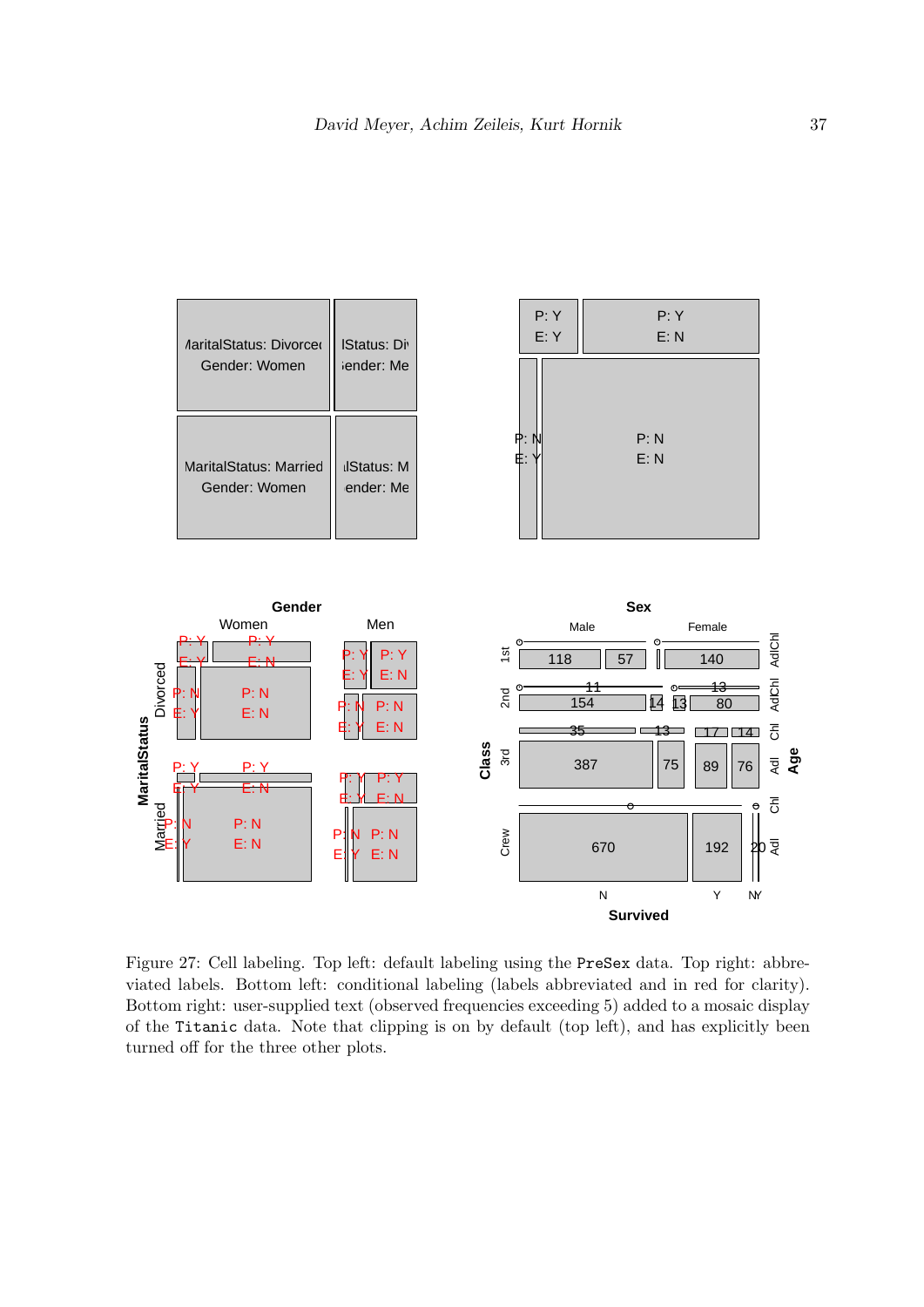specifying the space between the tiles corresponding to the levels. Consider again the introductory example of the Arthritis data (Figure [1\)](#page-3-0). Since we are interested in the effect of the medicament in the placebo and treatment groups, a mosaic plot is certainly appropriate to visualize the three levels of Improved in the two Treatment strata. Another conceptual approach is to use spine plots with highlighting [\(Hummel](#page-45-10) [1996\)](#page-45-10). A spine plot is a variation of a bar plot where the heights of the bars are held constant, whereas the widths are used to represent the number of cases in each category. This is equivalent to a mosaic plot for a one-way table. If a second (indicator) variable is highlighted in a spine plot, we obtain a display equivalent to a simple mosaic display for a two-way table, except that no space between the levels of the highlighted variable is used. In the Arthritis example, we will highlight patients with Marked improvement in both groups. To obtain such a display within the strucplot framework, it suffices to set the space between the Improved tiles to 0 (see Figure [29\)](#page-38-1):

```
> (art <- structable(~Treatment + Improved, data = Arthritis, split_vertical = TRUE))
```

|                                                                                                                                          | Treatment Placebo Treated |                |  |  |
|------------------------------------------------------------------------------------------------------------------------------------------|---------------------------|----------------|--|--|
| Improved                                                                                                                                 |                           |                |  |  |
| None                                                                                                                                     | 29                        | 13             |  |  |
| Some                                                                                                                                     | $\overline{7}$            | $\overline{7}$ |  |  |
| Marked                                                                                                                                   | $\overline{7}$            | 21             |  |  |
| > $(my\_spacing \leftarrow list(unit(0.5, "lines"), unit(c(0, 0), "lines"))$                                                             |                           |                |  |  |
| [11]                                                                                                                                     |                           |                |  |  |
| $[1]$ 0.51ines                                                                                                                           |                           |                |  |  |
| $[$ [2]]                                                                                                                                 |                           |                |  |  |
| [1] Olines Olines                                                                                                                        |                           |                |  |  |
| > my_colors <- c("lightgray", "lightgray", "black")<br>> mosaic(art, spacing = my_spacing, gp = gpar(fill = my_colors, col = my_colors)) |                           |                |  |  |
| Note that the default and formula methods for mosaic () provide a convenience interface for                                              |                           |                |  |  |

highlighting. A similar plot (with slightly different shading) than the previous one can be obtained using:

#### > mosaic(Improved ~ Treatment, data = Arthritis, split\_vertical = TRUE)

The strucplot framework also provides a set of spacing grapcon generators which compute suitable spacing objects for typical applications. The simplest spacing is spacing equal() that uses the same space between all tiles (see Figure [30,](#page-40-0) top left):

```
> mosaic(art, spacing = spacing_equal(unit(2, "lines")))
```
spacing\_equal() is the default grapcon generator for two-dimensional tables. Slightly more flexible is spacing\_dimequal() that allows an individual setting for each dimension (see Figure [30,](#page-40-0) top right):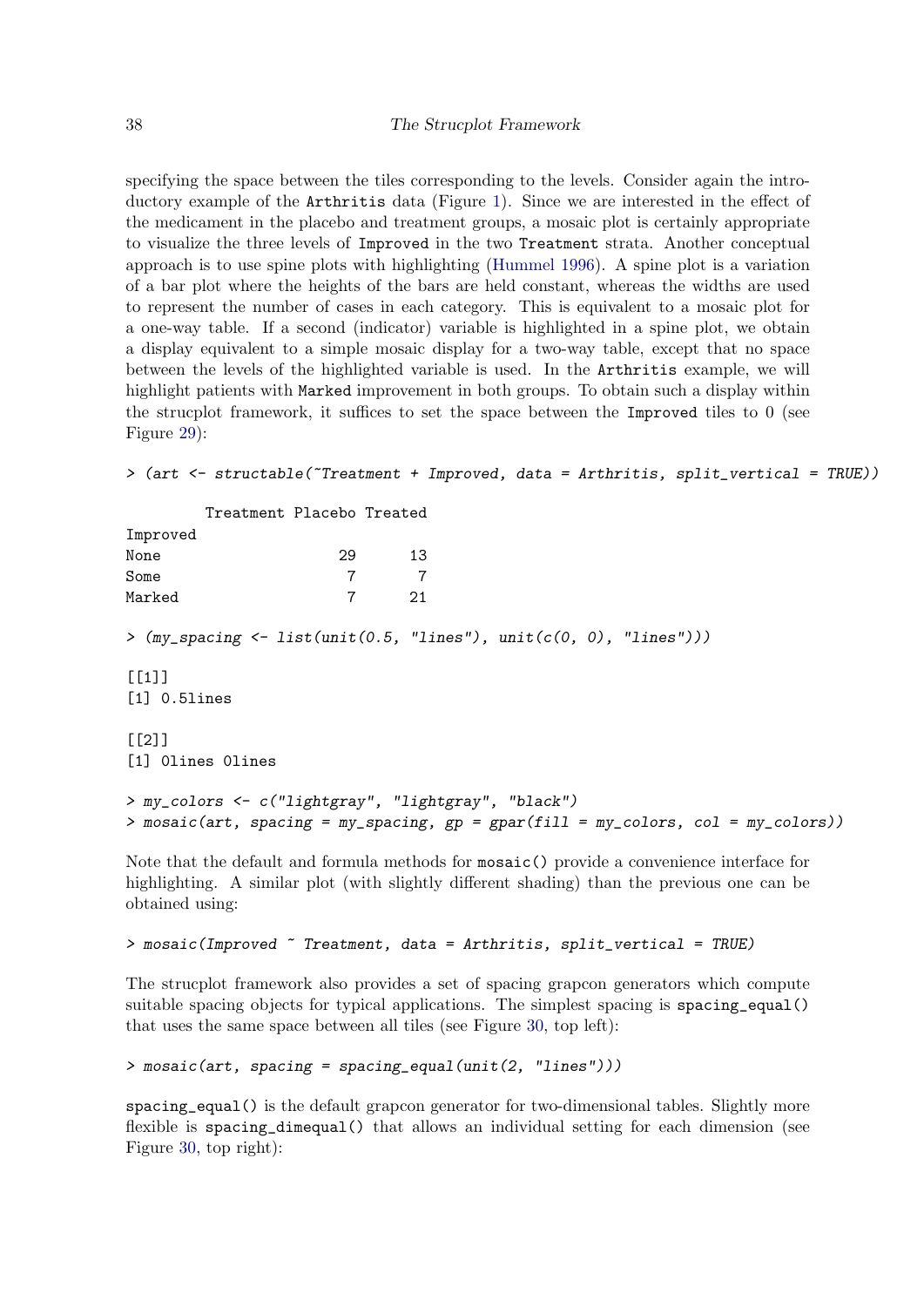![](_page_38_Figure_1.jpeg)

<span id="page-38-0"></span>Figure 28: Labels indicated below the plot.

![](_page_38_Figure_3.jpeg)

<span id="page-38-1"></span>Figure 29: Spine plot for the Arthritis data using the strucplot framework.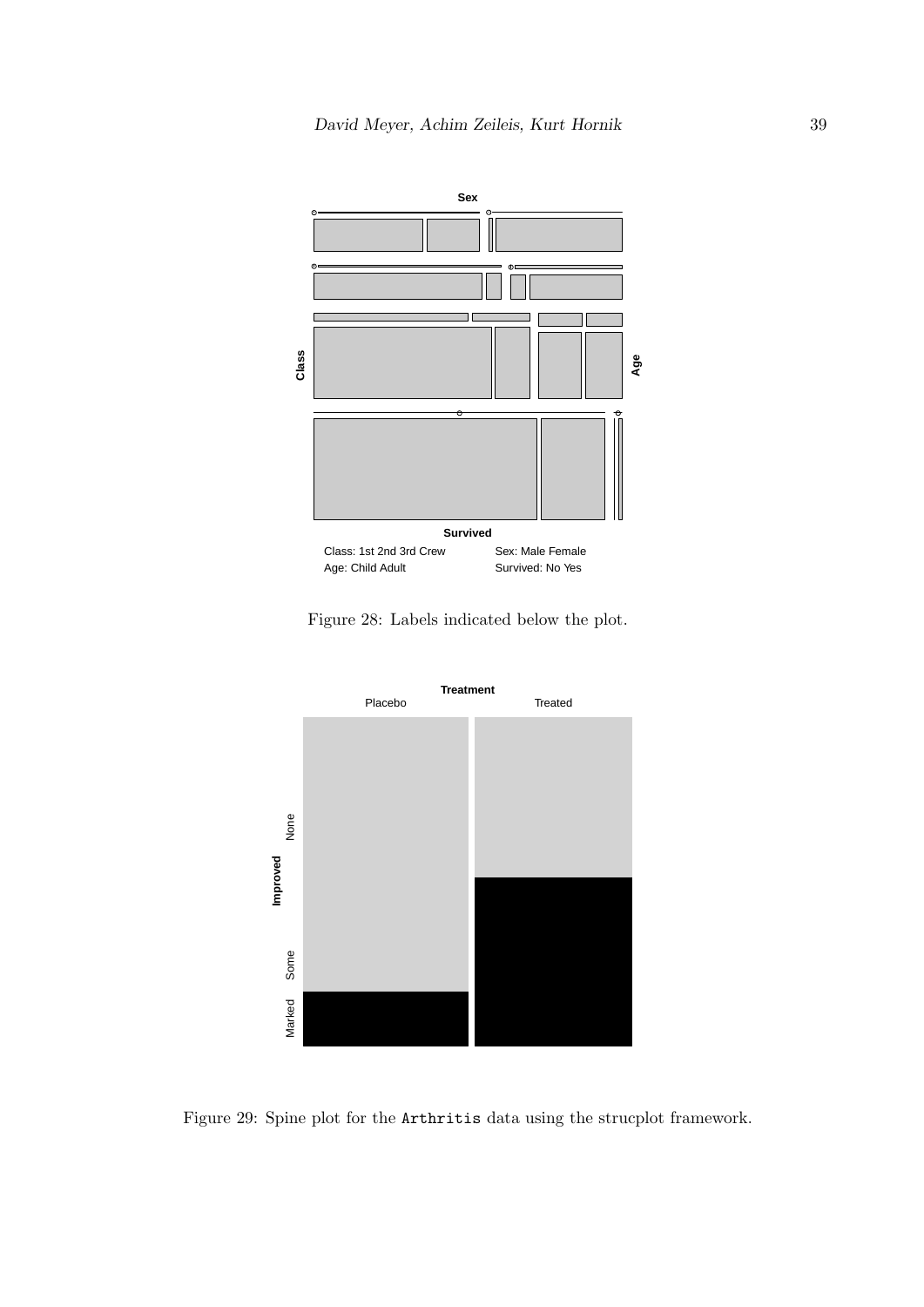```
> mosaic(art, spacing = spacing_dimequal(unit(1:2, "lines")))
```
The default for multi-way contingency tables is spacing\_increase() which uses increasing spaces for the dimensions. The user can specify a start value and the increase factor (see Figure [30,](#page-40-0) bottom left):

```
> mosaic(art, spacing = spacing_increase(start = unit(0.5, "lines"), rate = 1.5))
```
For the arthritis example above, we could as well have used spacing\_highlighting() which is similar to spacing\_increase() but sets the spacing in the last splitting dimension to 0 (see Figure [30,](#page-40-0) bottom right):

```
> mosaic(art, spacing = spacing_highlighting, gp = my_colors)
```
Finally, spacing\_conditional() can be used for visualizing conditional independence: it combines spacing\_equal() (for the conditioned dimensions) and spacing\_increase() (for the conditioning dimensions). As an example, consider Figure [3:](#page-4-1) the spacing clearly allows to better distinguish the conditioning variables (Gender and MaritalStatus) from the conditioned variables (PremaritalSex and ExtramaritalSex). This spacing is the default when conditional variables are specified for a strucplot display (see Section [2\)](#page-2-0).

## 6. Example: Ovarian cancer survival

<span id="page-39-0"></span>In the following, we demonstrate some of the described techniques in analyzing a data set originating from [\(Obel](#page-45-11) [1975\)](#page-45-11) (taken from [Andersen](#page-43-5) [1991\)](#page-43-5) about a retrospective study of ovary cancer carried out in 1973. Information was obtained from 299 women, who were operated for ovary cancer 10 years before. The data consists of four binary variables: the stage of the cancer at the time of operation (levels: early, advanced), the type of operation performed (radical, limited), the survival status after 10 years (yes, no), and xray indicating whether X-ray treatment was received (yes, no).

The dataset in **vcd** comes pretabulated in a data frame, so we first create the four-way table:

```
> tab \le xtabs(Freq \tilde{ } stage + operation + xray + survival, data = 0varyCancer)
```
A "flattened" textual representation can be obtained using structable():

```
> structable(survival ~ ., data = tab)
               survival no yes
stage operation xray
early radical no 10 41
            yes 17 64
     limited no 1 13
            yes 3 9
advanced radical no 38 6
            yes 64 11
     limited no 3 1
            yes 13 5
```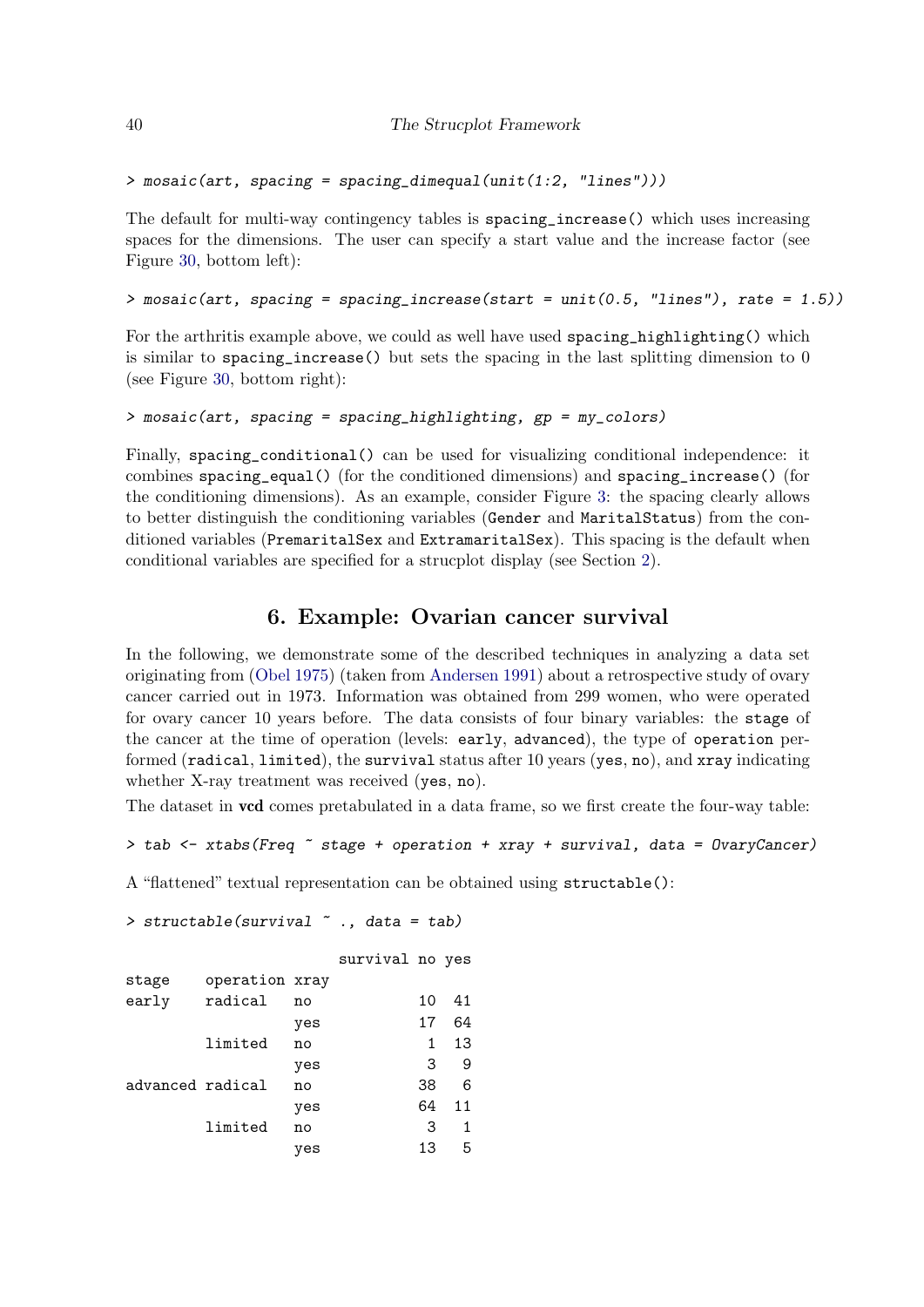![](_page_40_Figure_1.jpeg)

<span id="page-40-0"></span>Figure 30: Varying spacing for the Arthritis data. Top left: equal spacing for all dimensions. Top right: different spacings for individial dimensions. Bottom left: increasing spacing. Bottom right: spacing used for highlighting.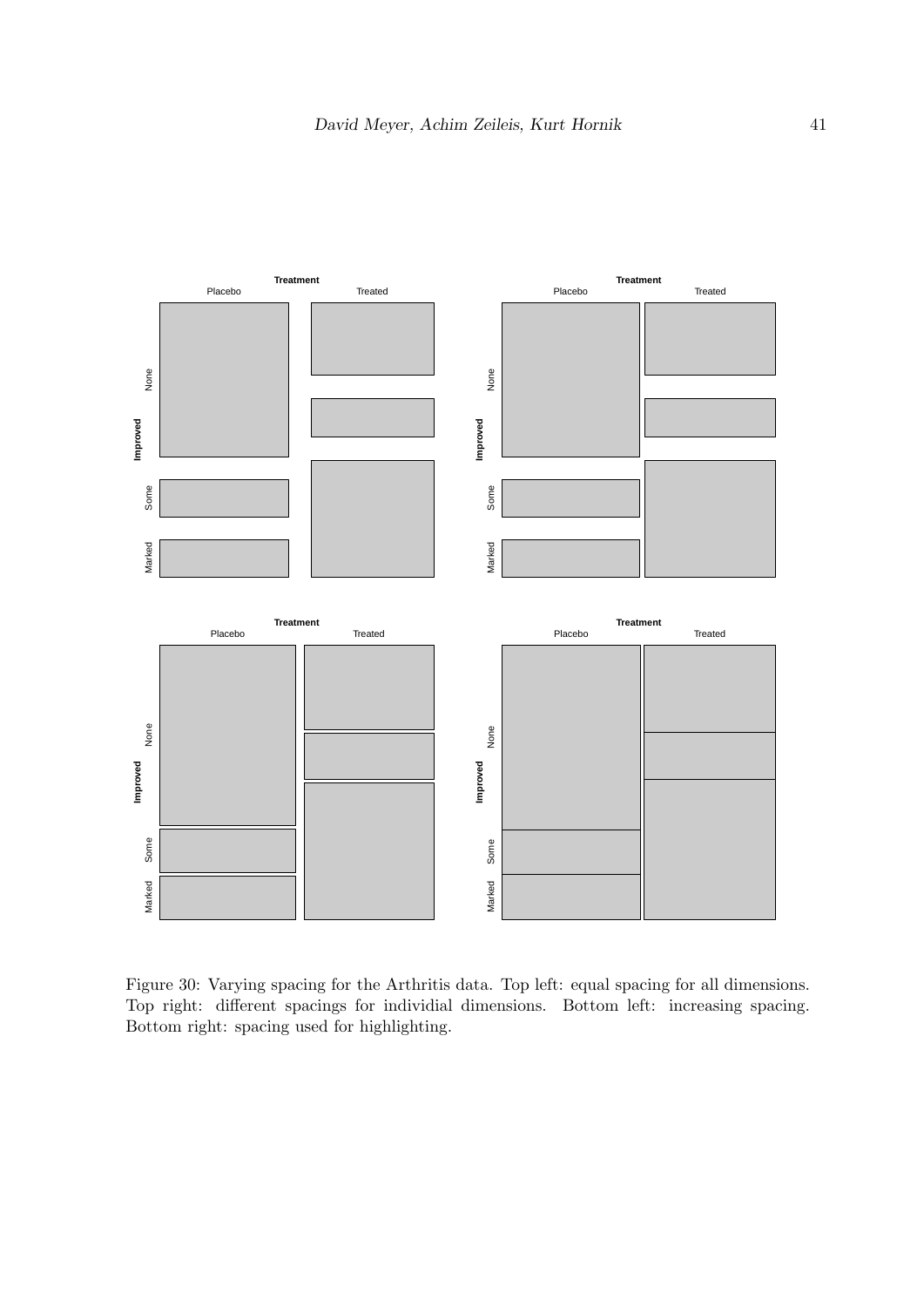A first overview can be obtained using a pairs plot (Figure [31\)](#page-41-0):

```
> dpa <- list(var_offset = 1.2, rot = -30, just_leveltext= "left")
> pairs(tab, diag_panel = pairs_barplot, diag_panel_args = dpa)
```
![](_page_41_Figure_3.jpeg)

<span id="page-41-0"></span>Figure 31: Pairs plot for the OvaryCancer data showing mosaic displays for all pairwise distributions and bar plots for all marginal distributions.

The pairs plot, by default, creates mosaic displays for all pairwise variable combinations, and bar plots in the diagonal to visualize the absolute frequencies of the variables. The var\_offset argument modifies the offset of the (centered) variable names to avoid overlap with the bars. Additionally, we use the rot and the just\_leveltext arguments to rotate the level names, again to avoid their overlap. First, we consider the marginal distributions. The study design involved (nearly) the same number of survived (150) and deceased (149) patients. Similarly balanced, 158 cases were in an advanced and 141 in an early stage. Most patients (251, 84%) were treated with a radical operation, and 186 (62%) were submitted to X-ray treatment. Next, we inspect the two-way interaction of the influencing factors (stage, operation, and xray): the corresponding mosaics exhibit symmetric, regular shapes with aligned tiles, which indicate no marginal interaction between these variables. The same is true for the interactions of survival with operation and xray, respectively. Only the stage seems to influence survival: here, the tiles are "shifted".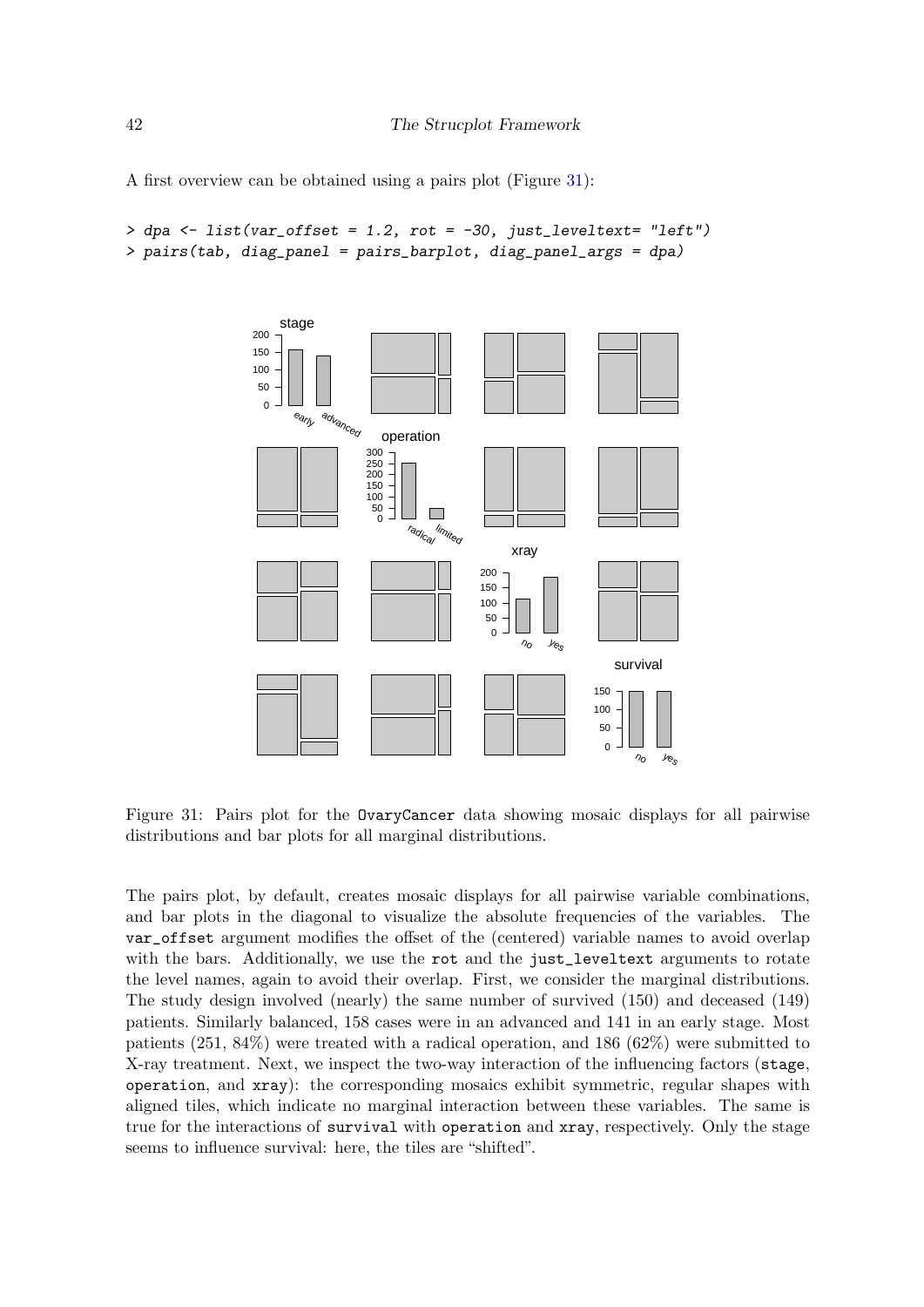A different view on the data, focused on the influence of the explanatory variables on Survival, can be obtained using a doubledecker plot (Figure [32\)](#page-42-0):

```
stage
                                                                                                operation
                                                                                                xray
 early
<u>radica</u>
               l ves
                                         limited
                                         no ves
                                                   advanced
                                                   radica
                                                   no ves
                                                                                         limited
                                                                                        n ves
                                                                                                  yes
                                                                                                  no
                                                                                                survival
```

```
> doubledecker(survival ~ stage + operation + xray, data = tab)
```
<span id="page-42-0"></span>Figure 32: Doubledecker plot for the OvaryCancer data showing the conditional distribution of X-ray, given operation, given stage, and with survival highlighted.

From a technical point of view, the display is constructed as a mosaic plot showing the conditional distribution of survival, given xray, given operation, given stage, with vertical splits for the conditioning variables and horizontal ones for survival. Additionally, there is zero space between the tiles of the last dimension and a binary shading is used for survived and deceased patients. Conceptually, this plot is interpreted as a mosaic plot of just the influencing variables, with survival highlighted in the tiles. Thus, the plot really shows the influence of the explanatory variables on survival. Clearly, the survival rate is higher among patients in an early stage, but neither radical operation nor X-ray treatment seem to improve the situation. From this exploratory phase, the survival rate seems to be slightly higher for patients who received a limited operation only, whereas the effect for X-ray treatment is less marked.

To visualize inference results, we can make use of residual-based shadings, investigating loglinear models for the four-way table. Figure [33](#page-44-0) visualizes the null model, where survival is independent from the combined effect of operation, X-ray treatment, and stage:

```
> split <- c(TRUE, TRUE, TRUE, FALSE)
> mosaic(tab, expected = \sim survival + operation * xray * stage, split_vertical = split)
```
The model is clearly rejected  $(p$ -value: 0.000). From the exploratory phase of our analysis, we (only) suspect stage to be influential on the survival rate. A corresponding hypothesis is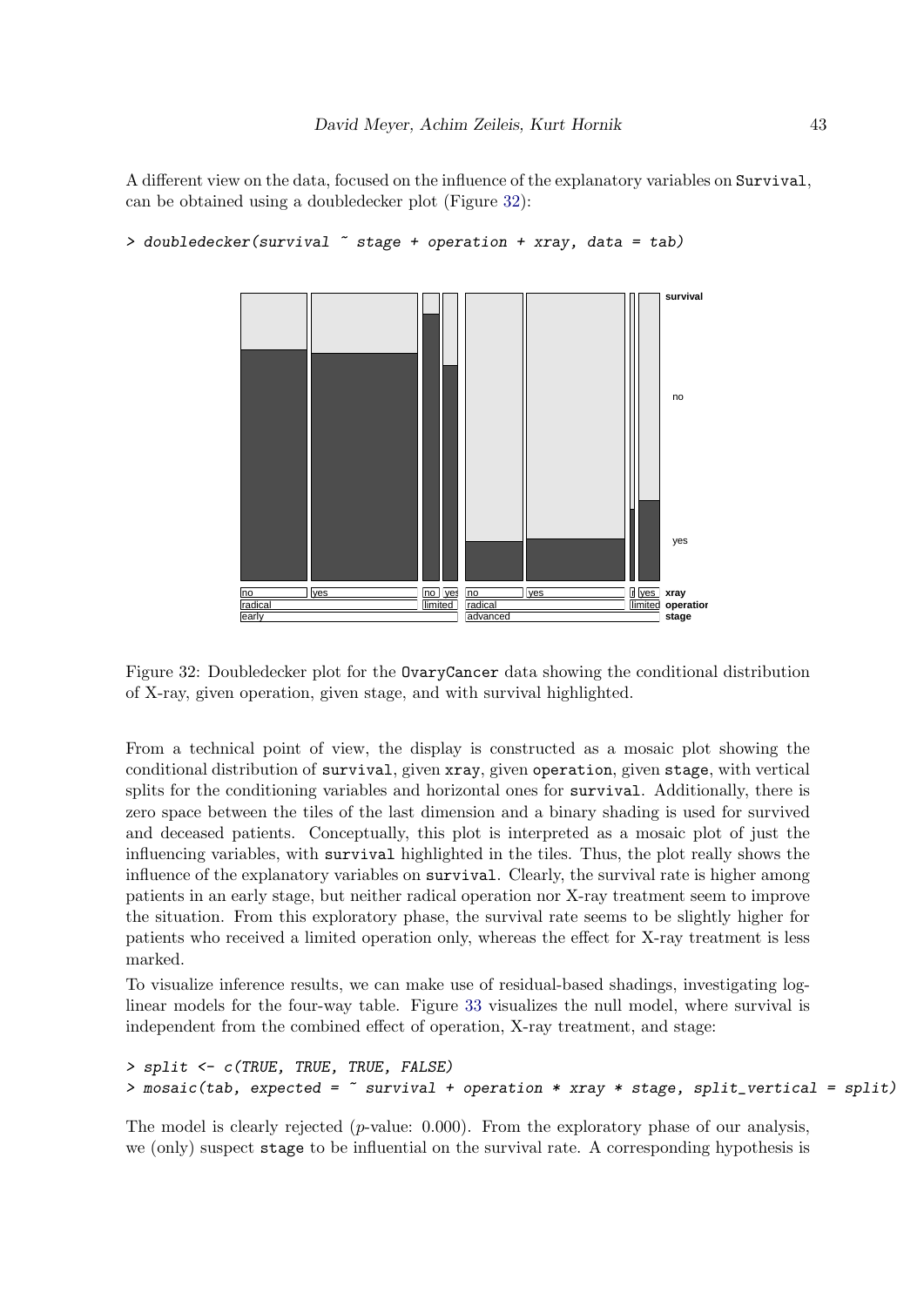that survival be independent of xray and operation, given stage. The model is specified using the expected argument, either using the loglin() interface or the loglm() formula interface (the resulting mosaic plot is shown in Figure [34\)](#page-44-1):

 $>$  mosaic(tab, expected =  $\sim$  (survival + operation \* xray) \* stage, split\_vertical = split)

Thus, based on this data, only pre-diagnosis seems to matter in ovarian cancer therapy.

## 7. Conclusion

<span id="page-43-4"></span>In this paper, we describe the "strucplot" framework for the visualization of multi-way contingency tables. Strucplot displays include popular basic plots such as mosaic, association, and sieve plots, integrated in a unified framework: all can be seen as visualizations of hierarchical conditional flat tables. Additionally, these core strucplot displays can be combined into more complex, specialized plots, such as pairs and trellis-like displays for visualizing conditional independence. Residual-based shadings permit the visualization of log-linear models and the results of independence tests. The framework's modular design allows flexible customization of the plots' graphical appearance, including shading, labeling, spacing, and legend, by means of graphical appearance control ("grapcon") functions. These "graphical hyperparameters" are customized and created by generating functions. Our work includes a set of predefined grapcon generators for typical analysis tasks, and user-level extensions can easily be added.

### References

- <span id="page-43-5"></span>Andersen EB (1991). The Statistical Analysis of Categorical Data. 2nd edition. Springer-Verlag, Berlin.
- <span id="page-43-8"></span>Bickel PJ, Hammel EA, O'Connell JW (1975). "Sex Bias in Graduate Admissions: Data from Berkeley." Science, 187, 398–403.
- <span id="page-43-0"></span>Cohen A (1980). "On the Graphical Display of the Significant Components in a Two-Way Contingency Table." Communications in Statistics—Theory and Methods, A9, 1025–1041.
- <span id="page-43-7"></span>Dawson RJM (1995). "The "Unusual Episode" Data Revisited." Journal of Statistics Education, 3. URL [http://www.amstat.org/publications/jse/v3n3/datasets.dawson.](http://www.amstat.org/publications/jse/v3n3/datasets.dawson.html) [html](http://www.amstat.org/publications/jse/v3n3/datasets.dawson.html).
- <span id="page-43-1"></span>Friendly M (1994). "Mosaic Displays for Multi-Way Contingency Tables." Journal of the American Statistical Association, 89, 190–200.
- <span id="page-43-3"></span>Friendly M (1999). "Extending Mosaic Displays: Marginal, Conditional, and Partial Views of Categorical Data." Journal of Computational and Graphical Statistics, 8(3), 373–395.
- <span id="page-43-2"></span>Friendly M (2000). Visualizing Categorical Data. SAS Insitute, Carey, NC. URL [http:](http://www.math.yorku.ca/SCS/vcd/) [//www.math.yorku.ca/SCS/vcd/](http://www.math.yorku.ca/SCS/vcd/).
- <span id="page-43-6"></span>Gilbert GN (1981). Modelling Society: An Introduction to Loglinear Analysis for Social Researchers. Allen and Unwin, London.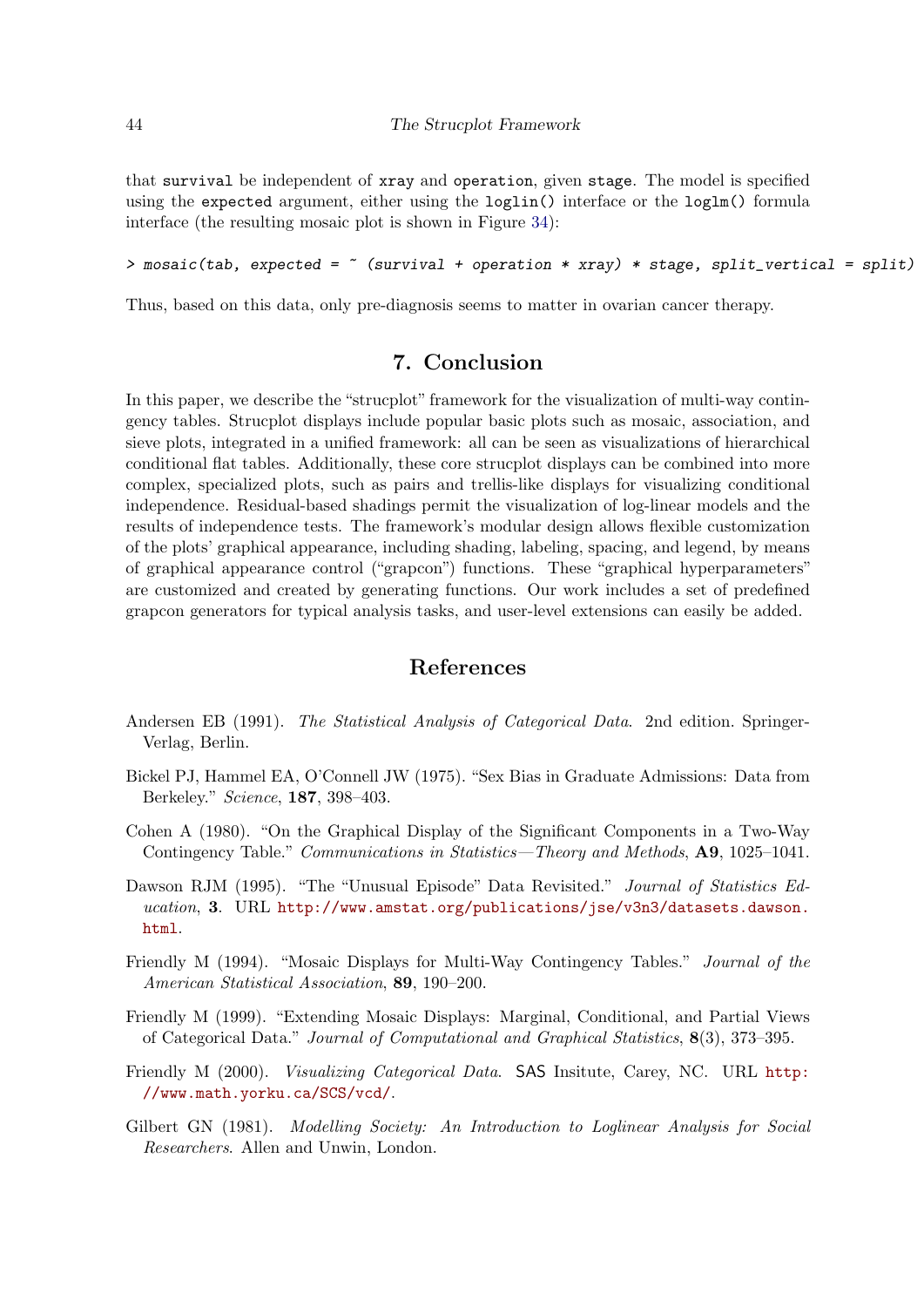![](_page_44_Figure_1.jpeg)

<span id="page-44-0"></span>Figure 33: Mosaic plot for the OvaryCancer data, with residual-based shading for the (clearly rejected) null model (survival)(operation, X-ray, stage).

![](_page_44_Figure_3.jpeg)

<span id="page-44-1"></span>Figure 34: Mosaic plot for the OvaryCancer data, with residual-based shading for the hypothesis of survival being independent of X-ray and operation, given stage. The hypothesis is not rejected.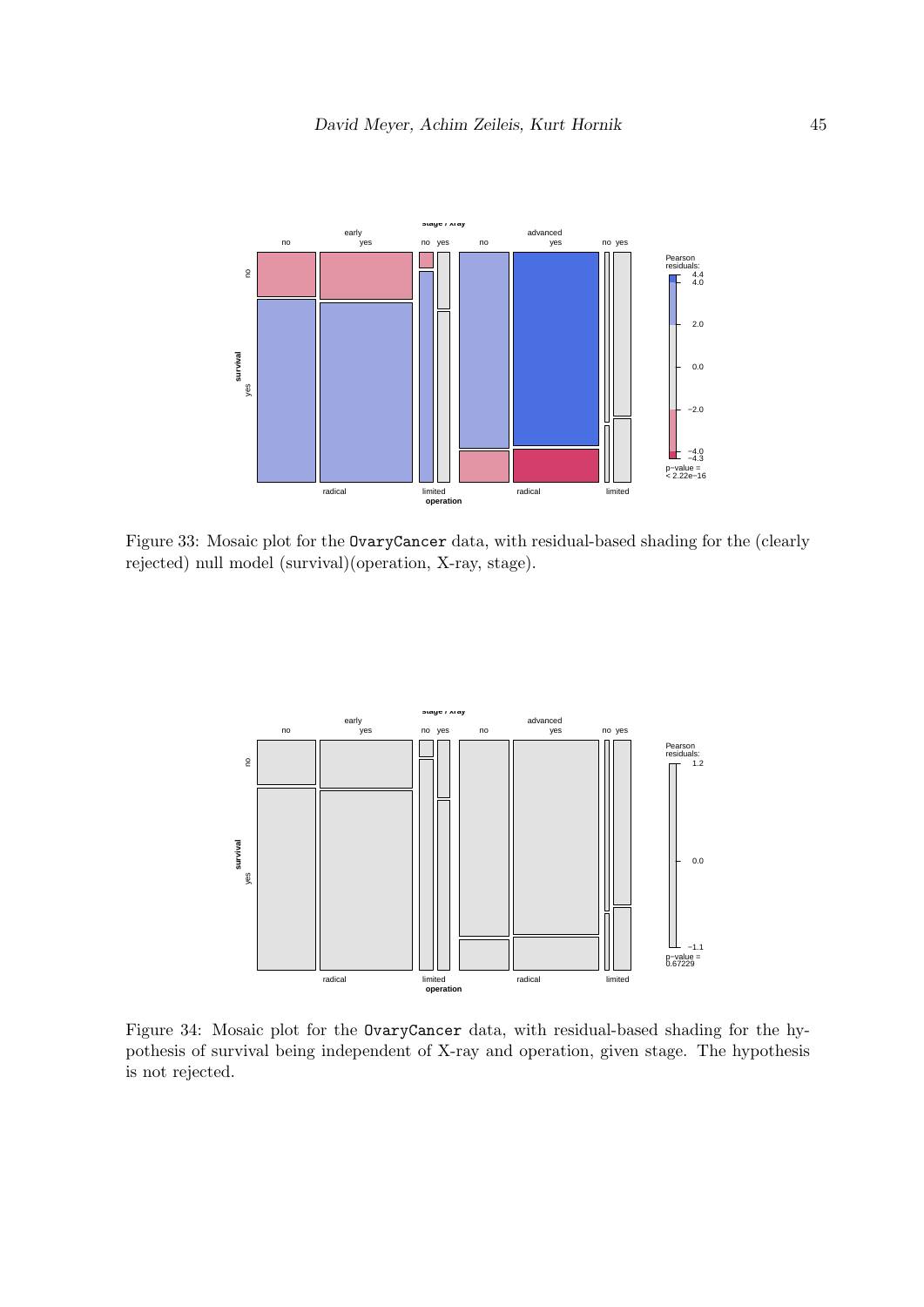- <span id="page-45-1"></span>Hartigan JA, Kleiner B (1984). "A Mosaic of Television Ratings." The American Statistician, 38, 32–35.
- <span id="page-45-2"></span>Hofmann H (2001). "Generalized Odds Ratios for Visual Modelling." Journal of Computational and Graphical Statistics, 10, 1–13.
- <span id="page-45-3"></span>Hofmann H, Theus M (2005). "Interactive Graphics for Visualizing Conditional Distributions." Unpublished Manuscript.
- <span id="page-45-10"></span>Hummel J (1996). "Linked Bar Charts: Analysing Categorical Data Graphically." Computational Statistics, 11, 23–33.
- <span id="page-45-8"></span>Insightful Inc (2005). S-PLUS 7. Seattle, WA.
- <span id="page-45-13"></span>Knorr-Held L (1999). "Dynamic Rating of Sports Teams." Discussion Paper 98, SFB 386 "Statistical Analysis of Discrete Structures". URL [http://www.stat.uni-muenchen.de/](http://www.stat.uni-muenchen.de/sfb386/) [sfb386/](http://www.stat.uni-muenchen.de/sfb386/).
- <span id="page-45-12"></span>Koch G, Edwards S (1988). "Clinical Efficiency Trials with Categorical Data." In KE Peace (ed.), Biopharmaceutical Statistics for Drug Development, pp. 403–451. Marcel Dekker, New York.
- <span id="page-45-4"></span>Meyer D, Zeileis A, Hornik K (2003). "Visualizing Independence Using Extended Association Plots." In K Hornik, F Leisch, A Zeileis (eds.), Proceedings of the 3rd International Workshop on Distributed Statistical Computing, Vienna, Austria. ISSN 1609-395X, URL <http://www.ci.tuwien.ac.at/Conferences/DSC-2003/Proceedings/>.
- <span id="page-45-0"></span>Meyer D, Zeileis A, Hornik K (2006). "The Strucplot Framework: Visualizing Multi-way Contingency Tables with vcd." Journal of Statistical Software,  $17(3)$ , 1–48. URL [http:](http://www.jstatsoft.org/v17/i03/) [//www.jstatsoft.org/v17/i03/](http://www.jstatsoft.org/v17/i03/).
- <span id="page-45-11"></span>Obel E (1975). "A Comparative Study of Patients with Cancer of the Ovary Who Have Survived More or Less Than 10 Years." Acta Obstetricia et Gynecologica Scandinavica, 55, 429–439.
- <span id="page-45-6"></span>SAS Institute Inc (2005). SAS/STAT Version 9. Cary, NC.
- <span id="page-45-7"></span>R Development Core Team (2006). R: A Language and Environment for Statistical Computing. R Foundation for Statistical Computing, Vienna, Austria. ISBN 3-900051-00-3, URL [http:](http://www.R-project.org/) [//www.R-project.org/](http://www.R-project.org/).
- <span id="page-45-9"></span>Riedwyl H, Schüpbach M (1994). "Parquet Diagram to Plot Contingency Tables." In F Faulbaum (ed.), Softstat '93: Advances in Statistical Software, pp. 293–299. Gustav Fischer, New York.
- <span id="page-45-14"></span>Snee RD (1974). "Graphical Display of Two-Way Contingency Tables." The American Statistician, 28, 9–12.
- <span id="page-45-5"></span>Theus M (2003). "Interactive Data Visualization Using Mondrian." Journal of Statistical Software,  $7(11)$ , 1-9. URL <http://www.jstatsoft.org/v07/i11/>.

<span id="page-45-15"></span>Thornes B, Collard J (1979). Who Divorces? Routledge & Kegan, London.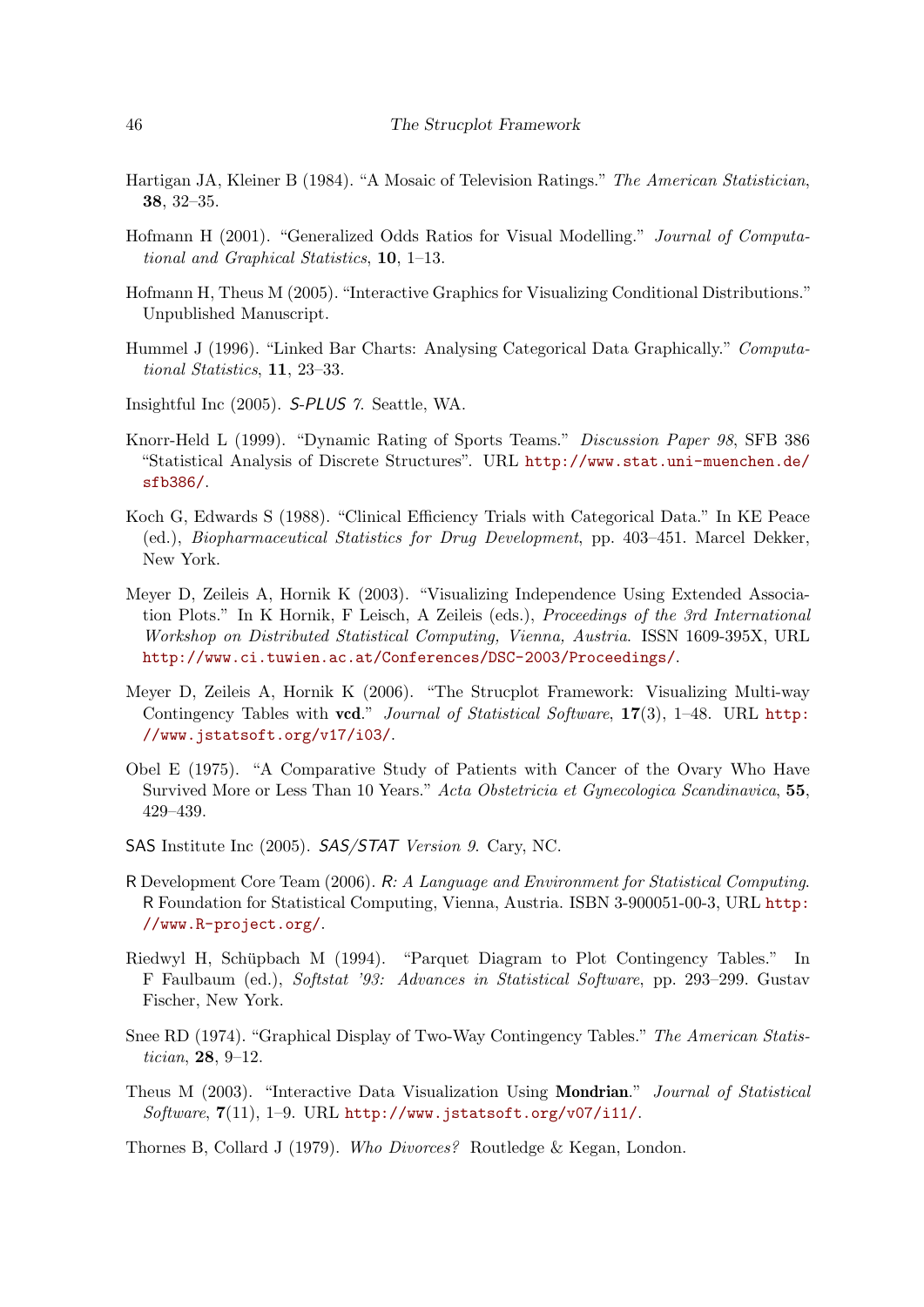- <span id="page-46-1"></span>Unwin AR, Hawkins G, Hofmann H, Siegl B (1996). "Interactive Graphics for Data Sets with Missing Values – **MANET**." Journal of Computational and Graphical Statistics,  $4(6)$ , 113–122.
- <span id="page-46-3"></span>Urbanek S, Wichtrey T (2006). **iplots**: Interactive Graphics for R. R package version 1.0-3, URL <http://www.rosuda.org/iPlots/>.
- <span id="page-46-2"></span>Young FW (1996). "ViSta: The Visual Statistics System." Technical Report  $94-1(c)$ , UNC L. L. Thurstone Psychometric Laboratory Research Memorandum.
- <span id="page-46-0"></span>Zeileis A, Meyer D, Hornik K (2007). "Residual-based Shadings for Visualizing (Conditional) Independence." Journal of Computational and Graphical Statistics, 16(3), 507–525. [doi:](http://dx.doi.org/10.1198/106186007X237856) [10.1198/106186007X237856](http://dx.doi.org/10.1198/106186007X237856).

## A. Data sets

The data set names in the paper are those from the R system. In the following, we give a short description of each data set.

- Arthritis Data from a double-blind clinical trial investigating a new treatment for rheumatoid arthritis. Source: [Koch and Edwards](#page-45-12) [\(1988\)](#page-45-12). Taken from: [Friendly](#page-43-2) [\(2000\)](#page-43-2). Package: vcd.
- Bundesliga Results from the first German soccer league in the years 1995/6 [\(Knorr-Held](#page-45-13) [1999\)](#page-45-13) and 2001/2 (Collected by: Achim Zeileis). Package: vcd.
- HairEyeColor Distribution of hair and eye color and gender in 592 statistics students. The gender information is artificial. Source: [Snee](#page-45-14) [\(1974\)](#page-45-14). Taken from: [Friendly](#page-43-2) [\(2000\)](#page-43-2). Package: datasets (included in base R).
- OvaryCancer Data about a retrospective study of ovary cancer carried out in 1973. Information was obtained from 299 women, who were operated for ovary cancer 10 years before. Source: [Obel](#page-45-11) [\(1975\)](#page-45-11). Taken fromn: [Andersen](#page-43-5) [\(1991\)](#page-43-5). Package: vcd.
- PreSex Data on pre- and extra-marital sex and divorce. Source: [Thornes and Collard](#page-45-15) [\(1979\)](#page-45-15). Taken from [Gilbert](#page-43-6) [\(1981\)](#page-43-6). Package: vcd.
- Titanic Information on the fate of passengers on the fatal maiden voyage of the ocean liner "Titanic", summarized according to economic status (class), gender (Sex), age and survival. Data originally collected by the British Board of Trade in their investigation of the sinking. Taken from: [Dawson](#page-43-7) [\(1995\)](#page-43-7). Package: datasets (included in base R).
- UCBAdmissions Aggregate data on applicants to graduate school at Berkeley for the six largest departments in 1973 classified by admission and gender. Source: [Bickel, Hammel,](#page-43-8) [and O'Connell](#page-43-8) [\(1975\)](#page-43-8). Taken from: [Friendly](#page-43-2) [\(2000\)](#page-43-2). Package: datasets (included in base R).